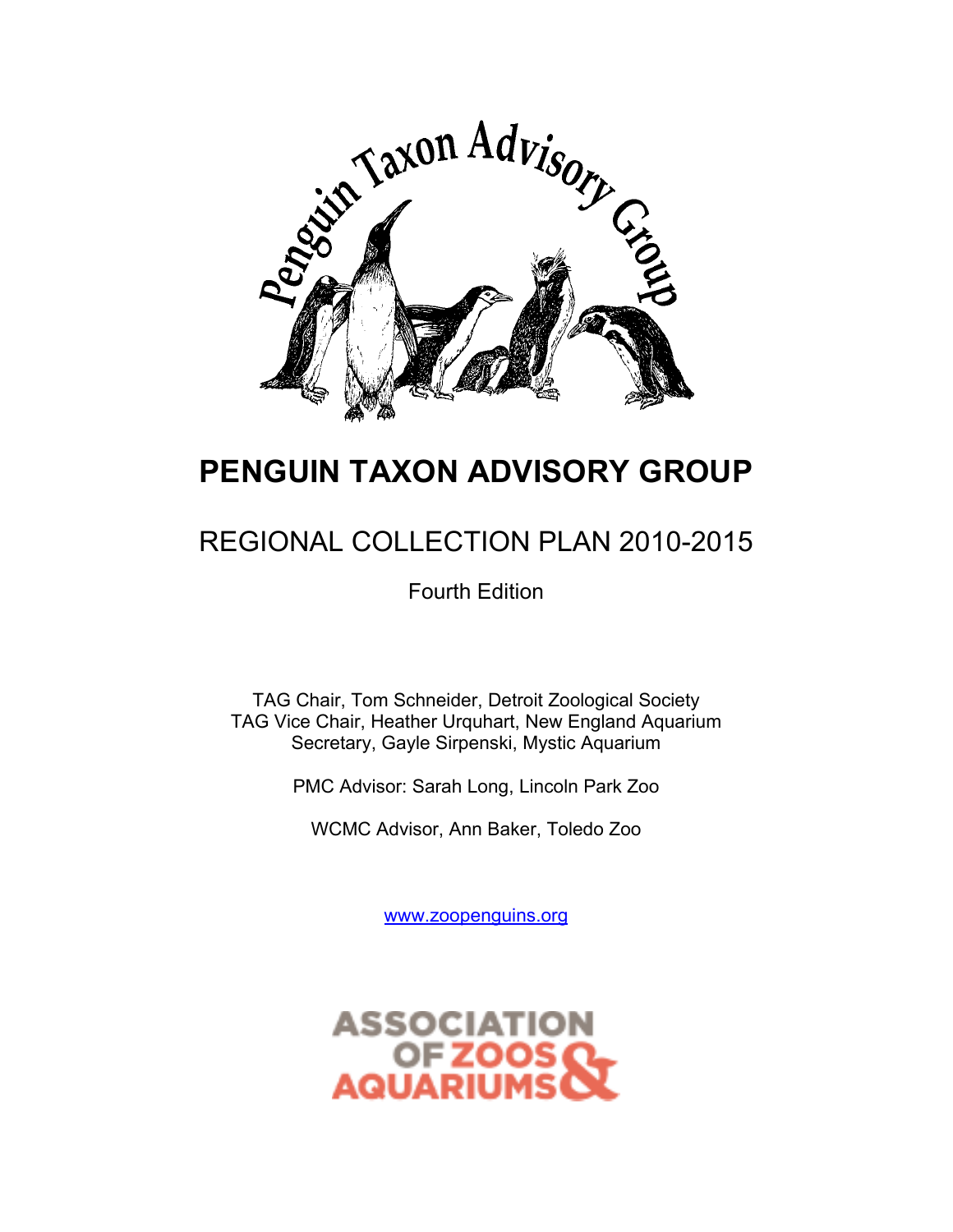## **TABLE OF CONTENTS**

| 3                                                               |
|-----------------------------------------------------------------|
|                                                                 |
| 3                                                               |
| $\overline{4}$                                                  |
| 11                                                              |
| 12                                                              |
| 12                                                              |
|                                                                 |
| 16                                                              |
| 16                                                              |
|                                                                 |
|                                                                 |
|                                                                 |
|                                                                 |
| <b>List of Tables</b>                                           |
| Table 1. Penguin Taxa Wild Status and Geographic Distribution 5 |
| Table 2. 2004 Penguin Conservation Assessment Summary 6         |
|                                                                 |
|                                                                 |
| Table 5. WCMC Management Assessment Criteria 14                 |
| Table 6. Management Assessment for Recommended Species<br>15    |
| Table 7. Program Recommendations Summary and Status18           |
| Table 8. Conservation, Education and Research Functions 20      |
|                                                                 |
|                                                                 |
| <b>List of Addendums</b>                                        |
|                                                                 |
|                                                                 |
| Addendum 3. Program Recommendations Update 26                   |
|                                                                 |
|                                                                 |
|                                                                 |
| Addendum 7. Population Management Center (PMC) Report 49        |
| Addendum 8. 2004 Penguin Conservation Assessment  69            |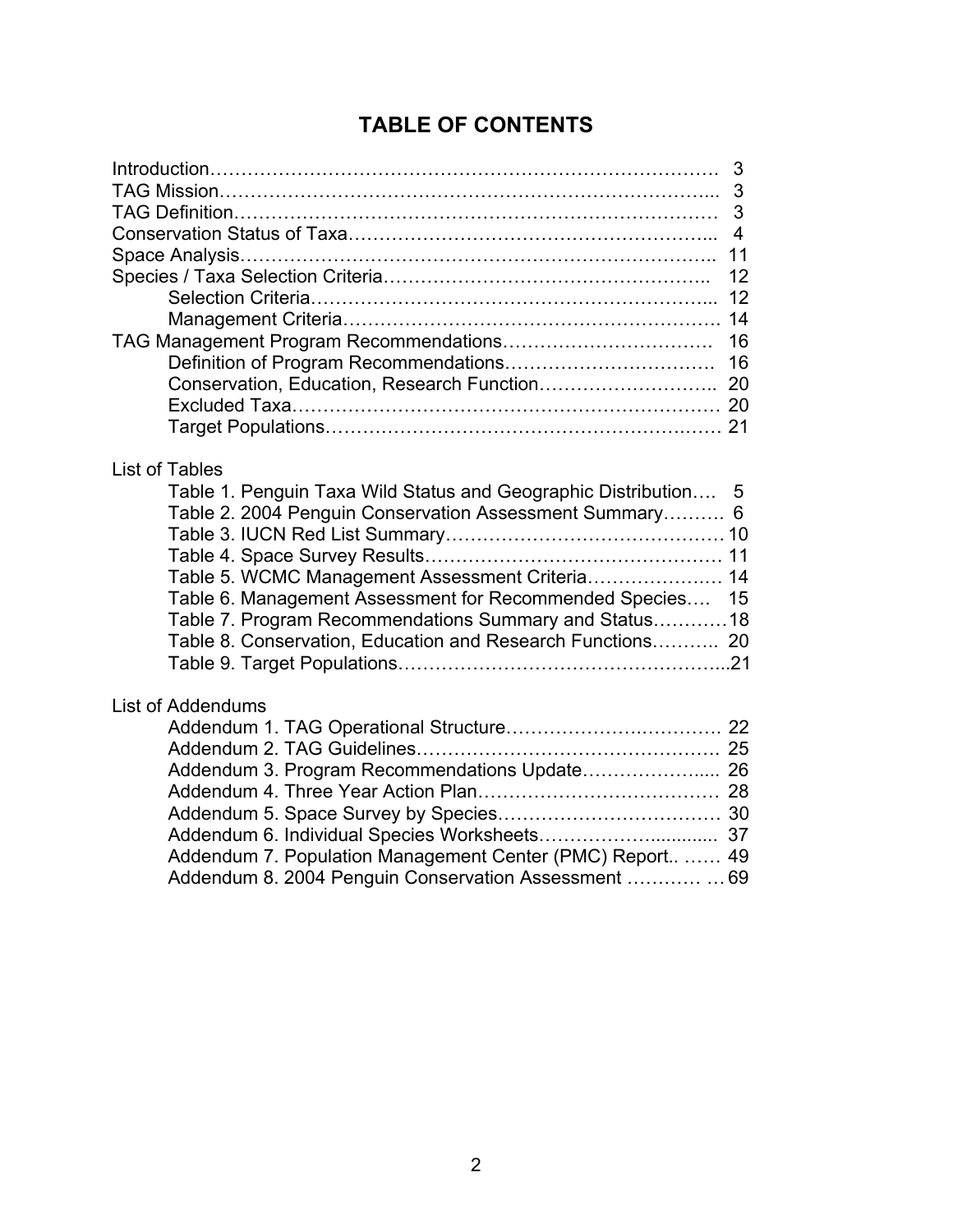

### **REGIONAL COLLECTION PLAN 2010-2015**

#### **INTRODUCTION**

This is the forth edition of the Penguin Regional Collection Plan. This edition has management recommendations for penguins in North American AZA accredited institutions from 2010 through 2015.

#### **TAG MISSION**

The goal of the Penguin TAG is to provide leadership for the management of penguins in captivity in order to maintain healthy, sustainable populations for the purposes of:

- $\Diamond$  Engendering appreciation for these charismatic species that are indicators of the health of marine and coastal environments;
- $\Diamond$  Promoting conservation concern and conservation action through education programs and internet resources.
- ¡ Furthering *in situ* conservation and research in support of captive management.

The TAG will accomplish this by providing guidance in the selection of species, acquisition of animals, exhibit and facility design, captive management, developing educational programs, and by participating in field conservation projects. The Penguin TAG will implement the collection plan to effectively manage the spaces dedicated to penguin species. The TAG also supports research seeking to improve the health and husbandry of captive collections of penguins.

#### **TAG DEFINITION**

The taxa under the management of this TAG are all in the order Sphenisiformes, which contains one family, Spheniscidae*. Handbook of the Birds of the World*, Volume 1, recognizes six genera, seventeen species and twenty-six taxa. While the TAG continues to recognize the Handbooks of the World as our taxonomic source, we acknowledge the recent study by Jouventin *et al*. (2006) which notes the morphological and genetic variations between *E. c. chrysocome* and *E*. *c. moseleyi.* Since Birdlife International and IUCN now recognize the northern rockhopper penguin as a separate species, this version of the RCP will recommend that the captive northern rockhopper population be managed separately.

All recognized taxa and their distribution are described in Table 1.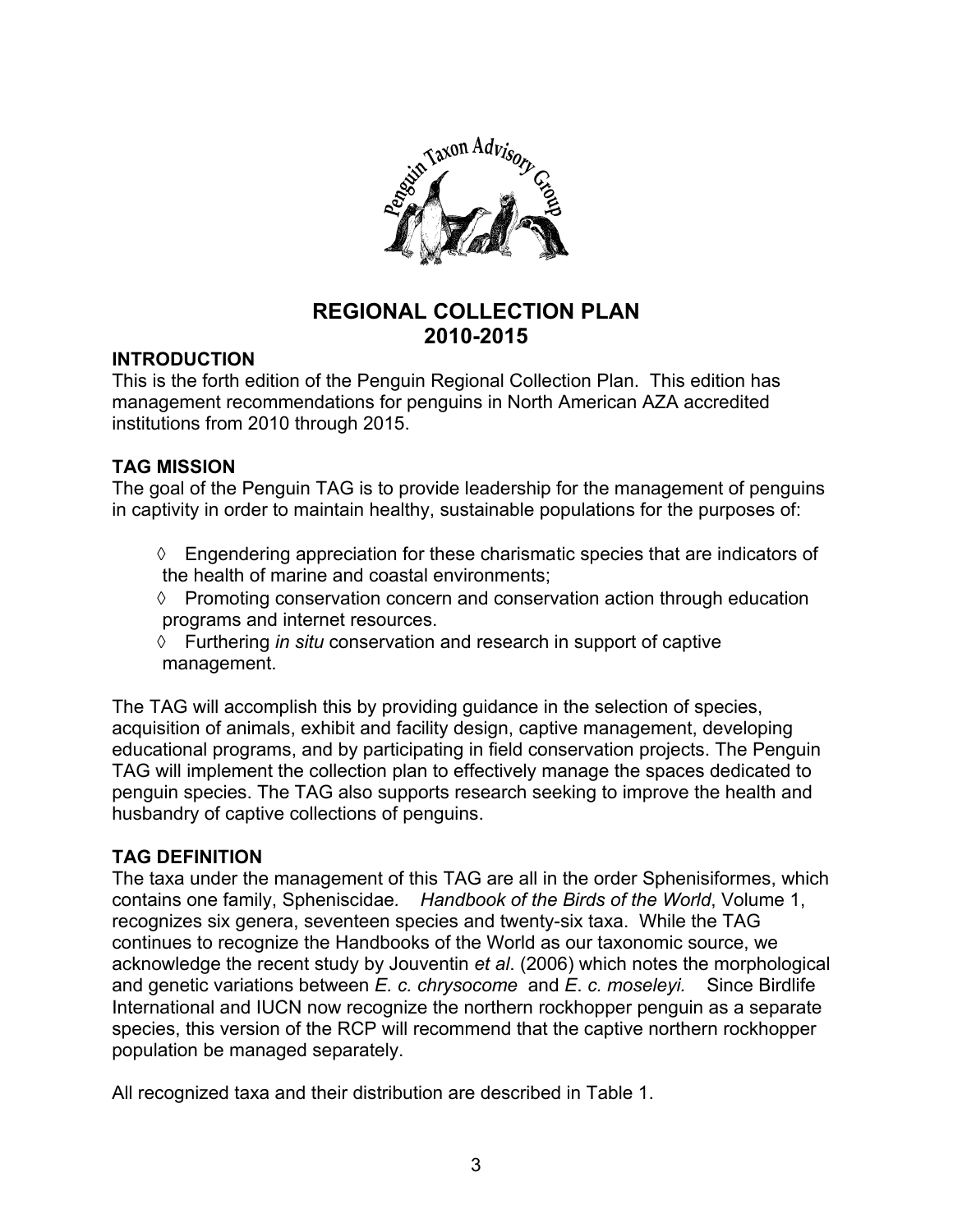#### **CONSERVATION STATUS OF TAXA**

The Fifth International Penguin Conference was held in Ushuaia, Argentina on September 6 – 10 September 2004 and was attended by many of the world's top penguin biologists. Because of the threats facing many of the penguin species, a two day Penguin Conservation Workshop was held immediately after this conference and 45 experts from 11 countries participated in the assessment of the world's penguin populations, including several members of the Penguin TAG. The results of this meeting still represent some of the most accurate estimates of the world's penguin populations and the threats they face. A summary of this workshop was compiled by Susie Ellis, Eric J. Woehler, Elizabeth Skewgar and P. Dee Boersma and published as the *Penguin Conservation Assessment.* This document is included as Addendum 8 and the results are summarized in Table 2.

In addition, the International Union for Conservation of Nature's Red List has been monitoring the status of penguin populations since 1988 and assessed all penguin populations in 2008. This assessment determined population trends and noted that many penguin species' populations are decreasing. The results of this most recent assessment can be found at http://www.iucnredlist.org/apps/redlist/search. The Red List data is summarized in Table 3.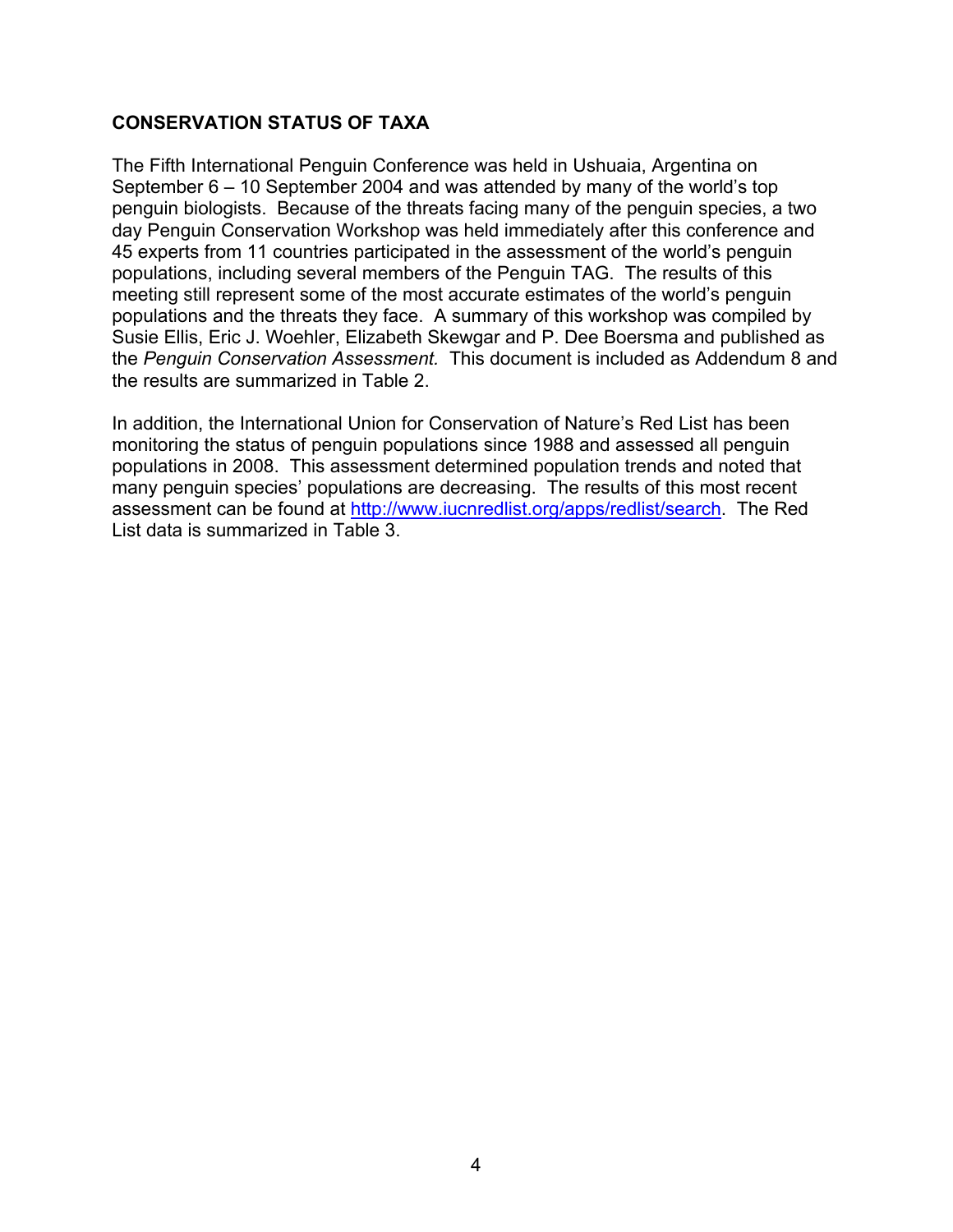#### Table 1. Penguin Taxa and Geographic Distribution. From *Handbook of the Birds of the World*, (HBW) Volume 1

| <b>Common Name</b>            | <b>Scientific Name/Subspecies</b> | In NA     | <b>Distribution</b>                          |
|-------------------------------|-----------------------------------|-----------|----------------------------------------------|
| Emperor penguin               | Aptenodytes forsteri              | Yes       | Circumpolar; restricted to Antarctica        |
| King penguin                  | Aptenodytes patagonicus           |           |                                              |
|                               | A.p.patagonicus<br>♦              | Yes       | Falkland Islands, South Georgia              |
|                               | ♦<br>A.p.halli                    |           | Marion Island to Macquarie Islands.          |
| Gentoo penguin                | Pygoscelis papua papua            |           |                                              |
|                               | $\Diamond$ P.p. papua             | Yes       | <b>Sub Antarctic</b>                         |
|                               | P. p. ellsworthiii<br>♦           | Yes       | Antarctic Peninsula to South Sandwich Island |
| Adelie penguin                | Pygoscelis adeliae                | Yes       | Circumpolar; restricted to Antarctica        |
| Chinstrap penguin             | Pygoscelis antarctica             | Yes       | Circumpolar; most in south Atlantic          |
| Southern Rockhopper penguin   | Eudyptes chrysocome               |           |                                              |
|                               | $\lozenge$ E. c. filholi          | No        | Southern Ocean                               |
|                               | ♦<br>E c. chrysocome              | Yes       | Cape Horn, Falkland Islands                  |
| Northern Rockhopper penguin * | Eudyptes moseleyi                 | Yes       | South Atlantic; east of Africa               |
| Macaroni penguin              | Eudyptes chrysolophus             | Yes       | S Atlantic and S Indian oceans               |
| Fiorland penguin              | Eudyptes pachyrhynchus            | No        | South Island, New Zealand                    |
| Snares Island penguin         | Eudyptes robustus                 | <b>No</b> | Snares Island                                |
| Erect-crested penguin         | Eudyptes sclateri                 | No        | Islands S and SE of New Zealand              |
| Royal penguin                 | Eudyptes schlegeli                | No        | Macquarie Islands                            |
| Yellow-eyed penguin           | Megadyptes antipodes              | <b>No</b> | Islands off coast of new Zealand             |
| <b>Blue Penguin</b>           | Eudyptula minor                   | Yes       | All subspecies off of southern Australia     |
|                               | E.m. novaehollondiae<br>♦         |           | S. Australia and Tasmania                    |
|                               | E.m. iredalei<br>♦                |           | N North Island                               |
|                               | E.m. variabilis<br>♦              |           | S North Island; Cook Strait                  |
|                               | ♦<br>E.m. albosignata             |           | E South Island                               |
|                               | E.m. minor<br>♦                   |           | West and south South Island                  |
|                               | ♦<br>E.m. chatamensis             |           | Chatham Island                               |
| Magellanic penguin            | Spheniscus magellanicus           | Yes       | Southern coasts of South America             |
| Humboldt penguin              | Spheniscus humboldti              | Yes       | Coasts of Chile and Peru                     |
| African penguin               | Spheniscus demersus               | Yes       | South Africa and Namibia                     |
| Galapagos penguin             | Spheniscus mendiculus             | <b>No</b> | Galapagos Islands                            |

\* The northern rockhopper is not recognized as a separate species by HBW, however, because of recent studies BirdLife International now recognizes this taxa as a separate species and the TAG acknowledges this recent work.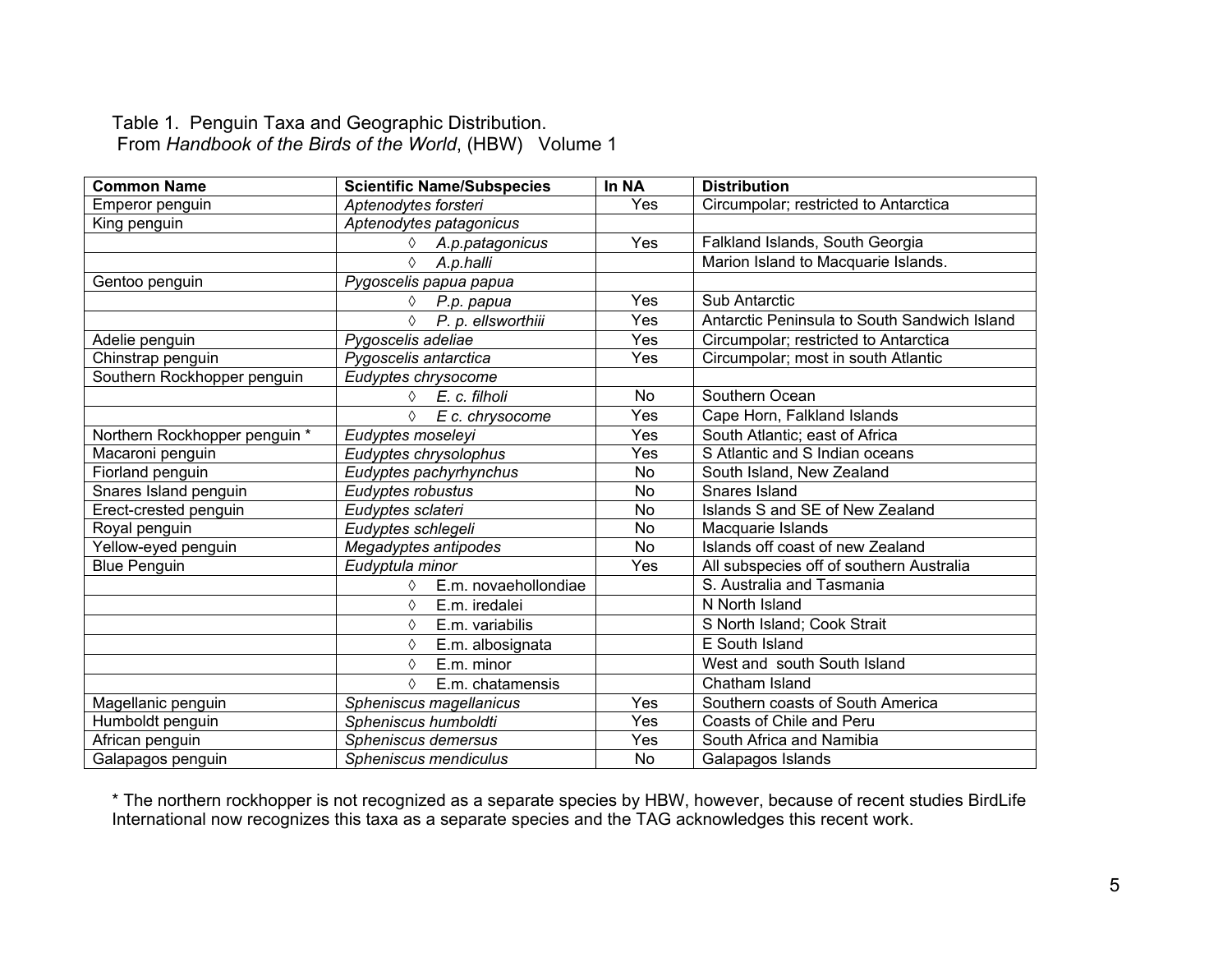Table 2. Overall population trends and changes in threat status during 1988 - 2004 for the 18 penguin species. From 2004 Penguin Conservation Assessment meeting held in Ushuaia Argentina in September 2004. (Ellis et al., 2007)

| <b>Common and</b>                         | Region                                                                                                                                                                                                                   | <b>Population and trends</b>                                                                                                          | 1988                    | 2004               | <b>Threats</b>                                                                                                                |                                                                                                           |                                                               |
|-------------------------------------------|--------------------------------------------------------------------------------------------------------------------------------------------------------------------------------------------------------------------------|---------------------------------------------------------------------------------------------------------------------------------------|-------------------------|--------------------|-------------------------------------------------------------------------------------------------------------------------------|-----------------------------------------------------------------------------------------------------------|---------------------------------------------------------------|
| <b>Scientific name</b>                    |                                                                                                                                                                                                                          |                                                                                                                                       | <b>Red</b><br>List $_1$ | <b>Red</b><br>List | <b>Nesting colonies</b>                                                                                                       | Foraging at sea                                                                                           | Wintering<br>grounds                                          |
| <b>Emperor</b><br>Aptenodytes<br>forsteri | Continental Antarctica and<br>Antarctic ice shelves                                                                                                                                                                      | 135-175,000 pairs (1992);<br>populations may be stable                                                                                | LR/LC                   | LC                 | Winter ice reduction from<br>climate change/global<br>warming, Human<br>disturbance                                           |                                                                                                           |                                                               |
| King<br>Aptenodytes<br>patagonicus        | Antarctica (Peninsula only?);<br>South America (Argentina<br>and Chile), Australia;<br>Subantarctic islands<br>(Falkland, South Georgia,<br>Heard, MacDonald, South<br>Sandwich Islands, French<br>Southern Territories) | 1.6+ million pairs (2001);<br>increasing throughout range                                                                             | LR/LC                   | <b>LC</b>          | Potential competition for<br>nesting areas from<br>increasing fur seals                                                       | Potential competition for<br>food from increasing fur<br>seals                                            |                                                               |
| <b>Adélie</b><br>Pygoscelis<br>adeliae    | Antarctic Continent and<br>Peninsula, some<br>subantarctic islands                                                                                                                                                       | 2.6 million pairs; regional<br>trends apparent (decreasing<br>Peninsula, increasing East<br>Antarctica and Ross Sea)                  | LR/LC                   | NT                 | Breakup of ice shelves and<br>increased icebergs.<br>Local effects of tourist<br>operations in Peninsula                      | Regional fishing pressure<br>in South Atlantic                                                            | Changes in<br>extent and<br>distribution of<br>winter sea ice |
| Chinstrap<br>Pygoscelis<br>antarctica     | Antarctic Peninsula and<br>some subantarctic islands.                                                                                                                                                                    | 4 million pairs (2001).                                                                                                               | LR/LC                   | LC.                | Local effects of tourist<br>operations in Peninsula                                                                           | Regional/local fishing<br>pressure in South<br>Atlantic.<br>Potential oil spill in<br>Southwest Atlantic. |                                                               |
| Gentoo<br>Pygoscelis papua                | Antarctic Peninsula and<br>some subantarctic islands.                                                                                                                                                                    | 314,000 pairs. Regional<br>trends apparent: increasing<br>on Antarctic Peninsula &<br>South Sandwich I,<br>decreasing on some islands | LR/LC                   | LC                 | Local effects of tourist<br>operations in Peninsula.<br>Increased sensitivity of<br>nesting birds at Indian<br>Ocean colonies | Regional/local fishing<br>pressure in South<br>Atlantic.<br>Potential oil spill in<br>Southwest Atlantic. |                                                               |

 $\overline{a}$ 

<sup>1</sup> Before 1994 the more subjective threatened species categories used in Red Data Books and Red Lists had been in place, with some modification, for almost 30 years (IUCN, 2000). Although the need to revise the categories had long been recognized (Fitter and Fitter 1987), the current phase of development only began in 1989 following a request from the IUCN Species Survival Commission (SSC) Steering Committee to develop a more objective approach. The IUCN Council adopted the new Red List system in 1994.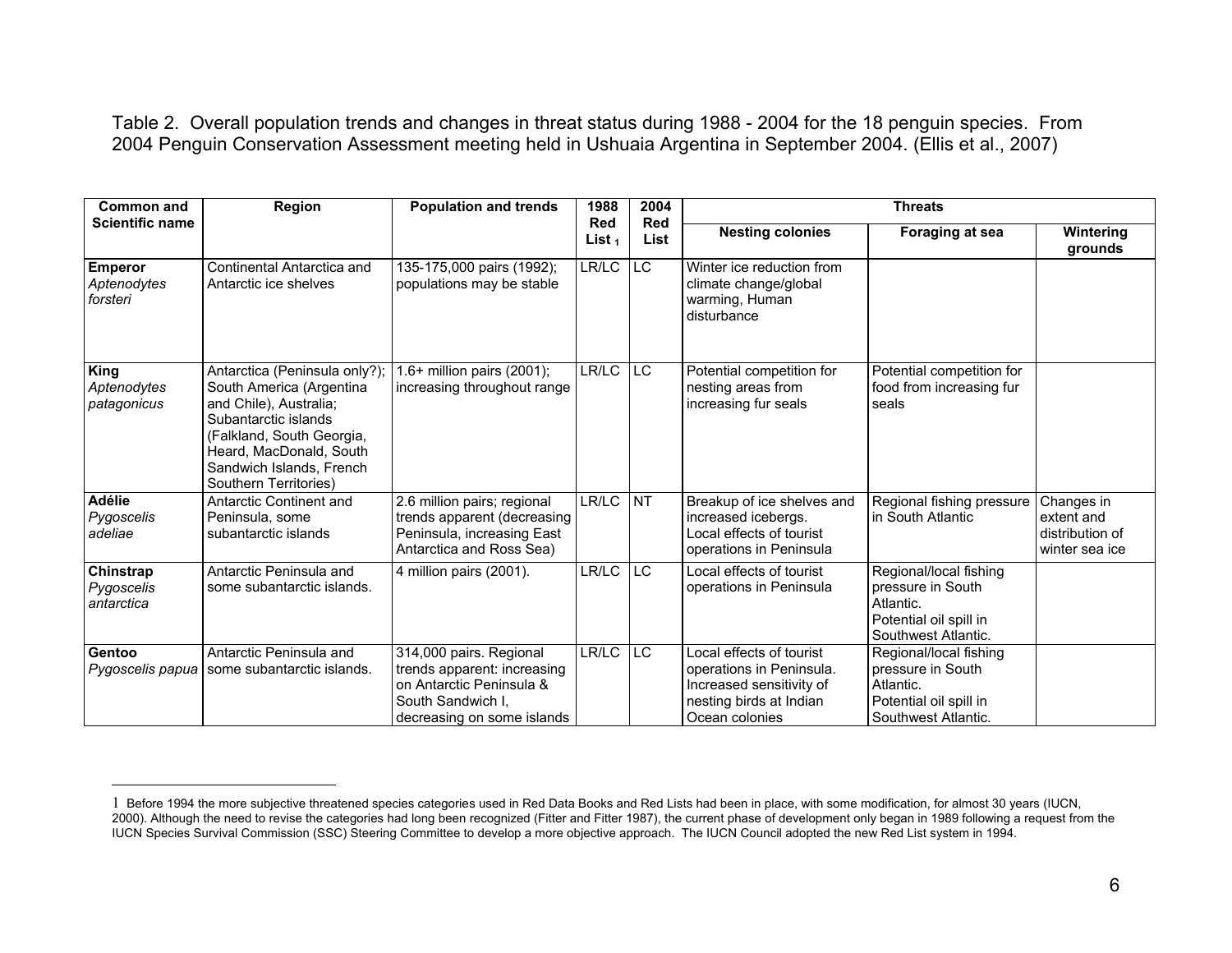| <b>Common and</b>                          | Region                                                                                                                                                                                                                             | <b>Population and trends</b>                                                                                                                 | 1988             | 2004        | <b>Threats</b>                                                                                                                                                                  |                                                                                                                                                                                                                                                                           |                                                                                                                                             |
|--------------------------------------------|------------------------------------------------------------------------------------------------------------------------------------------------------------------------------------------------------------------------------------|----------------------------------------------------------------------------------------------------------------------------------------------|------------------|-------------|---------------------------------------------------------------------------------------------------------------------------------------------------------------------------------|---------------------------------------------------------------------------------------------------------------------------------------------------------------------------------------------------------------------------------------------------------------------------|---------------------------------------------------------------------------------------------------------------------------------------------|
| <b>Scientific name</b>                     |                                                                                                                                                                                                                                    |                                                                                                                                              | Red<br>List $_1$ | Red<br>List | <b>Nesting colonies</b>                                                                                                                                                         | <b>Foraging at sea</b>                                                                                                                                                                                                                                                    | Wintering<br>grounds                                                                                                                        |
| Rockhopper<br>Eudyptes<br>chrysocome       | Sub Antarctic Islands<br>(Falkland, Far Southern)<br>Chile and Argentina, Gough,<br>Tristan da Cunha, French<br>Southern Territories, Prince<br>Edward, Marion, Crozet,<br>Kerguelen, Heard,<br>Macquarie, New Zealand<br>Islands) | 3.7 million pairs, 41 sites;<br>overall decline of 30% over<br>30 years, very large<br>declines at some colonies                             | LR/LC            | VU          | Human disturbance (egging<br>on some islands, introduced<br>predators, disease,<br>increasing human<br>population and<br>development)                                           | Pollution (including<br>plastics, diesel fuel, oil),<br>competition with<br>fisheries, prey distribution<br>changes by sea<br>temperature changes; oil<br>exploitation (extraction<br>and transport) on<br>Patagonian shelf;<br>bycatch in driftnets,<br>hunting for bait | Pollution,<br>fisheries<br>competition and<br>bycatch, etc.                                                                                 |
| <b>Macaroni</b><br>Eudyptes<br>chrysolopus | Sub Antarctic islands                                                                                                                                                                                                              | 216 colonies, 50 sites; 9<br>million pairs; in decline;<br>losing 1% per year; more<br>severe decline in some<br>colonies over past 30 years | LR/LC            | VU          | Introduced predators                                                                                                                                                            | Commercial fishing in<br>SW Atlantic.<br>Competition for food from<br>increasing fur seals on<br>South Georgia Island.                                                                                                                                                    |                                                                                                                                             |
| Fiordland<br>Eudyptes<br>pachryrhynchus    | Southern NZ and offshore<br>islands                                                                                                                                                                                                | 2,500-3,000 pairs; declining<br>(33% between 1988-95)                                                                                        | <b>NT</b>        | VU          | Introduced predators (weka<br>dogs, cats, stoats).<br>Human disturbance at<br>nesting colonies; car<br>fatalities.<br>Restricted breeding range.<br>Disease.<br>Seal predation. | Prey shortage due to sea<br>temperature change.<br>Fisheries bycatch<br>Fisheries competition<br>Pollution.                                                                                                                                                               | Unknown range.<br>Prey shortage<br>due to sea<br>temperature<br>change.<br>Fisheries<br>bycatch.<br>Fisheries<br>competition.<br>Pollution. |
| <b>Snares</b><br>Eudyptes<br>robustus      | Snares Island (NZ) (3 sq km)                                                                                                                                                                                                       | Order of 30,000 breeding<br>pairs; probably stable                                                                                           | LR/LC            | VU          | Restricted nesting range,<br>Vulnerable to introduced<br>predators.<br>Disease.                                                                                                 | Prey shortage due to sea<br>temperature change.<br>Fisheries bycatch.<br>Fisheries competition.<br>Pollution.                                                                                                                                                             | Unknown range.<br>Prey shortage<br>due to sea<br>temperature<br>change.<br>Fisheries bycatch<br>Fisheries<br>competition.<br>Pollution.     |
| Royal<br>Eudyptes<br>schlegeli             | Macquarie, Bishop, Clerk<br>Islands                                                                                                                                                                                                | 850,000 pairs on<br>Macquarie, 1,000 pairs on<br><b>Bishop and Clark</b>                                                                     | LR/LC            | VU          | Introduced predators                                                                                                                                                            |                                                                                                                                                                                                                                                                           |                                                                                                                                             |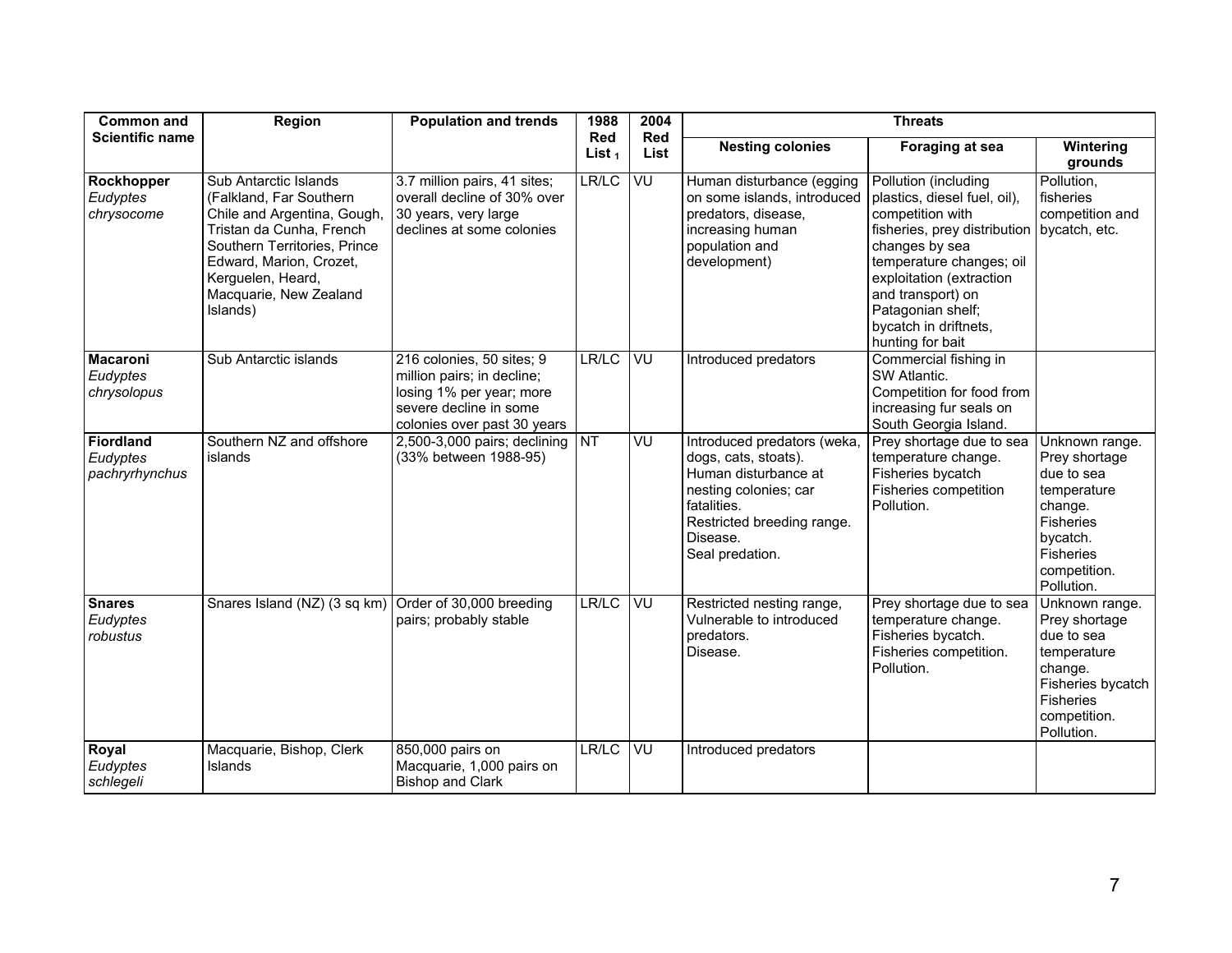| <b>Common and</b>                        | <b>Region</b>                                              | <b>Population and trends</b>                                                                                                                       | 1988                    | 2004        | <b>Threats</b>                                                                                                                                                                                                                                                                                                                                                                                                                         |                                                                                                                                                                                                                                                                                                                                                                                                                                                                              |                                                                                                                                                  |
|------------------------------------------|------------------------------------------------------------|----------------------------------------------------------------------------------------------------------------------------------------------------|-------------------------|-------------|----------------------------------------------------------------------------------------------------------------------------------------------------------------------------------------------------------------------------------------------------------------------------------------------------------------------------------------------------------------------------------------------------------------------------------------|------------------------------------------------------------------------------------------------------------------------------------------------------------------------------------------------------------------------------------------------------------------------------------------------------------------------------------------------------------------------------------------------------------------------------------------------------------------------------|--------------------------------------------------------------------------------------------------------------------------------------------------|
| <b>Scientific name</b>                   |                                                            |                                                                                                                                                    | <b>Red</b><br>List $_1$ | Red<br>List | <b>Nesting colonies</b>                                                                                                                                                                                                                                                                                                                                                                                                                | Foraging at sea                                                                                                                                                                                                                                                                                                                                                                                                                                                              | Wintering<br>grounds                                                                                                                             |
| Erect-crested<br>Eudyptes sclateri       | <b>Bounty and Antipodes</b><br>Islands (NZ); sub Antarctic | 28,000 breeding pairs (1997<br>Bounty), 52,000 (1995<br>Antipodes); Declined 50%<br>in past 20 years. No longer<br>present on Auckland<br>Campbell | <b>IC</b>               | $E$ N       | Restricted nesting range.<br>Vulnerable to introduced<br>predators.<br>Disease.                                                                                                                                                                                                                                                                                                                                                        | Prey shortage due to sea<br>temperature change.<br>Fisheries bycatch.<br>Fisheries competition.<br>Pollution                                                                                                                                                                                                                                                                                                                                                                 | Unknown range.<br>Prey shortage<br>due to sea<br>temperature<br>change.<br><b>Fisheries</b><br>bycatch.<br>Fisheries<br>competition<br>Pollution |
| Little (Blue)<br>Eudyptula minor         | Australia and New Zealand                                  | 350,000 - 600,000 breeding LR/LC<br>birds. Population stable?                                                                                      |                         | <b>LC</b>   | Introduced predators.<br>Habitat loss.                                                                                                                                                                                                                                                                                                                                                                                                 | Potential competition with<br>fisheries.<br>Indirect effects of fishing<br>(e.g., pathogens<br>introduced into prey).<br>Global warming.                                                                                                                                                                                                                                                                                                                                     | Foraging<br>(222)                                                                                                                                |
| Yellow-eyed<br>Megadyptes<br>antipodes   | New Zealand (600 sq km)                                    | 3,587 pairs; fluctuating                                                                                                                           | $\overline{\text{TH}}$  | <b>EN</b>   | Introduced predators (ferret,<br>stoat, cats).<br>Human disturbance/ impact<br>of tourism.<br>Habitat degradation.<br>Disease.                                                                                                                                                                                                                                                                                                         | Prey shortage due to sea<br>temperature change.<br>Fisheries bycatch.<br>Pollution.<br>Predation by sea lions.                                                                                                                                                                                                                                                                                                                                                               | Prey shortage<br>due to sea<br>temperature<br>change.<br>Fisheries<br>bycatch.<br>Pollution.                                                     |
| <b>African</b><br>Spheniscus<br>demersus | Southern Africa (coast and<br>islands)                     | 59,000 pairs; decreasing<br>(15% over 13 generations -<br>33 years)                                                                                | $\overline{\text{TH}}$  | VU          | Habitat degradation due to<br>removal of guano and<br>habitat loss due to inter-<br>specific competition.<br>Predation (including: kelp<br>gulls, feral cats).<br>Diseases (including those<br>caused by algal blooms and<br>those intrinsic to the<br>population).<br>Fire especially at colonies<br>with woody vegetation.<br>Human disturbance (e.g.<br>tourism, researchers, traffic,<br>illegal landings on islands,<br>hunting). | Food availability due to<br>increased competition<br>with commercial fisheries<br>and competing species.<br>Food availability due to<br>long-term climate change<br>and short-term<br>environmental variability.<br>Oil spills both chronic and<br>catastrophic (including<br>fish-oil). Predation<br>(including: fur seals,<br>sharks). Diseases.<br>Marine pollution other<br>than oil (e.g.<br>entanglement - including<br>incidental capture,<br>ingestion of plastics). |                                                                                                                                                  |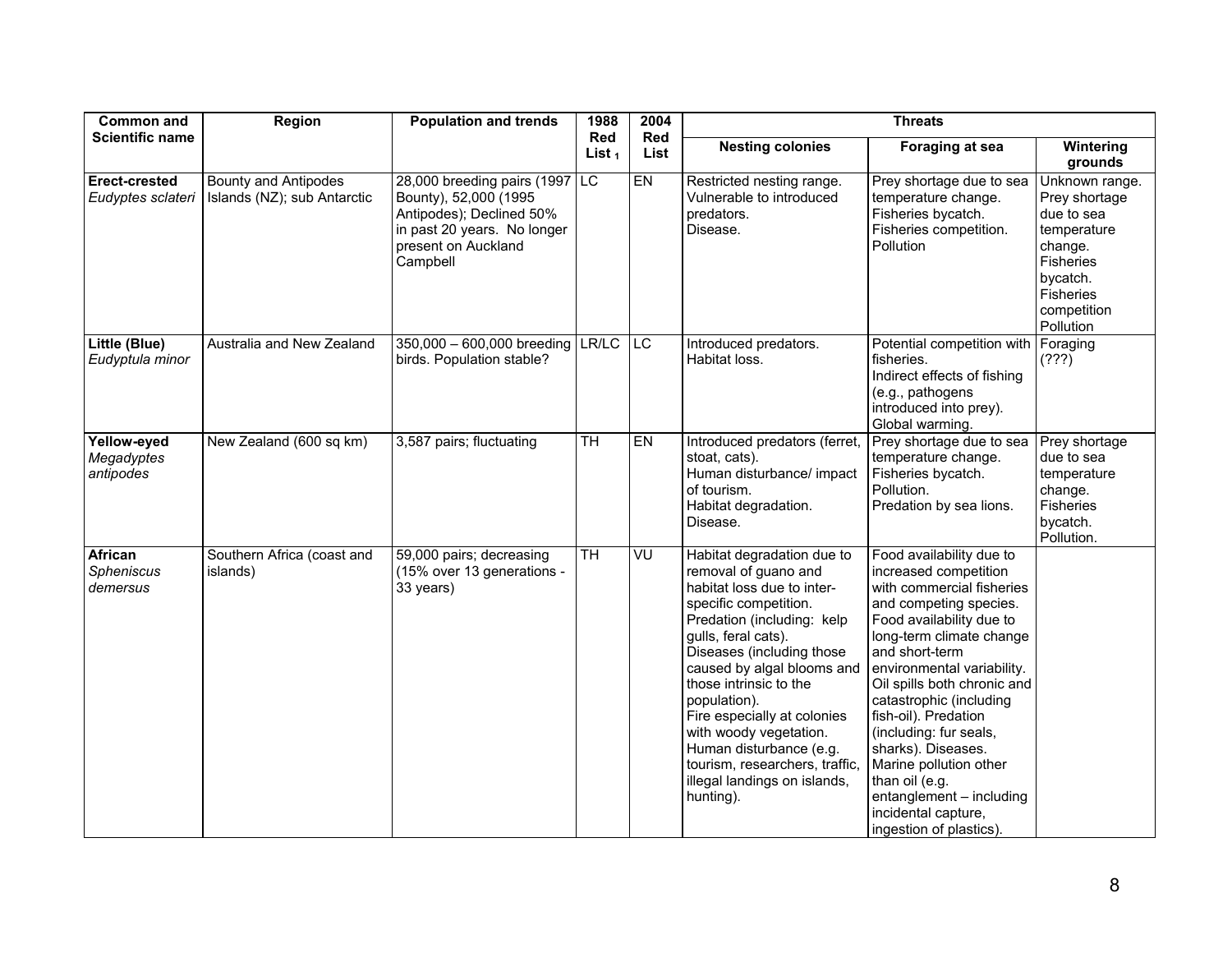| <b>Common and</b>                          | Region                                    | <b>Population and trends</b>                                                                                                                                                     | 1988                    | 2004               |                                                                                                                                                                                        | <b>Threats</b>                                                                                                                                                                |                                                                                                                                                                                        |
|--------------------------------------------|-------------------------------------------|----------------------------------------------------------------------------------------------------------------------------------------------------------------------------------|-------------------------|--------------------|----------------------------------------------------------------------------------------------------------------------------------------------------------------------------------------|-------------------------------------------------------------------------------------------------------------------------------------------------------------------------------|----------------------------------------------------------------------------------------------------------------------------------------------------------------------------------------|
| <b>Scientific name</b>                     |                                           |                                                                                                                                                                                  | <b>Red</b><br>List $_1$ | <b>Red</b><br>List | <b>Nesting colonies</b>                                                                                                                                                                | Foraging at sea                                                                                                                                                               | Wintering<br>grounds                                                                                                                                                                   |
| <b>Humboldt</b><br>Spheniscus<br>humboldti | Chile and Peru; temperate<br>and tropical | 41,000-47,000 (2003 - all<br>birds in adult plumage));<br>decreasing historically;<br>current trends not<br>quantified; PHVA analysis<br>suggests extinction within<br>100 years | <b>TH</b>               | VU                 | Illegal capture. Unregulated<br>exploitation of guano.<br>Unregulated human<br>disturbance (recreation,<br>tourism).<br>Predation.                                                     | Entanglement.<br>Fishing competition,<br>Pollution (unknown)<br>source).<br>El Niño                                                                                           |                                                                                                                                                                                        |
| Magellanic<br>Spheniscus<br>magellanicus   | South America, temperate                  | 1.3 million, slow decline;<br>mixed trends across<br>colonies                                                                                                                    | LR/LC                   | <b>NT</b>          | Marine perturbations and<br>global climate change.<br>Predation by exotics.<br>Hunting/egging.<br>Tourism and recreation.<br>Disease.<br>Gull predation.<br>Habitat loss/ degradation. | Prey reduction by<br>fisheries.<br>Mortality in nets.<br>Pollution (mainly from<br>petroleum).<br>Harmful algal blooms.<br>Marine perturbations and<br>global climate change. | Prey reduction by<br>fisheries/<br>Mortality in nets.<br>Pollution (mainly<br>from petroleum).<br>Harmful algal<br>blooms.<br>Marine<br>perturbations and<br>global climate<br>change. |
| Galapagos<br>Spheniscus<br>mendiculus      | Galapagos Islands<br>(equatorial)         | 600 pairs; decreasing (65%<br>over 10 years)                                                                                                                                     | $\overline{\text{NT}}$  | EN                 | Introduced predators.<br>Human disturbance (tourism<br>and recreational).<br>Hunting.                                                                                                  | Climate change<br>(increased frequency of<br>El Nino; fewer less<br>intense La Nina).<br>Bycatch.<br>Competition with<br>fisheries.<br>Oil pollution.                         | Climate change.<br>Fishing.<br>Oil pollution.                                                                                                                                          |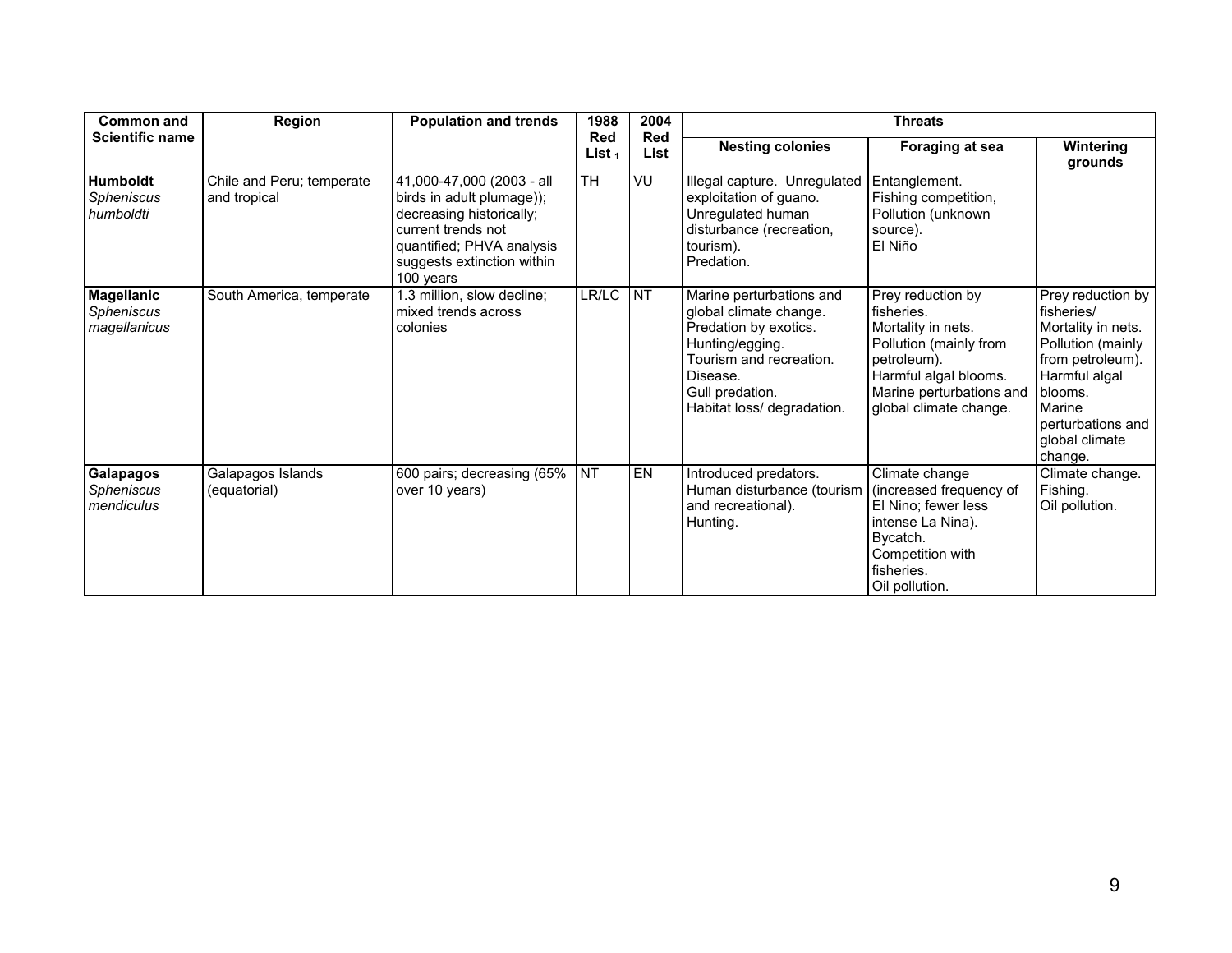Table 3. IUCN Red List Summary and Trends.

| <b>Common name</b>           | <b>1988 Red</b>              | <b>1994 Red</b>                | <b>2000 Red</b>                | 2004 Red List   | 2008 Red List   | 2008 Red List           |
|------------------------------|------------------------------|--------------------------------|--------------------------------|-----------------|-----------------|-------------------------|
|                              | <b>List status</b>           | <b>List Status</b>             | <b>List Status</b>             | <b>Status</b>   | <b>Status</b>   | <b>Population Trend</b> |
| King penguin                 | L Risk/Lt Concern            | L Risk/Lt Concern              | L Risk/Lt Concern              | Least Concern   | Least Concern   |                         |
| Emperor penguin              | L Risk/Lt Concern            | L Risk/Lt Concern              | L Risk/Lt Concern              | Least Concern   | Least Concern   |                         |
| Gentoo penguin               | L Risk/Lt Concern            | L Risk/Lt Concern              | L Risk/Lt Concern              | Near Threatened | Near Threatened | Decreasing              |
| Adelie penguin               | L Risk/Lt Concern            | L Risk/Lt Concern              | L Risk/Lt Concern              | Least Concern   | Least Concern   |                         |
| Chinstrap penguin            | L Risk/Lt Concern            | L Risk/Lt Concern              | L Risk/Lt Concern              | Least Concern   | Lest Concern    |                         |
| Macaroni penguin             | L Risk/Lt Concern            | L Risk/Lt Concern              | Vulnerable                     | Vulnerable      | Vulnerable      | Decreasing              |
| Royal penguin                | L Risk/Lt Concern            | L Risk/Lt Concern              | Vulnerable                     | Vulnerable      | Vulnerable      | Stable                  |
| Rockhopper<br>penguin        | L Risk/Lt Concern            | L Risk/Lt Concern              | Vulnerable                     | Vulnerable      | Not recognized  |                         |
| S. Rockhopper<br>penguin     | Not recognized               | Not recognized                 | Not recognized                 | Not recognized  | Vulnerable      | Decreasing              |
| N. Rockhopper<br>penguin     | Not recognized               | Not recognized                 | Not recognized                 | Not recognized  | Endangered      | Decreasing              |
| Fiordland crested<br>penguin | Near Threatened              | Vulnerable                     | Vulnerable                     | Vulnerable      | Vulnerable      | Decreasing              |
| Snares crested<br>penguin    | Lower Risk/<br>Least Concern | Vulnerable                     | Vulnerable                     | Vulnerable      | Vulnerable      | <b>Stable</b>           |
| Erect-crested<br>penguin     | Lower Risk/<br>Least Concern | Vulnerable                     | Endangered                     | Endangered      | Endangered      | Decreasing              |
| Yellow-eyed<br>penguin       | Threatened                   | Vulnerable                     | Endangered                     | Endangered      | Endangered      | Decreasing              |
| Little penguin               | L Risk/Lt Concern            | L Risk/Lt Concern              | L Risk/Lt Concern              | Least Concern   | Least Concern   |                         |
| African penguin              | Threatened                   | Lower Risk/<br>Near Threatened | Vulnerable                     | Vulnerable      | Vulnerable      | Decreasing              |
| Humboldt penguin             | Threatened                   | Lower Risk/<br>Near Threatened | Vulnerable                     | Vulnerable      | Vulnerable      | Decreasing              |
| Magellanic penguin           | L Risk/Lt Concern            | L Risk/Lt Concern              | Lower Risk/<br>Near Threatened | Near Threatened | Near threatened | Decreasing              |
| Galápagos penguin            | Near Threatened              | Vulnerable                     | Endangered                     | Endangered      | Endangered      | Decreasing              |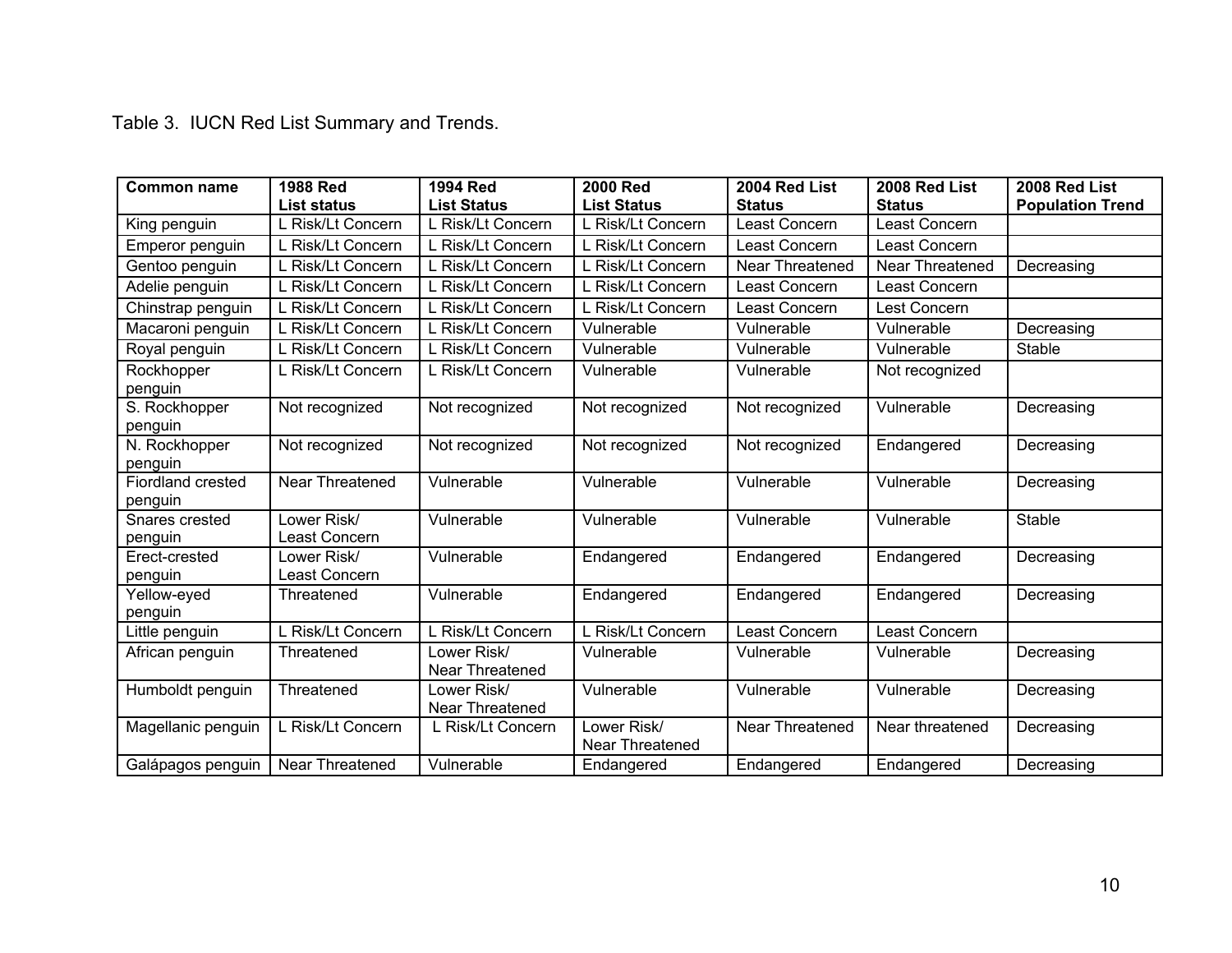#### **SPACE ANALYSIS**

In January 2009 a space survey was sent to all institutions with Penguin TAG Institutional Representatives. An e-mail was sent to the Institutional Liaison for all zoos and aquariums without IRs, asking if they were planning on exhibiting penguins by 2013 or if they wanted an IR assigned to their institution. The request to the ILs resulted in several institutions responding to the survey and adding IRs. Based on these new institutions, there currently are 109 zoos and aquariums with IRs. One hundred and seven IRs responded to the survey, representing a 98.2 % return rate. There was an 82% response rate from the zoos without IRs that are not planning on exhibiting penguins prior to 2013.

The survey asked each institution to identify their current holdings, their desired holding, and maximum holding by 2013. The draft RCP was distributed to all IRs in November 2009, with a request to review the space survey results for accuracy. The results of this survey are summarized in Table 4. The complete survey results, by institution are listed in Addendum Five. Several zoos that are planning new temperate exhibits and are willing to work with any *Speniscid* species and this is reflected in the survey results.

Because of the distinct temperature and husbandry requirements, the survey summary is divided into two groups; High-latitude (Antarctic and sub-Antarctic) and temperate species in the genera *Spheniscus* and *Eudyptula*. High-latitude species require cold temperatures and are displayed in indoor, climate-controlled exhibits. The two Antarctic species, emperor and Adelie penguins, require colder temperatures than others in this group and are exhibited at only a few institutions. The temperate species can be exhibited indoors or outdoors.

| <b>Species</b> | 2009<br><b>Population</b> | Desired Pop.<br>by 2013 | <b>Maximum</b><br><b>Population by 2013</b> |
|----------------|---------------------------|-------------------------|---------------------------------------------|
| Adelie         | 149                       | 168                     | 180                                         |
| Chinstrap      | 127                       | 122                     | 124                                         |
| Emperor        | 33                        | 48                      | 48                                          |
| Gentoo         | 411                       | 389                     | 467                                         |
| King           | 241                       | 293                     | 334                                         |
| Macaroni       | 150                       | 212                     | 240                                         |
| Rockhopper     | 341                       | 394                     | 447                                         |

| Table 4. Space Survey Summary.              |
|---------------------------------------------|
| <b>High Latitude Species Survey Results</b> |

#### *Temperate Species Survey Results*

| <b>Species</b> | 2009              | <b>Desired</b> | <b>Maximum</b>            |
|----------------|-------------------|----------------|---------------------------|
|                | <b>Population</b> | Pop. by 2013   | <b>Population by 2013</b> |
| African        | 648               | 909            | 1045                      |
| Little         | 56                | 68             | 90                        |
| Humboldt       | 300               | 376            | 461                       |
| Magellanic     | 192               | 281            | 343                       |
| Speniscid sp.  | 0                 | 88             | 115                       |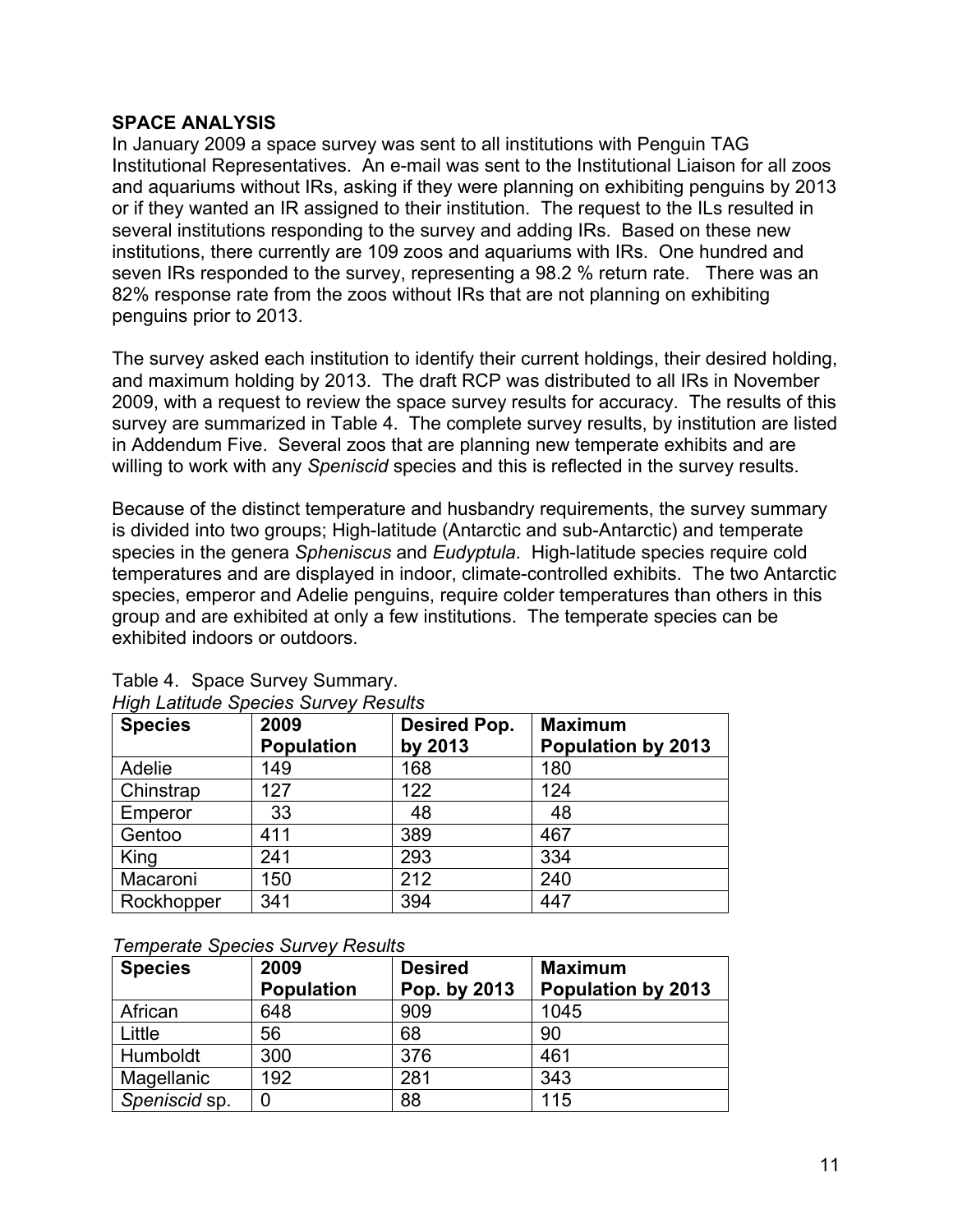There is adequate space for all species currently managed in North America, including the two SSP species, African and Humboldt penguins, so the TAG is not prioritizing species selection. In fact, there is more interest for the Humboldt and African penguins than the two SSPs can accommodate and efforts are underway to expand these two populations to meet institutional needs. Most PMP recommended penguin species' populations can be managed to satisfy desired institutional requests. A summary of the status of each captive penguin species is included in Addendum Six.

Because penguin exhibits have specific requirements, there is little competition from other taxa for those spaces. It is felt that these estimates are realistic for the purposes of the RCP and will allow for the expansion of existing collections while providing birds for future exhibits.

#### **SELECTION CRITERIA**

The TAG reviewed the WCMC recommended species selection criteria to recommend taxa for AZA collections. Based on a review of current programs, the TAG believes that all penguin species currently in captivity meet the selection criteria for long term management in North America. There is adequate space for proper management of all these species and these species can meet the needs of new and expanding exhibits. No additional species will be recommended for program management, with the exception of further analysis of the northern rockhopper as described below.

Ten of the twelve penguin species in North America have management plans and all have species managers. Two of the species are SSPs and eight are managed as PMPs. All programs have up-to-date studbooks and management plans or are waiting scheduling from the PMC. The two taxa without recommended management plans are the emperor and the northern rockhopper penguins. The emperor penguin is only maintained at SeaWorld San Diego and this small aging population is being monitored by Linda Henry at that institution.

The northern (long-crested) rockhopper has only recently been recognized as a separate species. In the last RCP, this sub-species was recommended to be phasedout in favor of the southern (short-crested) rockhopper. The TAG will revisit its status during the next PMP analysis to determine the feasibility of developing a long-term management plan with more aggressive management and the potential of acquiring additional specimens from EAZA institutions. In the meantime, the management status of this species has been upgraded to a DERP. A new rockhopper species manager was appointed in September 2009 and this population will be analyzed within the next three years.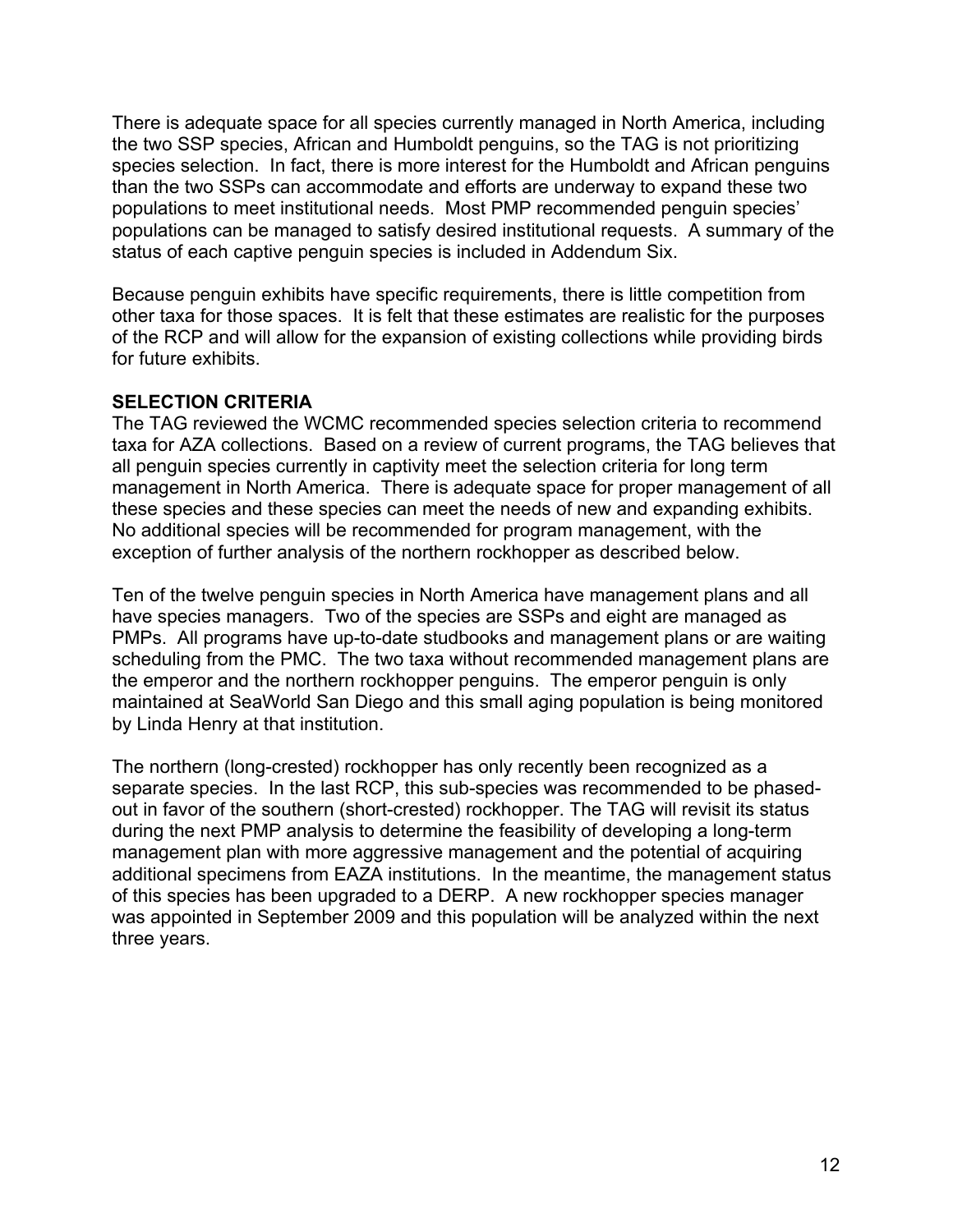#### *Species Selection Criteria Details*

- a. Conservation status*.* Conservation status is described earlier in this document and is based on information from the Penguin Conservation Assessment workshop (September 2004) and 2008 Red List data. Many of the species recommended for management in North America still occur by the millions in the wild. The best role for all species is to "engender appreciation for these charismatic species that are indicators of the health of marine and coastal environments".
- b. Viability of the North American captive population. With the exception of the emperor, little, and the northern rockhopper, all penguin taxa held in North American institutions have viable populations. The long term viability of the little penguin will require importation of captive reared birds from Australia.
- c. Availability of potential founders. Because of the large founder base, there are no plans to recommend acquisition of wild caught founders in the form of either egg collection trips or wild-caught individuals during the time period of this RCP. Captive hatched little penguins have been imported into North America from Australia. Nonreleasable rehabilitated birds are occasionally available for importation to North America. It may be possible to acquire additional founders from other regions if management plans between regions are better coordinated. One of the goals of the TAG is to integrate management plans for penguins in different regions.
- d. Conservation potential. There are no short or long term plans for reintroduction of any penguin species and captive penguins do not serve as a genetic reservoir. There are several *in situ* programs in place and the TAG and individual institutions have supported several field programs. Captive penguins offer considerable fundraising opportunities to support field programs and efforts will continue to develop and support *in situ* projects. See the Three Year Action Plan (TYAP) in Addendum 4 for additional details on on-going projects.
- e. Scientific/research potential. The TAG supports current research projects and has completed several institutional projects in the past decade. See the TYAP in Addendum Four for additional details on on-going projects.
- f. Husbandry expertise. The TAG believes that expertise is available for meeting all penguin species' biological needs. The TAG produced the third edition of the Husbandry Manual in 2005. This document has had worldwide distribution. The Penguin Animal Care Manual is nearing completion and will be distributed in 2010.
- g. Exhibit value. The TAG believes that all penguin species are highly appealing to zoo visitors and have equal exhibit value. Some species have additional value in zoogeographic exhibits.
- h. Education value. All penguin species can be ambassadors for the marine and coastal environments and have the potential to educate zoo visitors on marine environmental issues. The use of penguins in interactive and educational programs is increasing and provides a unique opportunity for the public to interact with these charismatic birds. See Penguin TAG Guidelines in Addendum 2 for the TAG's recommendations for penguins used in educational programs and the TYAP in Addendum 4 for details on on-going projects.
- i. Taxonomic uniqueness. All penguins are in the order *Sphenisiformes*, which contains one family, *Spheniscidae.* Taxonomic uniqueness is not considered in species selection.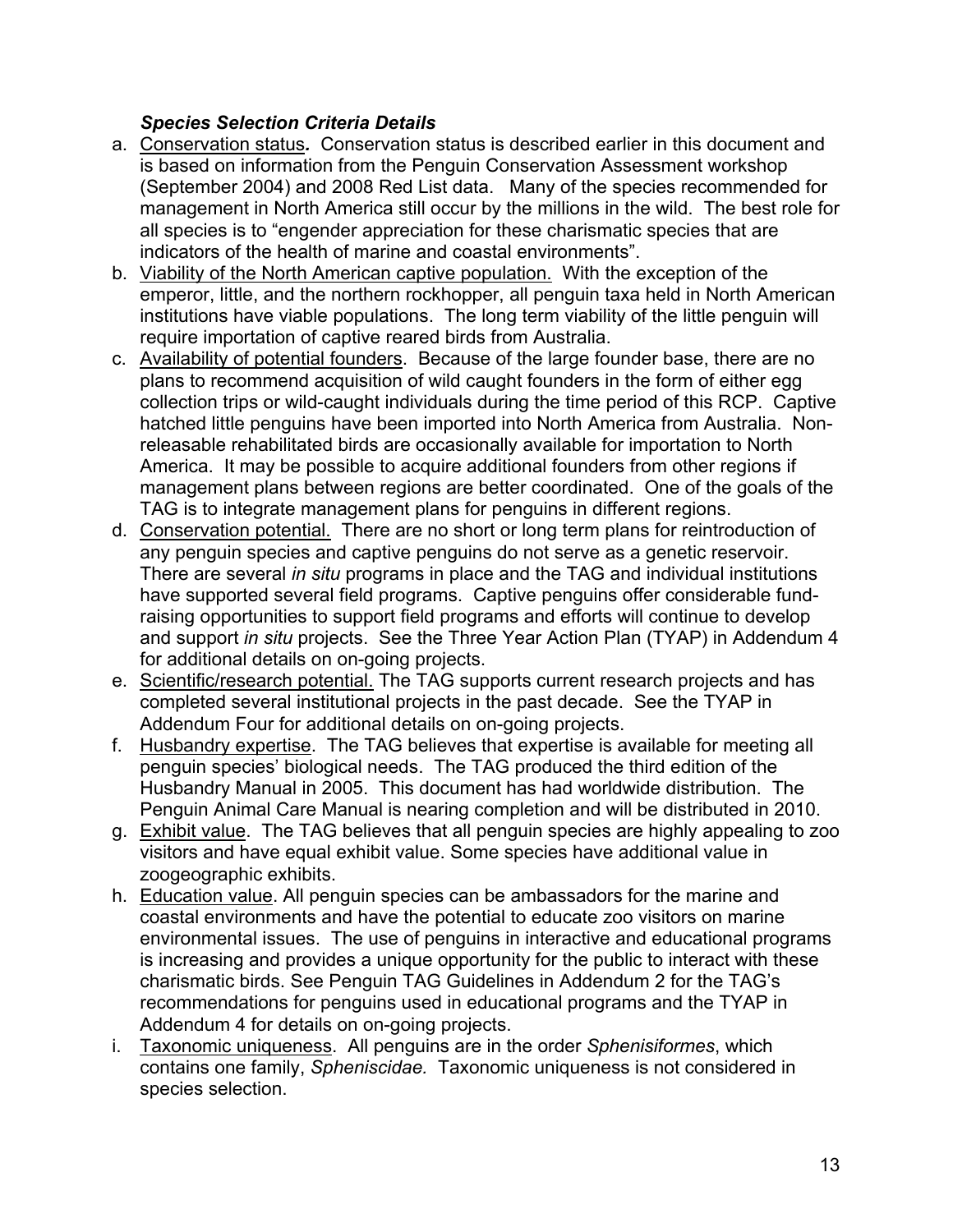#### **MANAGEMENT CRITERIA**

The WCMC Management Assessment Criteria (Tables 5 and 6) was used to determine what level of population management is appropriate for each species. Most of the species' previous recommended programs are reflected by the Management Selection Criteria (Table 5). Based on these criteria, all existing programs will maintain their current level of management, with the exception of the northern rockhopper penguin. The TAG believes that these species can meet all AZA institutional needs during the time frame of this RCP.

The TAG is not recommending any new species be brought into North American facilities. The species which are currently managed can meet all AZA institutional exhibit and educational needs. Collecting wild penguins, either as adults or eggs is expensive and logistically difficult, so at this time the TAG does not feel it can justify recommending any additional species. It is the long-term goal of the TAG to integrate management of penguin populations with EAZA populations in order to benefit the populations in both regions.

| <b>CRITERIA</b>                                                            | <b>SSP</b>            | <b>PMP</b>                           | No Management<br>(DERP/PHASE IN)     |
|----------------------------------------------------------------------------|-----------------------|--------------------------------------|--------------------------------------|
| Availability within AZA                                                    | LOW                   | <b>MODERATE</b>                      | <b>EXTREMES*</b>                     |
| Availability outside AZA                                                   | LOW                   | <b>MODERATE</b>                      | <b>EXTREMES*</b>                     |
| <b>Extinction Risk without Management</b><br>(in Zoos & Aquariums)         | ENDANGERED/THREATENED | VULNERABLE                           | <b>EXTREMES</b>                      |
| Extinction Risk with Management (in<br>Zoos & Aquariums)                   | <b>DECREASES</b>      | DECREASES/STABLE                     | <b>STABLE</b>                        |
| Demand within AZA                                                          | <b>HIGH</b>           | <b>MODERATE</b>                      | LOW                                  |
| Institutional Commitment                                                   | <b>HIGH</b>           | <b>MODERATE</b>                      | LOW                                  |
| Ease of Breeding                                                           | LOW/MODERATE          | <b>HIGH</b>                          | <b>EXTREMES</b>                      |
| Extinction Risk (Wild)                                                     | ENDANGERED/THREATENED | VULNERABLE                           | <b>LEAST CONCERN</b>                 |
| Acquisition Cost (Outside AZA)                                             | <b>HIGH</b>           | <b>MODERATE</b>                      | LOW                                  |
| <b>Program Operating Costs</b>                                             | <b>HIGH</b>           | <b>MODERATE</b>                      | LOW                                  |
| International Program                                                      | <b>YES</b>            | <b>NO</b>                            | <b>NO</b>                            |
| Link to Conservation of Wild<br>Population                                 | <b>DIRECT</b>         | <b>INDIRECT OR NONE</b>              | <b>NONE</b>                          |
| North American Governmental<br><b>Conservation Program</b>                 | <b>YES</b>            | <b>NO</b>                            | <b>NO</b>                            |
| <b>CHARACTERISTICS OF</b><br><b>POPULATION MANAGEMENT</b><br><b>LEVELS</b> |                       |                                      |                                      |
|                                                                            | <b>SSP</b>            | <b>PMP</b>                           | No Management                        |
| Participation                                                              | FULL/MANDATORY        | <b>VOLUNTARY</b>                     | N/A                                  |
| Memorandum of Participation                                                | <b>NO</b>             | <b>NO</b>                            | N/A                                  |
| Compliance                                                                 | <b>MANDATORY</b>      | <b>VOLUNTARY</b>                     | N/A                                  |
| <b>AZA Conflict Resolution Process</b>                                     | <b>YES</b>            | <b>NO</b>                            | N/A                                  |
| Non-member Participation                                                   | <b>YES</b>            | PER PARTICIPANT A/D<br><b>POLICY</b> | PER PARTICIPANT A/D<br><b>POLICY</b> |
| Animal-by-Animal Recommendations                                           | <b>YES</b>            | PER PROGRAM DECISION                 | <b>NO</b>                            |

#### Table 5. WCMC Management Assessment Criteria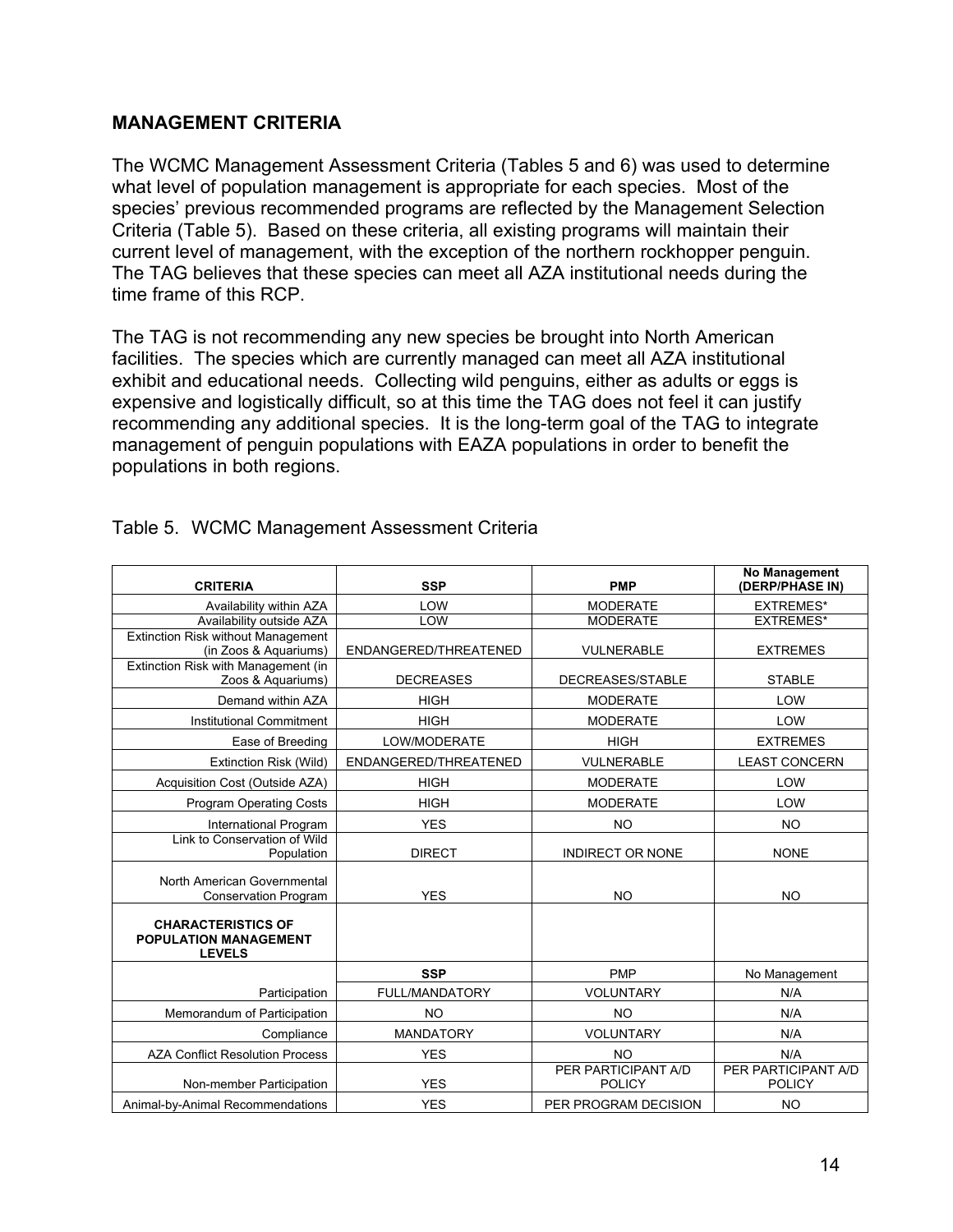| <b>Steering Committee</b> | <b>OPTIONAL</b> | <b>NO</b> | NA                                   |
|---------------------------|-----------------|-----------|--------------------------------------|
| AZA PMC Assistance        | YES             | YES       | NΟ                                   |
| <b>SPMAG Assistance</b>   | YES             | YES       | EVALUATED ON A<br>CASE-BY-CASE BASIS |
| AZA Regional Studbook     | YES             | YES       | NO                                   |

## Table 6. Management Assessment for Recommended Species

|                                           |               |                  | Little           | Chin             |                |                  |
|-------------------------------------------|---------------|------------------|------------------|------------------|----------------|------------------|
| <b>CRITERIA</b>                           | <b>Adelie</b> | African          | (Blue)           | strap            | <b>Emperor</b> | Gentoo           |
| Availability within AZA                   | Moderate      | Moderate         | Low              | Moderate         | Low            | Moderate         |
| Availability outside AZA                  | Low           | Low              | Moderate         | Low              | Low            | Low              |
| <b>Extinction Risk without Management</b> |               |                  |                  |                  |                |                  |
| (in Zoos & Aquariums)                     | Vulnerable    | Vulnerable       | Vulnerable       | Vulnerable       | Vulnerable     | Vulnerable       |
| Extinction Risk with Management (in       |               |                  |                  |                  |                |                  |
| Zoos & Aguariums)                         | Decreases     | Decreases        | Decreases        | Decreases        | Decreases      | Decreases        |
| Demand within AZA                         | Low           | High             | Moderate         | Low              | Low            | Moderate         |
| Institutional Commitment                  | Low           | High             | Moderate         | Moderate         | Low            | Moderate         |
| Ease of Breeding                          | Low           | Moderate         | Moderate         | Moderate         | Low            | Moderate         |
|                                           | Near          |                  | Least            | Least            | Least          | Least            |
| Extinction Risk (Wild)                    | Threatened    | Vulnerable       | Concern          | Concern          | Concern        | Concern          |
| Acquisition Cost (Outside AZA)            | High          | High             | Moderate         | High             | High           | High             |
| <b>Program Operating Costs</b>            | High          | High             | High             | High             | High           | High             |
| International Program                     | No.           | Yes              | Yes              | No               | No             | No               |
| Link to Conservation of Wild Population   | Indirect      | Direct           | Indirect         | Indirect         | Indirect       | Indirect         |
| North American Governmental               |               |                  |                  |                  |                |                  |
| Conservation Program                      | No            | No               | No               | No               | N <sub>o</sub> | No               |
| Total SSP(S) PMP(P) DERP(D)               | $S = 6 P = 6$ | $S = 8$<br>$P=5$ | $S = 4$<br>$P=8$ | $P=7$<br>$S = 4$ | $S = 6 P = 4$  | $S = 4$<br>$P=8$ |
|                                           | $D=1$         | D= 0             | $D=1$            | $D=2$            | $D=3$          | $D=1$            |
| <b>TAG Program Recommendation</b>         | <b>PMP</b>    | <b>SSP</b>       | <b>PMP</b>       | <b>PMP</b>       | <b>DERP</b>    | <b>PMP</b>       |

| <b>CRITERIA</b>                                                    | <b>Humboldt</b>         | King                     | <b>Macaroni</b>           | Magellanic                | S. Rock-<br>hopper        | N. Rock-<br>hopper        |
|--------------------------------------------------------------------|-------------------------|--------------------------|---------------------------|---------------------------|---------------------------|---------------------------|
| Availability within AZA                                            | Moderate                | Moderate                 | Moderate                  | Moderate                  | Moderate                  | Low                       |
| Availability outside AZA                                           | Low                     | Low                      | Low                       | Low                       | Moderate                  | Moderate                  |
| <b>Extinction Risk without Management</b><br>(in Zoos & Aquariums) | Vulnerable              | Vulnerable               | Vulnerable                | Vulnerable                | Vulnerable                | Vulnerable                |
| Extinction Risk with Management (in                                |                         |                          |                           |                           |                           |                           |
| Zoos & Aguariums)                                                  | Decreases               | Decreases                | Decreases                 | Decreases                 | Decreases                 | Decreases                 |
| Demand within AZA                                                  | High                    | Moderate                 | Low                       | Moderate                  | High                      | Low                       |
| Institutional Commitment                                           | High                    | High                     | Low                       | Moderate                  | High                      | Low                       |
| Ease of Breeding                                                   | Moderate                | High                     | Moderate                  | Moderate                  | High                      | High                      |
|                                                                    |                         | Least                    |                           |                           |                           |                           |
| Extinction Risk (Wild)                                             | Vulnerable              | Concern                  | Vulnerable                | Vulnerable                | Vulnerable                | Vulnerable                |
| Acquisition Cost (Outside AZA)                                     | High                    | High                     | High                      | High                      | High                      | High                      |
| <b>Program Operating Costs</b>                                     | High                    | High                     | High                      | High                      | High                      | High                      |
| International Program                                              | Yes                     | No                       | No                        | No                        | Yes                       | Yes                       |
| Link to Conservation of Wild Population                            | Direct                  | Indirect                 | Indirect                  | Direct                    | Indirect                  | Indirect                  |
| North American Governmental<br><b>Conservation Program</b>         | No                      | No                       | No                        | No                        | No                        | No                        |
| Total SSP(S) PMP(P) DERP(D)                                        | $S = 9$<br>$P=4$<br>D=0 | $S = 5$ $P = 7$<br>$D=1$ | $S = 5$<br>$P=6$<br>$D=2$ | $S = 6$<br>$P=7$<br>$D=0$ | $S = 5$<br>$P=8$<br>$D=0$ | $S = 3$<br>$P=8$<br>$D=2$ |
| <b>TAG Program Recommendation</b>                                  | <b>SSP</b>              | <b>PMP</b>               | <b>PMP</b>                | <b>PMP</b>                | <b>PMP</b>                | <b>DERP</b>               |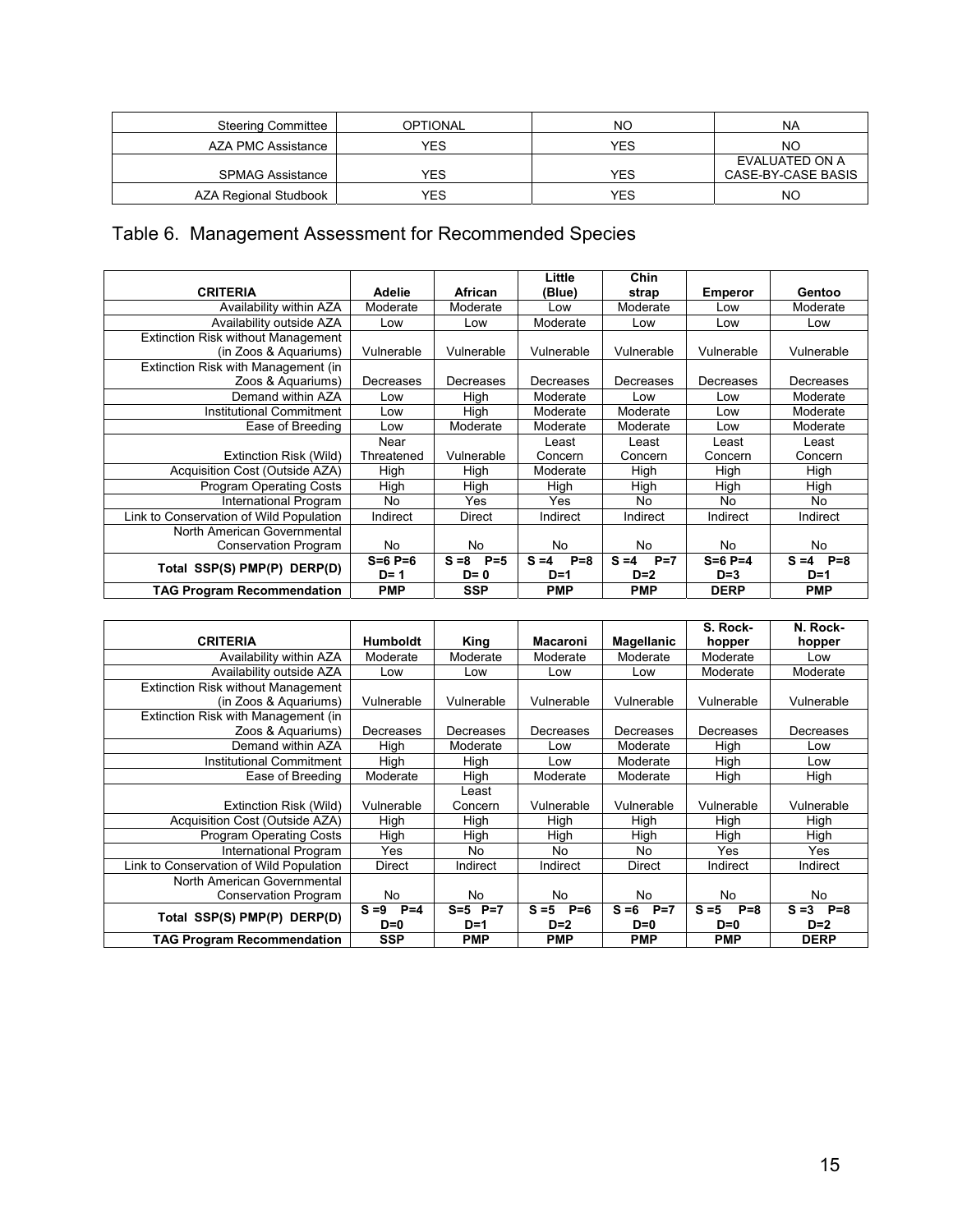#### **TAG PROGRAM RECOMMENDATIONS**

The TAG used the space analysis, selection criteria, management criteria, and the status of the captive population to determine taxon management recommendations. Based on these criteria, there has not been any change in status of penguin management programs since the last RCP, with the exception of the northern rockhopper penguin. A summary of each species is listed in Table 7 and a more detailed species report is included in Addendum 6.

The emperor penguin program recommendation does not fit into the management selection criteria. This species requires very specific environmental conditions and is held at only one AZA institution, Sea World San Diego. SWSD is closely managing this species, but it is an aging population with minimal reproduction. Acquiring additional wild caught birds or individuals from other regions is unlikely. Therefore, the TAG is recommending that this species be maintained as a DERP and monitored by SWSD staff.

In the previous RCPs, the northern (long-crested) rockhopper penguins was considered a rockhopper sub-species and was recommended to be phased-out based on its small population size and aging population, recommending that institutions concentrated on southern (short-crested) rockhoppers. As described in the previous section, the TAG has upgraded this taxa to a DERP until a more thorough analysis can be completed by the PMC.

#### *Definition of Program Recommendations*

**Species Survival Plan (SSP)**: Studbook required, intense management to maintain x% genetic diversity for y years (as defined by the SSP Coordinator, with input from an SPMAG advisor and/or the AZA Population Management Center), compliance by participating institutions required, breeding and transfer recommendations communicated through a Master Plan, program managed by a Species Coordinator and Management Group (if the TAG and Coordinator deem a Management Group necessary), non-member participants must be approved, conservation of the species a consideration, institutional input through IRs.

**Population Management Plan (PMP)**: Studbook required, moderate management to maintain captive population, institutional compliance encouraged, breeding and transfer recommendations communicated through a Population Management Plan, program managed by a PMP Manager, no Management Group, institutional input through ILs, non-member participation through AZA and institutional A&D policies.

**Display/Education/Research Population (DERP)**: DERPs are not managed under the auspices of AZA or its programs and are not guaranteed population management advice or support from SPMAG/PMC. No studbook or long-term genetic or demographic management is required for these species, but TAGs may choose to identify species champions who may track DERPs through registries.

**Phase-Out Population (POP)**: Not viewed as a managed program. Currently in AZA institutions but should be phased out through a breeding moratorium; phase-out may be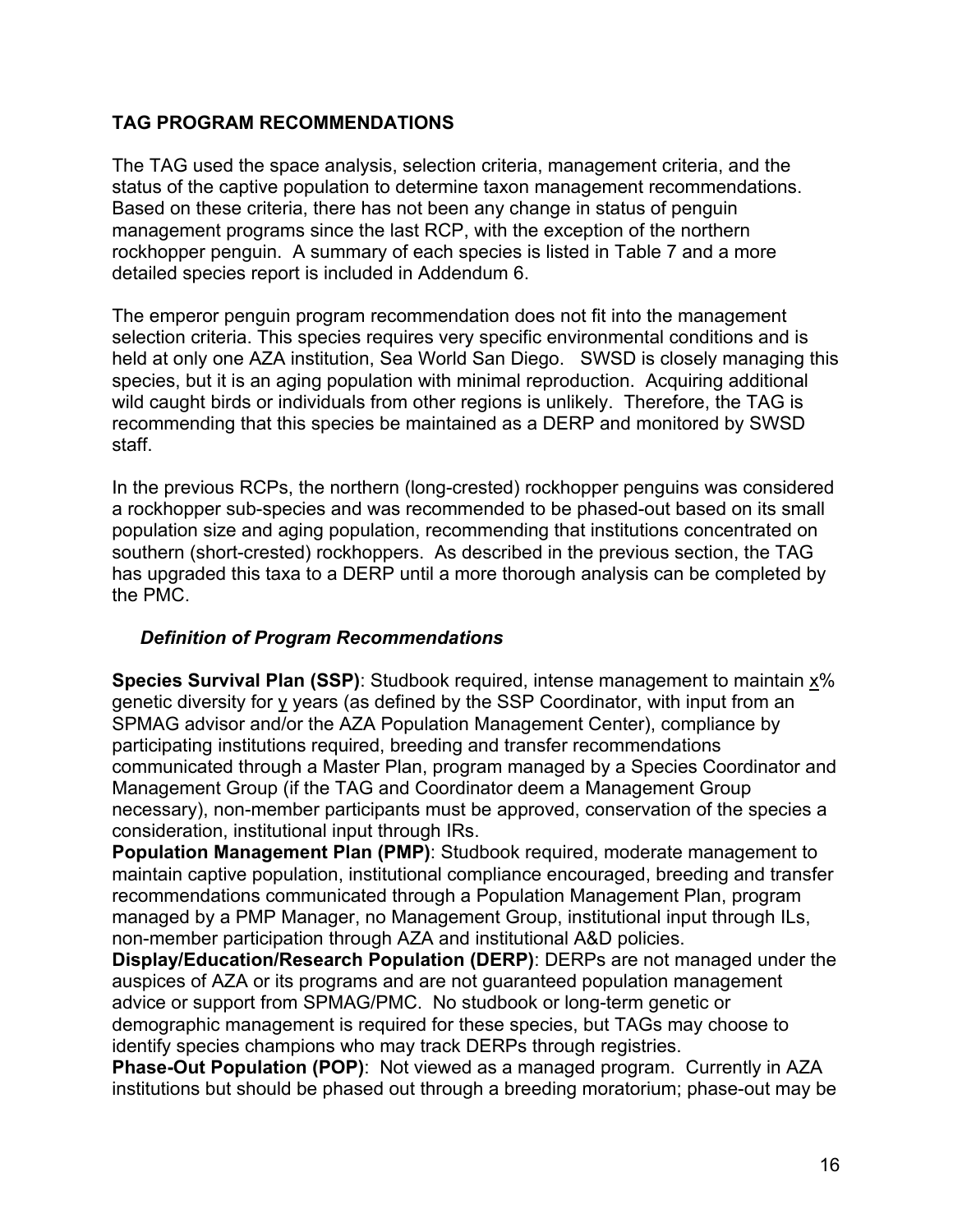monitored through a registry and a species champion may be assigned to oversee this process; they have no studbooks and are not guaranteed population management advice or support from SPMAG/PMC.

**Not Recommended (NR)**: Taxon that are not currently in AZA institutions and are not recommended to be brought into AZA collections.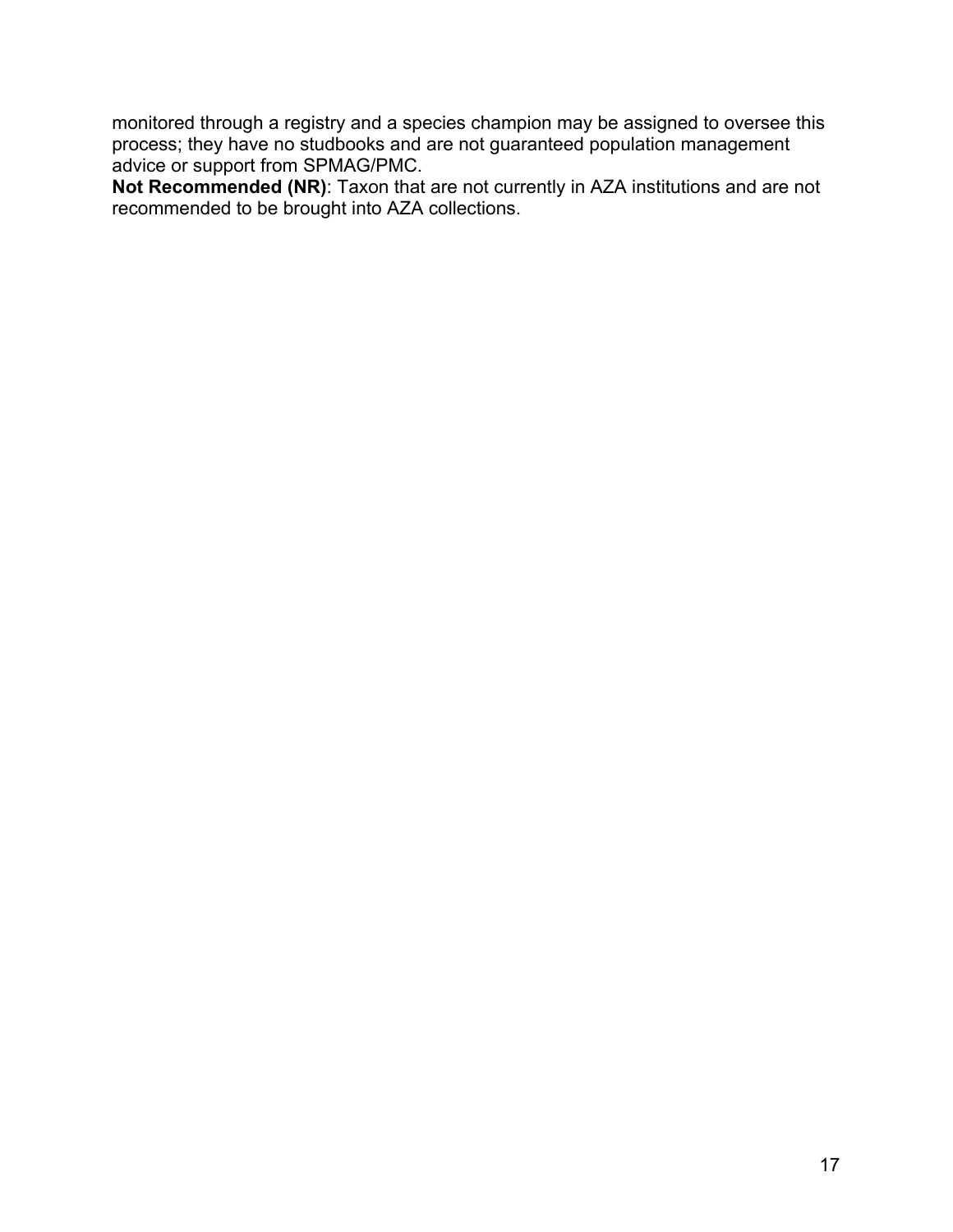| <b>Species</b>                                                 | Program                       | <b>Program Leader</b>                                                                                                                                            | Program<br><b>Initiated</b> | Leadership<br><b>Assumed</b> | <b>SB Published</b> | PMP / SSP<br><b>Published</b>          |
|----------------------------------------------------------------|-------------------------------|------------------------------------------------------------------------------------------------------------------------------------------------------------------|-----------------------------|------------------------------|---------------------|----------------------------------------|
| Adelie Penguin<br>Pygoscelis adeliae                           | <b>PMP</b>                    | Lauren DuBois<br>Sea World San Diego<br>619-222-6363<br>Lauren.dubois@SeaWorld.com                                                                               | Feb 02                      | Dec 04                       | <b>March 2010</b>   | June 07<br><b>Update TBD</b><br>by PMC |
| African Penguin<br>Spheniscus demersus                         | <b>Studbook</b><br><b>SSP</b> | Seana Jean Davidson<br>Tulsa Zoo<br>918-669-6638<br>SDavid0042@aol.com<br><b>Steve Sarro</b><br><b>National Aviary</b><br>412-323-7235<br>Steve.sarro@aviary.org | 1988<br>1995                | Feb 07<br>1996               | <b>March 2009</b>   | October 2009                           |
| Little Penguin<br>Eudyptula minor                              | <b>PMP</b>                    | <b>Heather Urguhart</b><br>New England Aquarium<br>617-973-0263<br>Hurguhart@neag.org                                                                            | March 99                    | March 99                     | October 2008        | March 06<br>Update TBD<br>by PMC       |
| Chinstrap Penguin<br>Pygoscelis antarctica                     | <b>PMP</b>                    | Jennifer Aughinbaugh<br>Sea World San Antonio<br>210-523-3241<br>Jennifer.Aughinbaugh@Seaworld<br>.com                                                           | March 00                    | January 09                   | December<br>2009    | March 07<br>Update TBD<br>by PMC       |
| <b>Emperor Penguin</b><br>Aptenodytes forsteri                 | <b>DERP</b>                   | Linda Henry<br>Sea World San Diego<br>619-222-6363<br>Linda.Henry@SeaWorld.com                                                                                   | <b>NA</b>                   | <b>NA</b>                    | <b>NA</b>           | <b>NA</b>                              |
| Gentoo Penguin<br>Pygoscelis papua papua<br>P. p. ellsworthiii | <b>PMPs</b>                   | Sharon Jarvis<br>Sea World Orlando<br>407-351-3600<br>Fuzzg172@yahoo.com                                                                                         | April 01                    | Dec 04                       | <b>March 2009</b>   | March 2010                             |
| Humboldt Penguin<br>Spheniscus humboldti                       | Studbook                      | Gail Brandt (SB)<br><b>Brookfield Zoo</b><br>708-485-0263<br>gabrandt@brookfieldzoo.org                                                                          | 1983                        | Mar 99                       | <b>June 2009</b>    | <b>NA</b>                              |

## Table 7. Penguin TAG Program Recommendation and Status Table 2010-13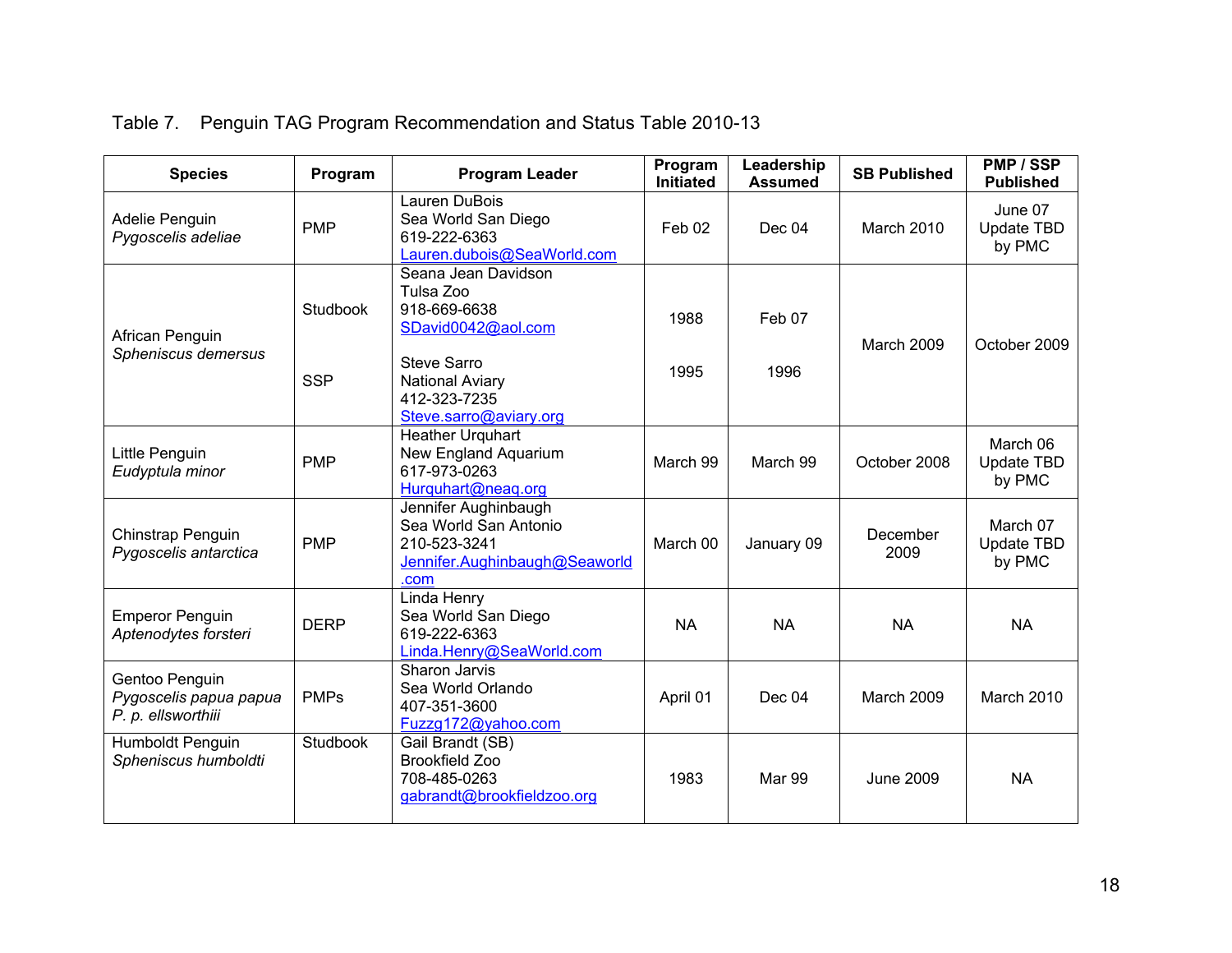| Humboldt Penguin             | <b>SSP</b>             | Alex Waier                              |          |                 |             |                      |
|------------------------------|------------------------|-----------------------------------------|----------|-----------------|-------------|----------------------|
| Spheniscus humboldti         |                        | Milwaukee County Zoo                    |          |                 |             |                      |
|                              |                        | 414-256-5449                            | 1987     | Sept 09         | <b>NA</b>   | December 09          |
|                              |                        | Alex.Waier@Milwcnty.com                 |          |                 |             |                      |
| King Penguin                 |                        | Debbie Denton                           |          |                 |             | July 06              |
| Aptenodytes                  | <b>PMP</b>             | Sea World San Diego                     | July 99  | July 99         | April 2010  | <b>Update TBD</b>    |
| patagonicus                  |                        | 619-222-6363                            |          |                 |             | by PMC               |
|                              |                        | Debbie.Denton@SeaWorld.com              |          |                 |             |                      |
|                              |                        | Jessica Jozwiak                         |          |                 |             |                      |
| Macaroni Penguin             | <b>PMP</b>             | Detroit Zoo                             | 1992     | April 02        | December 09 | March 07             |
| Eudyptes chrysolophus        |                        | 248-398-0903, x 3116                    |          |                 |             | Update TBD           |
|                              |                        | jjozwiak@detroitzoo.org                 |          |                 |             | by PMC               |
| Magellanic Penguin           |                        | Nancy Gonzalez                          |          |                 |             |                      |
| Spheniscus                   | <b>PMP</b>             | <b>Wildlife Conservation Society</b>    | April 00 | Dec 05          | March 09    | Feb 08               |
| magellanicus                 |                        | 718-220-5100                            |          |                 |             |                      |
|                              |                        | ngonzalez@wcs.org                       |          |                 |             |                      |
|                              |                        | Amanda Ista                             |          |                 |             |                      |
| Southern Rockhopper          | <b>PMP</b>             | Milwaukee County Zoo<br>801-641-3900    | 1992     | September<br>09 | December 06 | April 07             |
| Eudyptes. chrysocome         |                        |                                         |          |                 |             | Update TBD<br>by PMC |
|                              |                        | amanda.ista@milwcnty.com<br>Amanda Ista |          |                 |             |                      |
| Northern Rockhopper          |                        | Milwaukee County Zoo                    |          | September       |             |                      |
| Eudyptes moseleyi            | <b>DERP</b>            | 801-641-3900                            | 1992     | 09              | December 06 | <b>NA</b>            |
|                              |                        | amanda.ista@milwcnty.com                |          |                 |             |                      |
| <b>Erect-crested Penguin</b> | <b>NR</b>              |                                         |          |                 |             |                      |
| Eudyptes sclateri            |                        |                                         |          |                 |             |                      |
| Yellow-eyed Penguin          | <b>NR</b>              |                                         |          |                 |             |                      |
| Megadyptes antipodes         |                        |                                         |          |                 |             |                      |
| Galapagos Penguin            | <b>NR</b>              |                                         |          |                 |             |                      |
| Spheniscus mendiculus        |                        |                                         |          |                 |             |                      |
| <b>Snares Island Penguin</b> | $\overline{\text{NR}}$ |                                         |          |                 |             |                      |
| Eudyptes robustus            |                        |                                         |          |                 |             |                      |
| <b>Fiordland Penguin</b>     | <b>NR</b>              |                                         |          |                 |             |                      |
| Eudyptes                     |                        |                                         |          |                 |             |                      |
| pachyrhynchus                |                        |                                         |          |                 |             |                      |
| Royal Penguin                | <b>NR</b>              |                                         |          |                 |             |                      |
| Eudyptes schlegeli           |                        |                                         |          |                 |             |                      |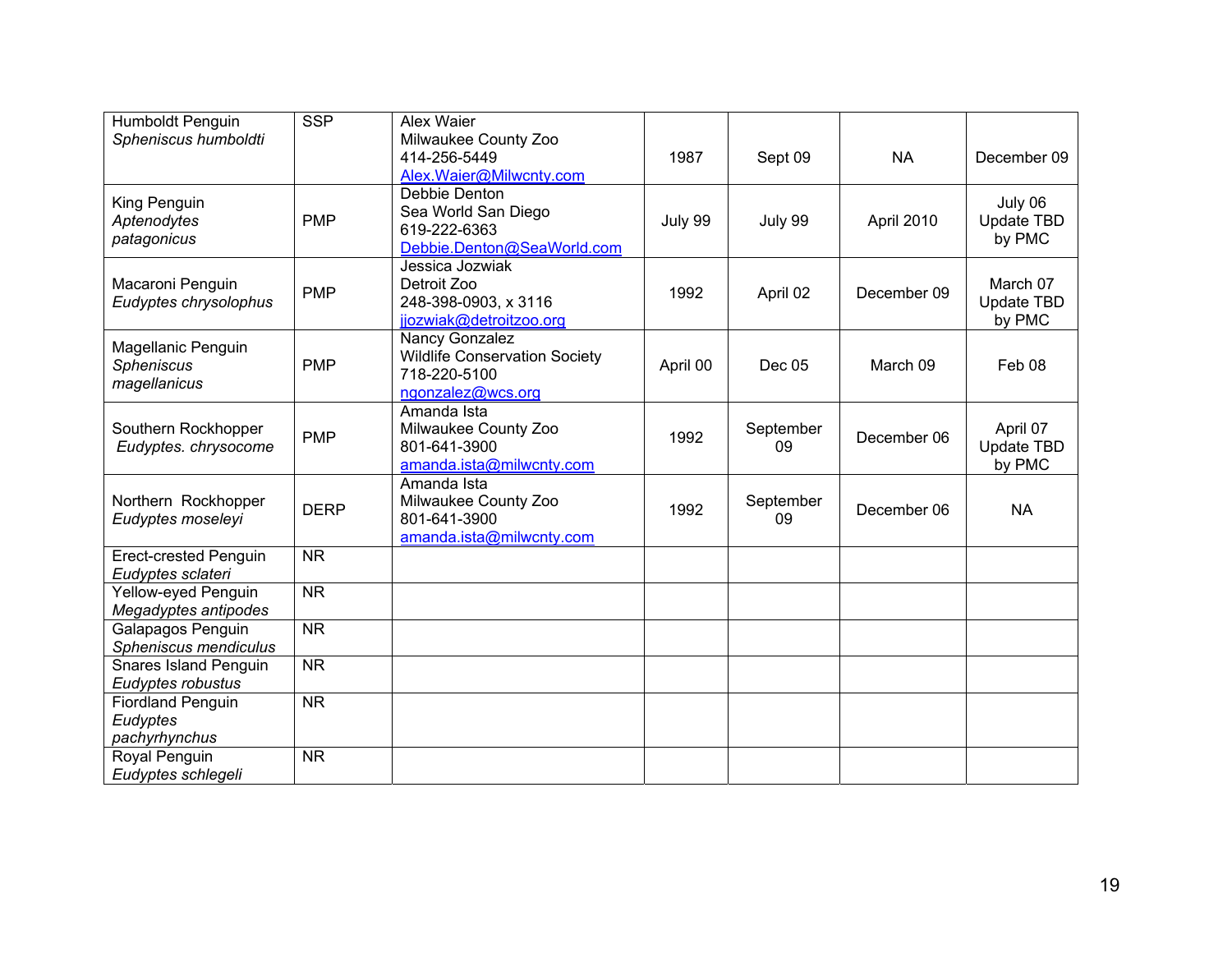#### *Conservation, Education, Research Functions*

Many species of penguins still occur in the wild by the millions, and with the exception of the Galapagos penguin, all species occur in the thousands. However, based on the 2004 Penguin Conservation Assessment results, many populations of penguins are decreasing and face numerous threats. These are described at length in Addendum 8. There are currently no plans for reintroductions of penguins to the wild or to supplement wild populations with captive birds. The Penguin TAG is committed to maintaining self-sustaining populations of penguins which will ultimately serve to further conservation, research and educational initiatives.

The greatest conservation role that North American captive penguin populations can serve is to engender the public's support for these unique birds. Through informative public programs, institutions displaying penguins can educate the public about the natural and anthropogenic threats facing them and their marine environment. A secondary role is assisting with fundraising efforts that support field conservation, research, and education efforts. Projects planned for the next three years are summarized in Table 8 and described in more detail in the Three Year Action Plan 2010-2013 in Addendum Four.

| <b>Species</b>              | <b>Conservation</b><br>function                                   | <b>Education function</b> | <b>Research function</b>                                                                                          |
|-----------------------------|-------------------------------------------------------------------|---------------------------|-------------------------------------------------------------------------------------------------------------------|
| Adelie Penguin              |                                                                   | Conservation education    |                                                                                                                   |
| African Penguin             | Support of SANCCOB<br>Rehabilitation facility<br>in Cape Town, SA | Conservation education    | Health survey of free-<br>living and captive sea<br>birds in South Africa;<br>Chick growth and<br>condition index |
| Little Penguin              |                                                                   | Conservation education    |                                                                                                                   |
| Chinstrap Penguin           |                                                                   | Conservation education    |                                                                                                                   |
| <b>Emperor Penguin</b>      |                                                                   | Conservation education    | Reproductive                                                                                                      |
| Gentoo Penguin              |                                                                   | Conservation education    |                                                                                                                   |
| <b>Humboldt Penguin</b>     | Assist with field<br>census of population.                        | Conservation education    | Ecological in situ studies<br>in Chile                                                                            |
| King Penguin                |                                                                   | Conservation education    | Artificial insemination                                                                                           |
| Macaroni Penguin            |                                                                   | Conservation education    |                                                                                                                   |
| Magellanic Penguin          |                                                                   | Conservation education    |                                                                                                                   |
| Short-crested<br>Rockhopper |                                                                   | Conservation education    |                                                                                                                   |

Table 8. Conservation, Education, and Research Functions

#### *Excluded taxa*

Based on the Penguin Conservation Assessment recommendations, institutional needs, and other discussions, it was determined that species not presently held in captivity should not be added. It is felt that the current species can meet the TAG's exhibit, educational, and conservation needs. All species currently in captivity will be maintained. The northern rockhopper penguin, formerly considered a separate rockhopper sub-species (the longcrested rockhopper penguin) has been upgraded to a DERP and its status will be reviewed during the next PMP analysis.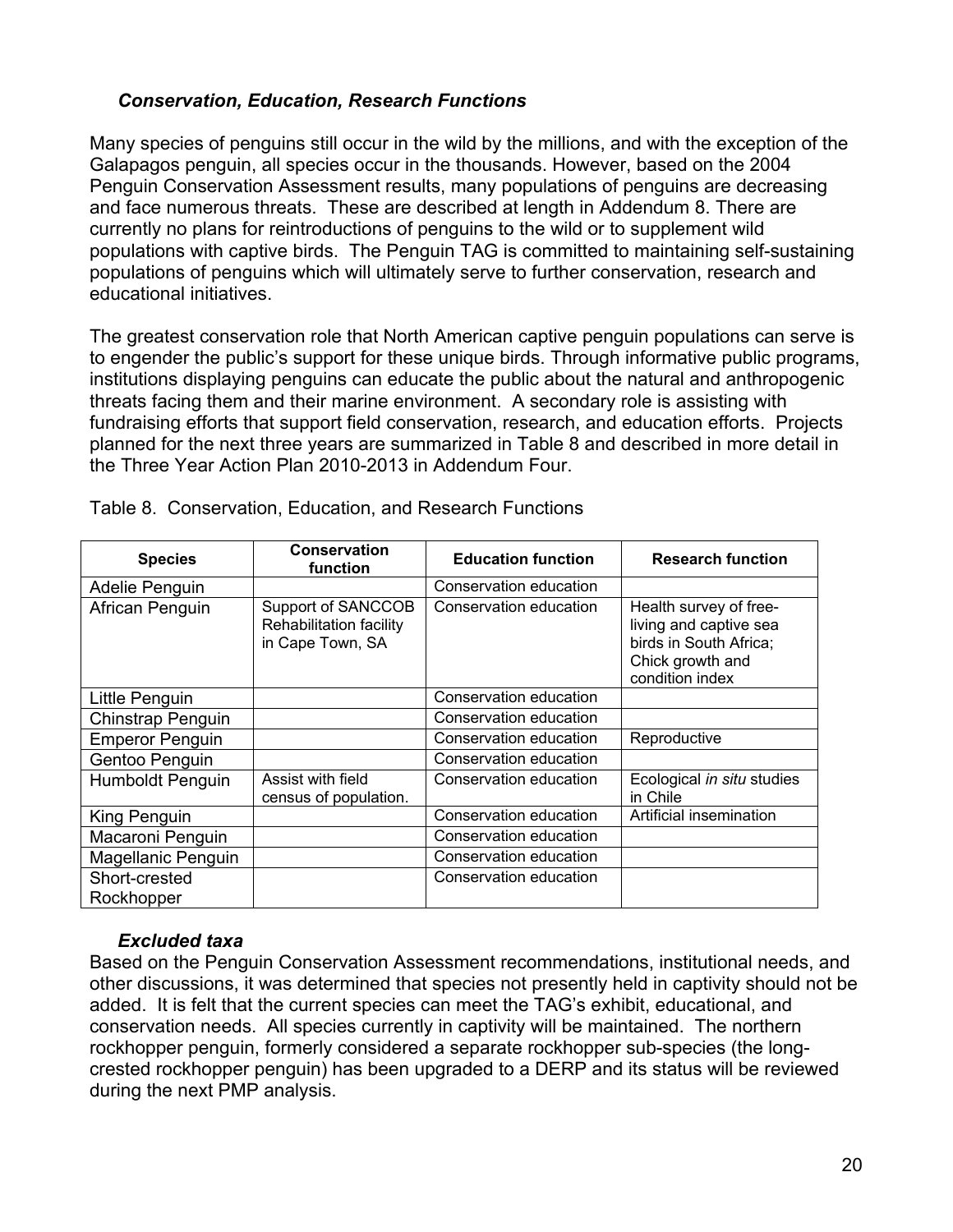#### *Target population*

The Population Management Center performed the third evaluation of target sizes for the Penguin TAG completing the review in August 2009. New analysis were not performed for the penguin populations that have large population sizes, whose demographic and genetic status has not changed significantly since 2006, and whose 2006 analysis showed the population meeting and/or exceeding genetic goals (>90% GD for 100 years). Populations that were analyzed in 2009 either did not meet goals in 2006, or are populations more at risk of changing demographically or genetically.

The stated program goal for each species was the maintenance of 90% gene diversity for 100 years into the future. Of the ten species with management plans, eight exceed the program's genetic goals. The target populations for these populations will be determined by exhibit needs.

Three of these species are unable to meet program goals because of their populations' declining growth rate. The TAG believes that improved genetic and demographic management will result in the macaroni and Magellanic meeting program goals and chinstraps will maintain GD close to its current level, nearly meeting genetic goals. Blue penguins will not be able to meet program goals without recruitment of additional founders. Captive reared founders are likely to be available from Australian zoos and this strategy will be explored as more space becomes available for blue penguins. These management strategies are summarized in Table 9 and additional details are available in the PMC report, Addendum 7.

It should be noted that the current gentoo penguin population is larger than the target population and the desired institutional holding over the next three years. Sea World parks in particular are holding 40 more birds than their desired number, but they will be sending gentoo penguins to facilities in other regions in 2010. This exportation will allow the TAG to meet the recommended target population sizes while meeting AZA institutional needs.

| <b>Penguin Species</b> | 2009<br>Pop. | <b>Desired</b><br>2013<br><b>Holding</b> | <b>PMC Target</b><br><b>Population</b> | <b>TAG</b><br><b>Recommend</b><br><b>Target Size</b> |
|------------------------|--------------|------------------------------------------|----------------------------------------|------------------------------------------------------|
| Adelie                 | 149          | 168                                      | 98                                     | 160                                                  |
| African                | 648          | 939                                      | 191                                    | 900                                                  |
| Little                 | 56           | 68                                       | Not attainable                         | 90                                                   |
| Chinstrap              | 127          | 122                                      | Not attainable                         | 150                                                  |
| Gentoo                 | 411          | 389                                      | 252                                    | 390                                                  |
| Humboldt               | 292          | 376                                      | 245                                    | 370                                                  |
| King                   | 241          | 293                                      | 117                                    | 290                                                  |
| Macaroni               | 163          | 232                                      | 96                                     | 230                                                  |
| Magellanic             | 192          | 256                                      | 147                                    | 170                                                  |
| Rockhoppers            | 341          | 394                                      | 226                                    | 340                                                  |

Table 9. Penguin Target Populations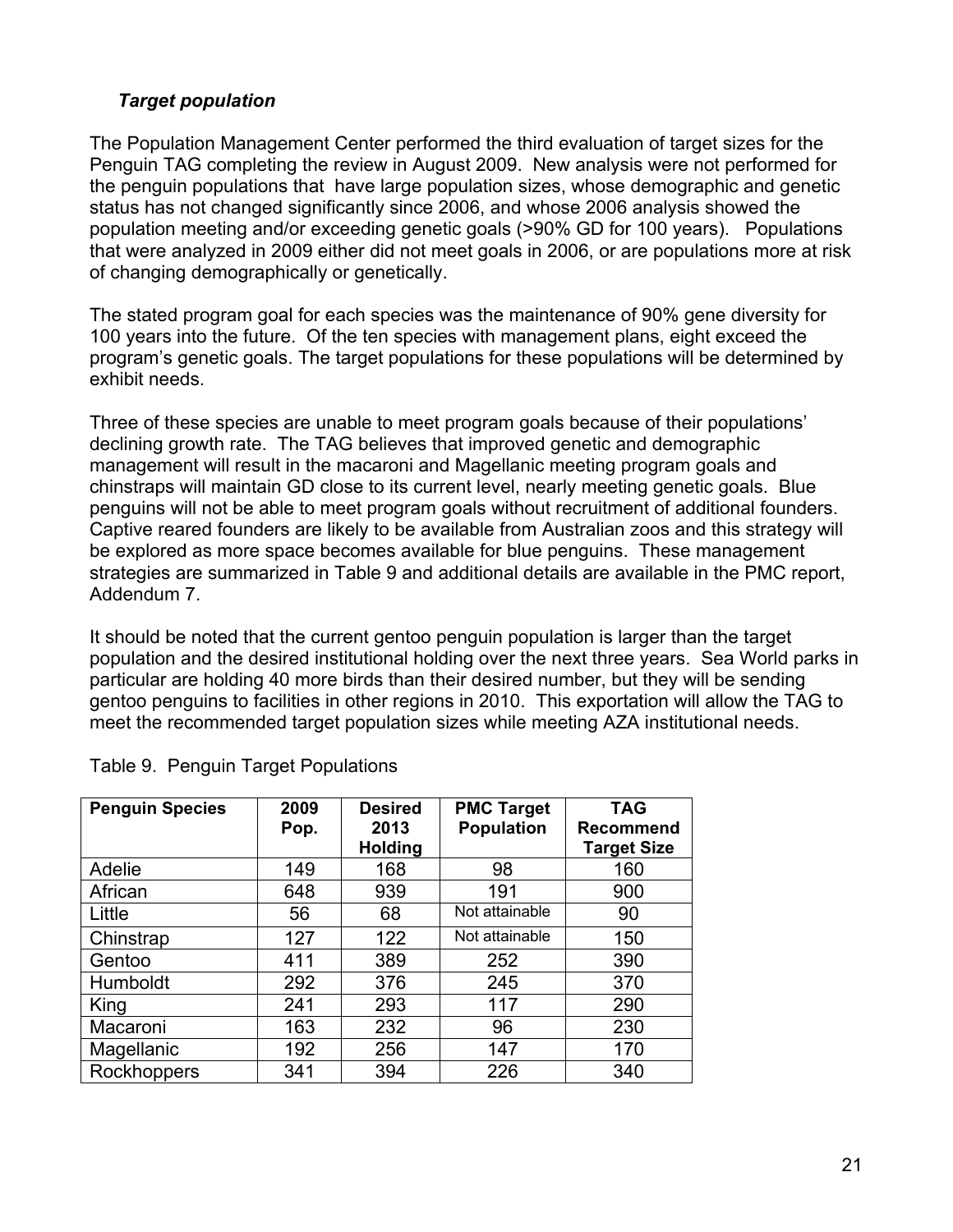#### **ADDENDUM 1. TAG OPERATIONAL STRUCTURE**

#### *Steering Committee Size and Structure*

The Penguin TAG consists of a Chair and fourteen elected Steering Committee members. The Steering Committee members are elected to three-year terms, with staggered terms. Steering Committee members elect the Vice-Chair and Secretary from the Steering Committee membership. These two positions are open to Steering Committee members when the people holding those positions are themselves up for re-election to the Steering Committee. In other words, these positions are voted on every three years.

#### *Voting Procedures*

The Secretary is responsible for holding the Steering Committee elections. A notice of an upcoming Steering Committee vote is placed on the IR list serve notifying all Institutional Representatives that there is an election and that all IRs are eligible to be placed on the ballot for a Steering Committee position if they are interested. A vote by all IRs is then completed over the list serve. The Secretary tabulates the results and reports them to the Chair. The Chair then notifies the people on the ballot of the results as well as reporting the results to the AZA office and to all Institutional Representatives through the list serve. On years that the Secretary is up for re-election, the AZA TAG liaison tabulates the results.

#### *Steering Committee Responsibilities*

All Steering Committee members are required to actively participate in the TAG. Participation is defined, as recommended by the Avian Scientific Advisory Group, as responding to 75 percent of the communications during a calendar year. Failure to do this can result in that person being asked to resign from the Steering Committee. In addition, all Steering Committee Members are required to have access to e-mail. Steering Committee members are also encouraged to participate in committees and TAG projects and to have their institution actively engaged in penguin issues.

The Chair is responsible for overseeing the publication of the Regional Collection Plan, insuring species management programs are completed on schedule, maintaining the SC listserve, distributing the Animal Care Manual, monitoring the TAG account, and tracking progress of TAG approved programs. The Vice-Chair is responsible for reviewing requests and assisting the Chair with the administration of the TAG. The Secretary maintains the general and IR listserves, takes notes at meetings, is responsible for IR votes on issues, and for running the Steering Committee voting procedures.

#### **Executive Board**

| Tom Schneider   | Chair     | Detroit Zoo | tschneider@detroitzoo.org     | <b>VOC 2001</b> |
|-----------------|-----------|-------------|-------------------------------|-----------------|
|                 |           |             | 248-541-5717 ext. 3128        |                 |
| Heather         | Vice-     | New England | hurquhart@neaq.org            | 2012            |
| Urguhart        | Chair     | Aquarium    | (617) 226-2229                |                 |
| Gayle Sirpenski | Secretary | Mystic      | gsirpenski@mysticaquarium.org | 2010            |
|                 |           | Aquarium    | 860-572-5955 x 108            |                 |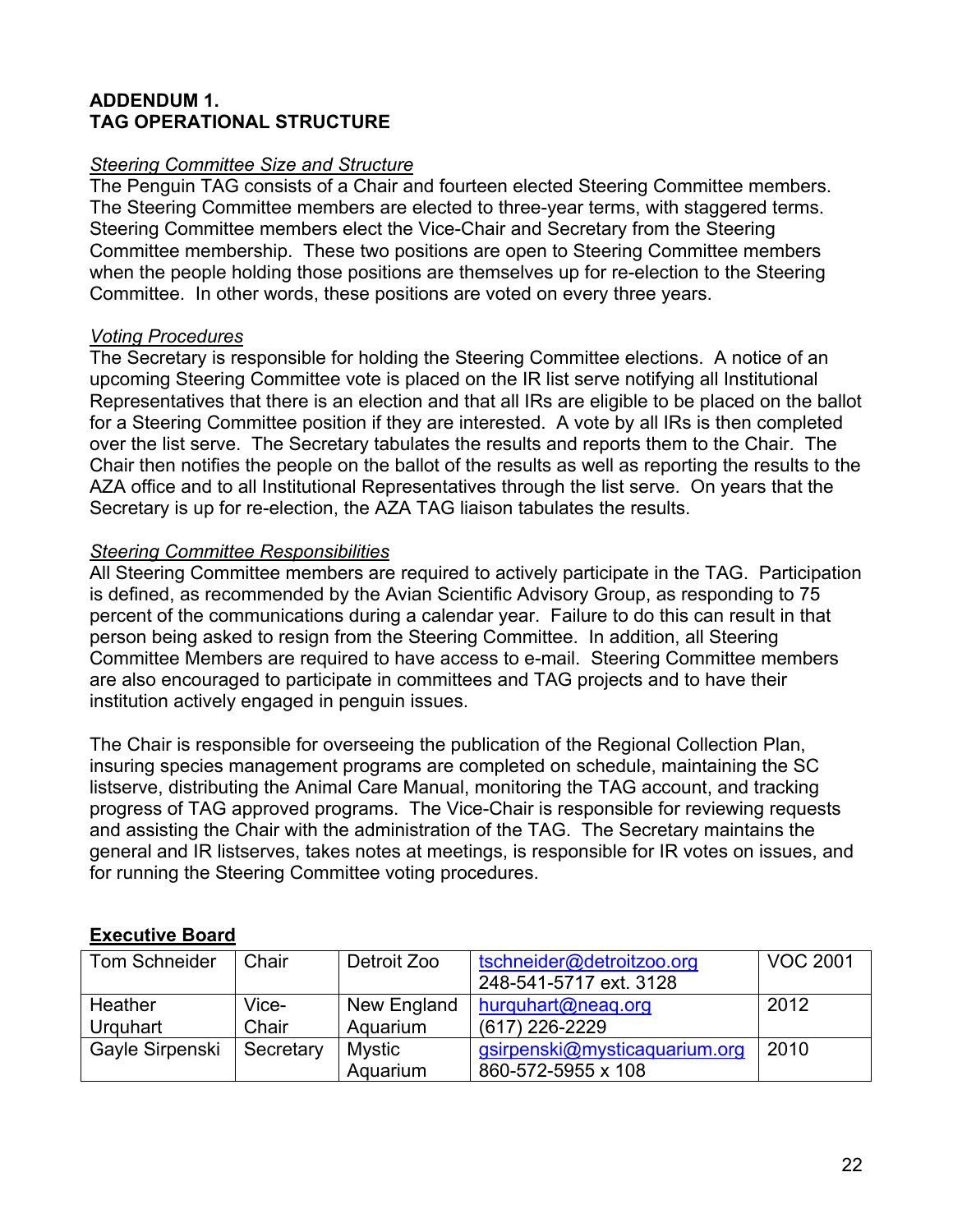### **Steering Committee Members**

| <b>Term expires</b> |
|---------------------|
|                     |

|                      |                         |                                                    | LALLI ANILAS |
|----------------------|-------------------------|----------------------------------------------------|--------------|
| <b>Alex Waier</b>    | Milwaukee Zoo           | Alex. Waier@milxcnty.com<br>(414)256-5449          | 2012         |
| Lauren DuBois        | Sea World San Diego     | Lauren.DuBois@SwaWorld.com<br>(619) 222 - 6363     | 2012         |
| Pat Sharkey          | Roger Williams Zoo      | psharkey@rwpzoo.org<br>(401) 785-3510 x311         | 2011         |
| <b>Sherry Branch</b> | Sea World Orlando       | sherry.branch@seaworld.com<br>(407)363-2361        | 2011         |
| <b>Ed Diebold</b>    | Riverbanks Zoo          | ediebold@riverbanks.org<br>(803) 779-8717 x1135    | 2011         |
| <b>Steve Sarro</b>   | <b>National Aviary</b>  | Steve.sarro@aviary.org<br>(412) 323-7235 x211      | 2011         |
| <b>Rick Urban</b>    | <b>Newport Aquarium</b> | rurban@newportaquarium.com<br>(859) 815-1465       | 2011         |
| Diane Olsen          | Moody Garden            | dolsen@moodygardens.com<br>(409) 683-4102          | 2010         |
| Cheryl Dykstra       | John Ball Zoo           | Cheryl.Dykstra@kentcountymi.gov.<br>(616) 336-8473 | 2010         |
| Karen Waterfall      | Indianapolis Zoo        | kwaterfall@indyzoo.com<br>(317) 630-2072           | 2010         |
| Robert<br>Gramzay    | <b>Central Park Zoo</b> | rgramzay@wcs.org<br>(212) 439-6556                 | 2010         |
| <b>Mike Macek</b>    | St. Louis Zoo           | macek@stlzoo.org<br>(314) 646-4825                 | 2010         |

## **TAG Advisors**

| <b>Scientific Advisors</b> | Eric Woehler                  | University of Tasmania           |
|----------------------------|-------------------------------|----------------------------------|
|                            | eric woe@iprimus.com.au       |                                  |
| <b>Scientific Advisors</b> | John Croxwall                 | <b>British Antarctic Survey</b>  |
|                            | john.croxall@birdlife.org     |                                  |
| <b>Scientific Advisors</b> | Dr. P. Dee Boersma            | University of Washington         |
|                            | Boersma@U.Washington.edu      |                                  |
| <b>Scientific Advisors</b> | <b>Braulio Araya Modinger</b> | Vina del Mar, Chile              |
|                            | FAX: 011-56-322-973016        |                                  |
| <b>Scientific Advisor</b>  | <b>Patty McGill</b>           | <b>Former Humboldt SSP</b>       |
|                            | pamcgill home@yahoo.com       | Coordinator                      |
| <b>Education Advisor</b>   | Elizabeth Mulkerrin           | Omaha's Henry Doorly Zoo         |
|                            | elizabethm@omahazoo.com       |                                  |
| <b>SPMAG Advisor</b>       | Sarah Long                    | <b>AZA Population Management</b> |
|                            | slong@lpzoo.org               | Center                           |
| <b>Medical Advisors</b>    | Roberta Wallace               | Milwaukee County Zoo             |
|                            | RWallace@milwcnty.com         |                                  |
| <b>Medical Advisors</b>    | Mike Cranfield, DVM           | Maryland Zoo                     |
|                            | mcranfield@marylandzoo.org    |                                  |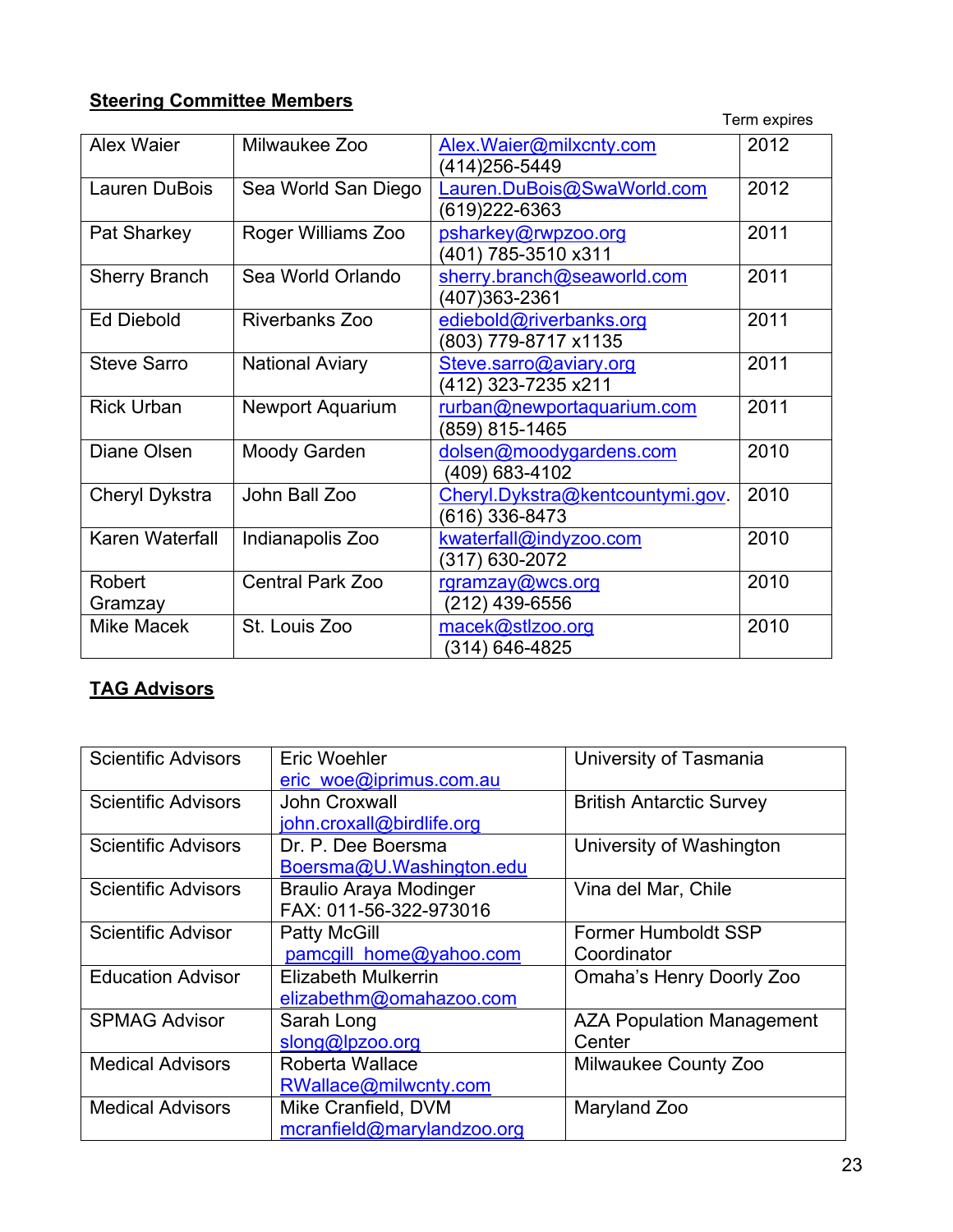| <b>Nutritional Advisor</b> | Kerri A. Slifka          | Dallas Zoo                 |
|----------------------------|--------------------------|----------------------------|
|                            | kslifka@dallaszoo.com    |                            |
| <b>Marketing Advisor</b>   | David DiGregorio         | New England Aquarium       |
|                            | darodi@gmail.com         | volunteer                  |
| <b>WCMC Advisor</b>        | Ann Baker                | Toledo Zoo                 |
|                            | abaker@toledozoo.org     |                            |
| <b>EAZA Advisor</b>        | Miguel Bueno             | Madrid Zoo                 |
|                            | MBueno@grpr.com          |                            |
| <b>ARAZPA Advisor</b>      | <b>Chris Hibbard</b>     | Taronga Zoo                |
|                            | CHibbard@zoo.nsw.gov.au  |                            |
| Japanese TAG               | Michio Fukuda            | <b>Tokyo Sea Life Park</b> |
| Advisor                    | mogufuku@beige.ocn.ne.jp |                            |

## **Education Committee**

| Elizabeth Mulkerrin, | Elizabethm@omahazoo.com     | <b>Omaha's Henry Doorly Zoo</b> |
|----------------------|-----------------------------|---------------------------------|
| Chair                |                             |                                 |
| Julie Anderson       | outreach@omahazoo.com       | <b>Omaha's Henry Doorly Zoo</b> |
| <b>Emily Brown</b>   | educate@omahazoo.com        | Omaha's Henry Doorly Zoo        |
| Jim Swarts           | Jim.Swarts@kentcountymi.gov | John Ball Zoo                   |
| Jennifer Lemmond     | jlemmond@denverzoo.org      | Denver Zoo                      |

## **Web Page Manager**

| <b>Heather Urguhart</b> | hurquhart@neaq.org | New England Aquarium |
|-------------------------|--------------------|----------------------|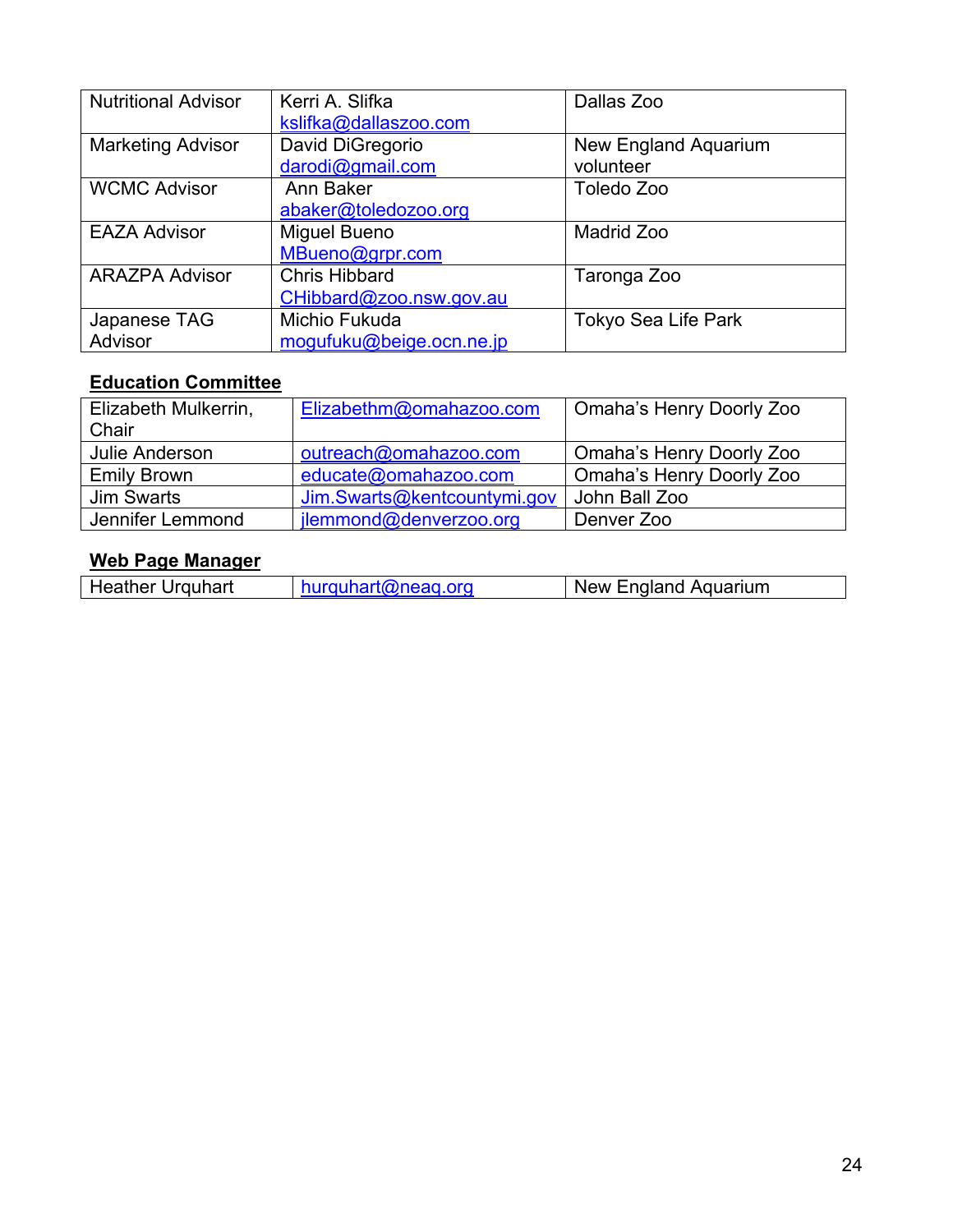#### **ADDENDUM 2.**

#### **TAG GUIDELINES**

#### **Regional Collection Plan 2010-2013**

- The TAG strongly encourages that the following recommendations be followed by any institution displaying, or planning on displaying, penguins.
	- o The TAG Chair or SSP/PMP Coordinator should be contacted regarding the availability of species for new or expanded facilities.
	- o Acquisition of captive-raised birds is strongly preferred and the TAG will assist when possible with recommending species availability.
	- $\circ$  Because of the low reproductive rate of these species, the institution should contact the TAG Chair or species manager at least two, and preferably three, years in advance of a planned exhibit opening.
- The TAG strongly supports the AZA board approved full participation in SSP partnerships and processes. The TAG encourages institutions to abide by PMP recommendations.
- Because of their gregarious and social nature, the TAG recommends that institutions maintain a minimum of ten penguins in an exhibit. For exhibits that display more than one species, the TAG recommends a minimum of six individuals of any one species. The TAG acknowledges that individual birds and situations may limit opportunities to follow these recommendations. However, it is the responsibility of penguin managers to ensure the well-being of the individuals by making certain that the social / health needs of all birds are being met.
- The TAG recognizes that penguins are valuable additions to education, outreach, and visitor experiences. Institutions are encouraged to maintain their "education" penguins in with the colony whenever possible. The TAG understands that this is not always possible, especially if penguins are used in off-site programs. In these situations, it is recommended that a minimum of six birds be maintained in the educational holding area with water and land areas that meet the Penguin Animal Care Manual standards.
- The TAG encourages the use of graphics and spoken presentations to provide the public with information on such topics as natural history, threats to the wild populations, the AZA cooperative breeding programs (SSP and PMP), and why penguins do not make good pets.
- TAG coordinated and managed penguin populations should not be bred with the intent to transfer an animal to a dealer or to any institution or facility that does not maintain standards comparable to those in AZA institutions.
- The TAG supports the inclusion of non-releasable rehabilitated birds in North American collections even if they are not recommended as a managed species in the North American Regional Collection Plan.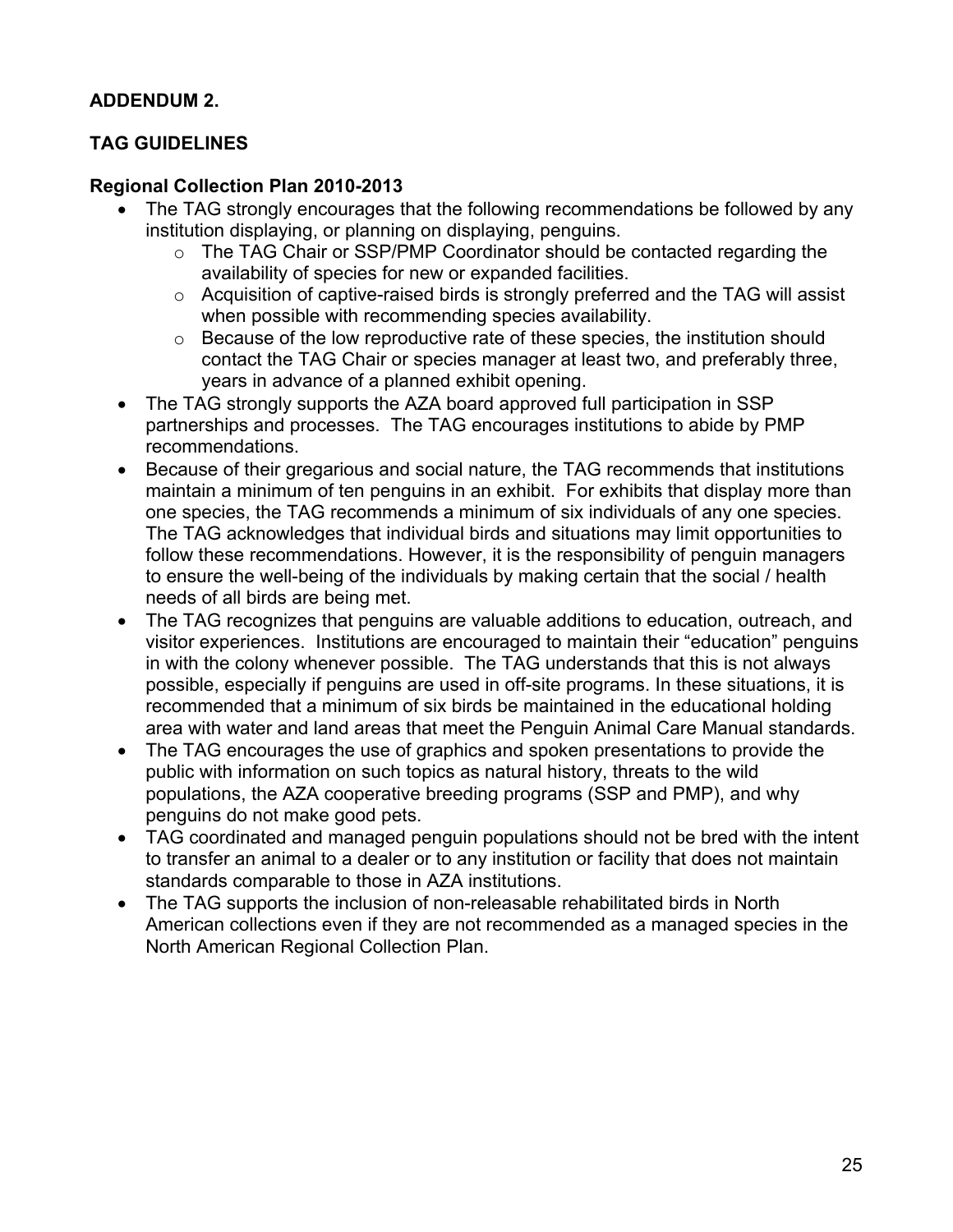## **ADDENDUM 3. Program Recommendations Update**

| <b>Species</b>                                                                                                                      | <b>Program Leader</b>                                                                                                               | <b>Previous</b><br>Program<br><b>Status</b> | <b>Current</b><br>Recom-<br>mendation | Program<br>Leader<br>Change |
|-------------------------------------------------------------------------------------------------------------------------------------|-------------------------------------------------------------------------------------------------------------------------------------|---------------------------------------------|---------------------------------------|-----------------------------|
| Adelie Penguin<br>Pygoscelis adeliae                                                                                                | Lauren DuBois<br>Sea World San Diego<br>619-222-6363<br>Lauren.dubois@SeaWorld.com                                                  | <b>PMP</b>                                  | <b>PMP</b>                            | <b>No</b>                   |
| African Penguin<br>Spheniscus demersus                                                                                              | Seana Jean Davidson (SB)<br>Tulsa Zoo<br>918-669-6638<br>SDavid0042@aol.com<br>Steve Sarro (SSP)<br>National Aviary<br>412-323-7235 | <b>SSP</b>                                  | <b>SSP</b>                            | Yes<br>No                   |
| Little Penguin<br>Eudyptula minor                                                                                                   | Steve.sarro@aviary.org<br><b>Heather Urquhart</b><br>New England Aquarium<br>617-973-0263                                           | <b>PMP</b>                                  | <b>PMP</b>                            | <b>No</b>                   |
| Chinstrap Penguin<br>Pygoscelis antarctica                                                                                          | Hurguhart@neag.org<br>Jennifer Aughinbaugh<br>Sea World San Antonio<br>210-523-3241<br>Jennifer.Aughinbaugh@Seaworld<br>.com        | <b>PMP</b>                                  | <b>PMP</b>                            | Yes                         |
| <b>Emperor Penguin</b><br>Aptenodytes forsteri                                                                                      | Linda Henry<br>Sea World San Diego<br>619-222-6363<br>Linda.Henry@SeaWorld.com                                                      | <b>DERP</b>                                 | <b>DERP</b>                           | No                          |
| Gentoo Penguin<br>Pygoscelis papua papua<br>P. p. ellsworthiii                                                                      | Sharon Jarvis<br>Sea World Orlando<br>407-351-3600<br>sharon.jarvis@seaworld.com                                                    | <b>PMPs</b>                                 | <b>PMPs</b>                           | <b>No</b>                   |
| Gail Brandt (SB)<br><b>Brookfield Zoo</b><br>Humboldt Penguin<br>708-485-0263<br>Spheniscus humboldti<br>gabrandt@brookfieldzoo.org |                                                                                                                                     | <b>SSP</b>                                  | <b>SSP</b>                            | No                          |
|                                                                                                                                     | Alex Waier<br>Milwaukee County Zoo<br>414-256-5449<br>Alex. Waier@Milwcnty.com                                                      |                                             |                                       | Yes                         |
| King Penguin<br>Aptenodytes<br>patagonicus                                                                                          | Debbie Denton<br>Sea World San Diego<br>619-222-6363<br>Debbie.Denton@SeaWorld.com                                                  | <b>PMP</b>                                  | <b>PMP</b>                            | No                          |
| Macaroni Penguin<br>Eudyptes chrysolophus                                                                                           | Jessica Jozwiak<br>Detroit Zoo<br>248-398-0903, x 3116<br>jjozwiak@detroitzoo.org                                                   | <b>PMP</b>                                  | <b>PMP</b>                            | No                          |
| Magellanic Penguin<br><b>Spheniscus</b><br>magellanicus                                                                             | Nancy Gonzalez<br><b>Wildlife Conservation Society</b><br>718-220-5100<br>ngonzalez@wcs.org                                         | <b>PMP</b>                                  | <b>PMP</b>                            | No                          |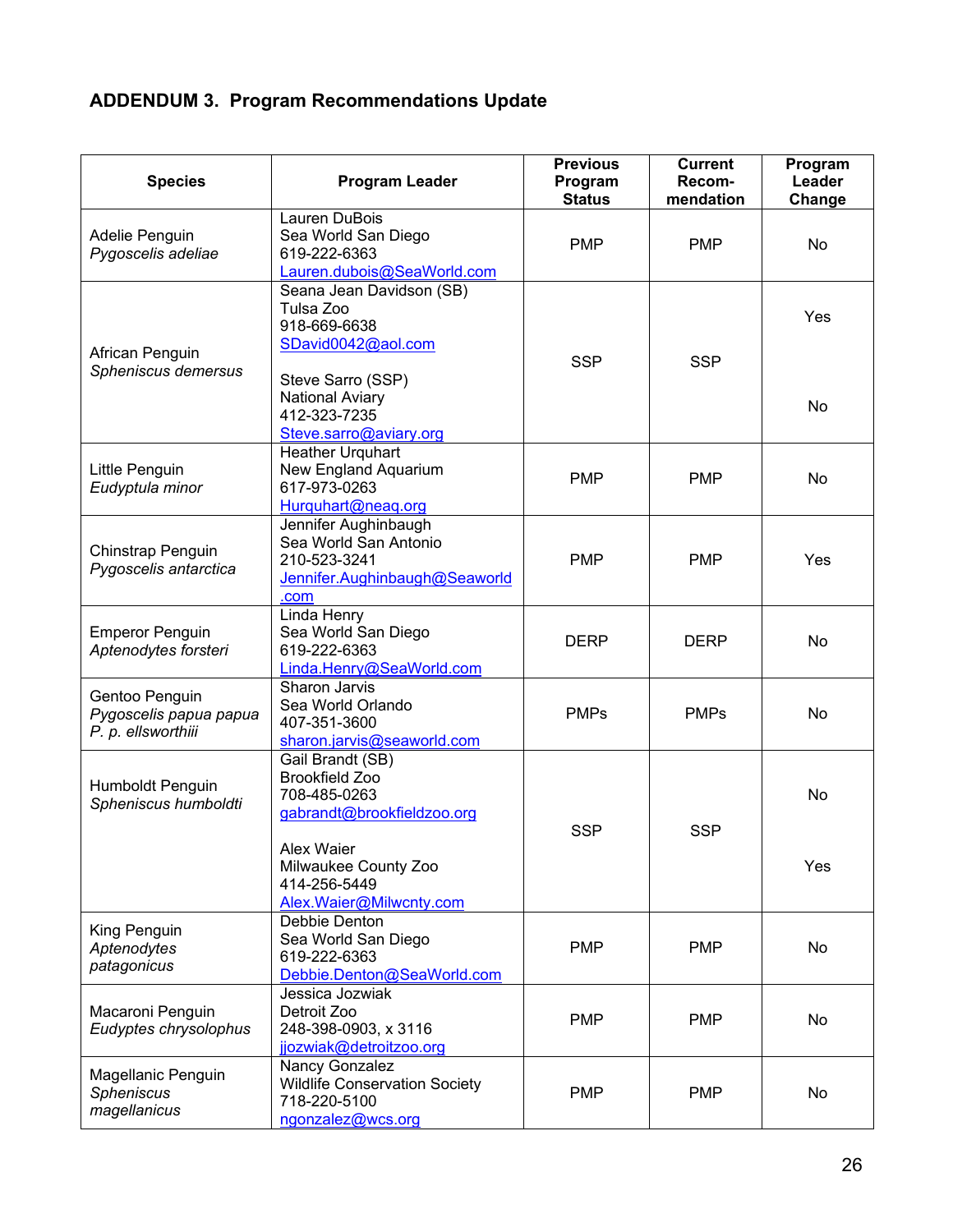| Southern Rockhopper<br>Eudyptes chrysocome            | Amanda Ista<br>Milwaukee County Zoo<br>801-641-3900<br>amanda.ista@milwcnty.com | <b>PMP</b>                              | <b>PMP</b>  | Yes. |
|-------------------------------------------------------|---------------------------------------------------------------------------------|-----------------------------------------|-------------|------|
| Northern Rockhopper<br>Eudyptes moseleyi              | Amanda Ista<br>Milwaukee County Zoo<br>801-641-3900<br>amanda.ista@milwcnty.com | Phase Out<br>as separate<br>sub-species | <b>DERP</b> | Yes  |
| Erect-crested Penguin<br>Eudyptes sclateri            |                                                                                 | NR.                                     | NR.         |      |
| Yellow-eyed Penguin<br>Megadyptes antipodes           |                                                                                 | NR.                                     | NR.         |      |
| Galapagos Penguin<br>Spheniscus mendiculus            |                                                                                 | <b>NR</b>                               | NR.         |      |
| <b>Snares Island Penguin</b><br>Eudyptes robustus     |                                                                                 | N <sub>R</sub>                          | <b>NR</b>   |      |
| <b>Fiordland Penguin</b><br>Eudyptes<br>pachyrhynchus |                                                                                 | NR.                                     | <b>NR</b>   |      |
| Royal Penguin<br>Eudyptes schlegeli                   |                                                                                 | NR.                                     | NR.         |      |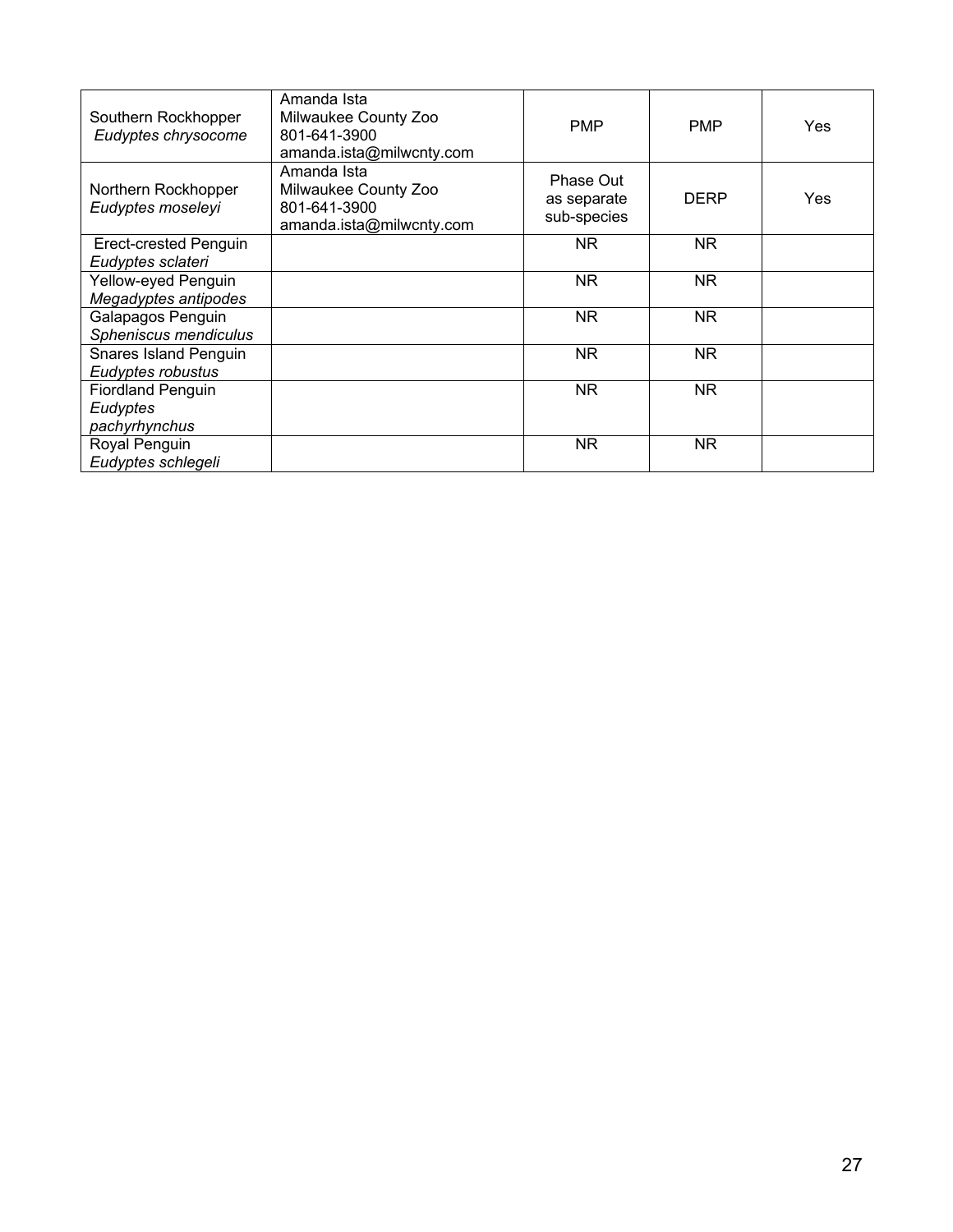#### **ADDENDUM 4. Three Year Action Plan**

#### Captive Population Management

- Update all studbooks and management plans every three years for all penguin species with PMP or SSP recommended programs. *Penguin Program Managers*
- All SSPs, PMPs, and studbooks will be posted on the AZA website. *Penguin Program Managers*
- Manage captive penguin populations so that institutions developing new penguin exhibits will be able to acquire penguins for exhibit. *Penguin Program Managers and Steering Committee Members*
- Review species distribution to determine if space can be reallocated to help target species meet genetic and demographic goals. Advise new or expanding facilities to consider working with under-represented species. *Steering Committee Members*
- Continue to develop cooperative programs with penguin managers in Europe and Australia. Schedule a "captive session" at the International Penguin Conference in Boston in August 2010. *Tom Schneider, Heather Urquhart, Sherry Branch*

#### Penguin Husbandry

x Complete and distribute the Penguin Animal Care Manual. *Tom Schneider*

#### **Education Projects**

- Create, develop, and distribute Penguin Tool Kit to AZA organizations managing penguins. *Elizabeth Mulkerrin and Education Committee.*
- **•** Maintain educational content of website. *Elizabeth Mulkerrin and Education Committee.*
- **•** Maintain the Penguin TAG web page, **www.zoopenguins.org. Heather Urquhart**
- **Create educational DVD "African Penguin: A Species in Trouble"** *Gayle Sirpenski*

#### Veterinary research

- Artificial insemination research on king and emperor penguins. *Lauren DuBois and Dr. Judy St. Leger*
- x Continue molt research study. *Debbie Denton*
- Health survey of free-living and captive seabirds in South Africa with a special emphasis on African penguins. *Gayle Sirpenski and Steve Sarro*

#### Marketing, Fundraising, and Grants

x Pursue grants for Penguin TAG programs. *Steering Committee Members*

#### In Situ Conservation

- Continue to support *in situ* Humboldt penguin research projects and census work in Chile and Peru. *Kim Smith, and Roberta Wallace*
- Study juvenile dispersal and the level of philopatry (tendency of an individual to return to, or stay in its home area) in the Humboldt penguin (*Speniscus humboldti*) in Chile. *Dr. Roberta Wallace and Dr.Alejandro Simone*
- Continue with ongoing comprehensive range-wide health survey of Galapagos penguins. *Mike Macek, Patty Parker*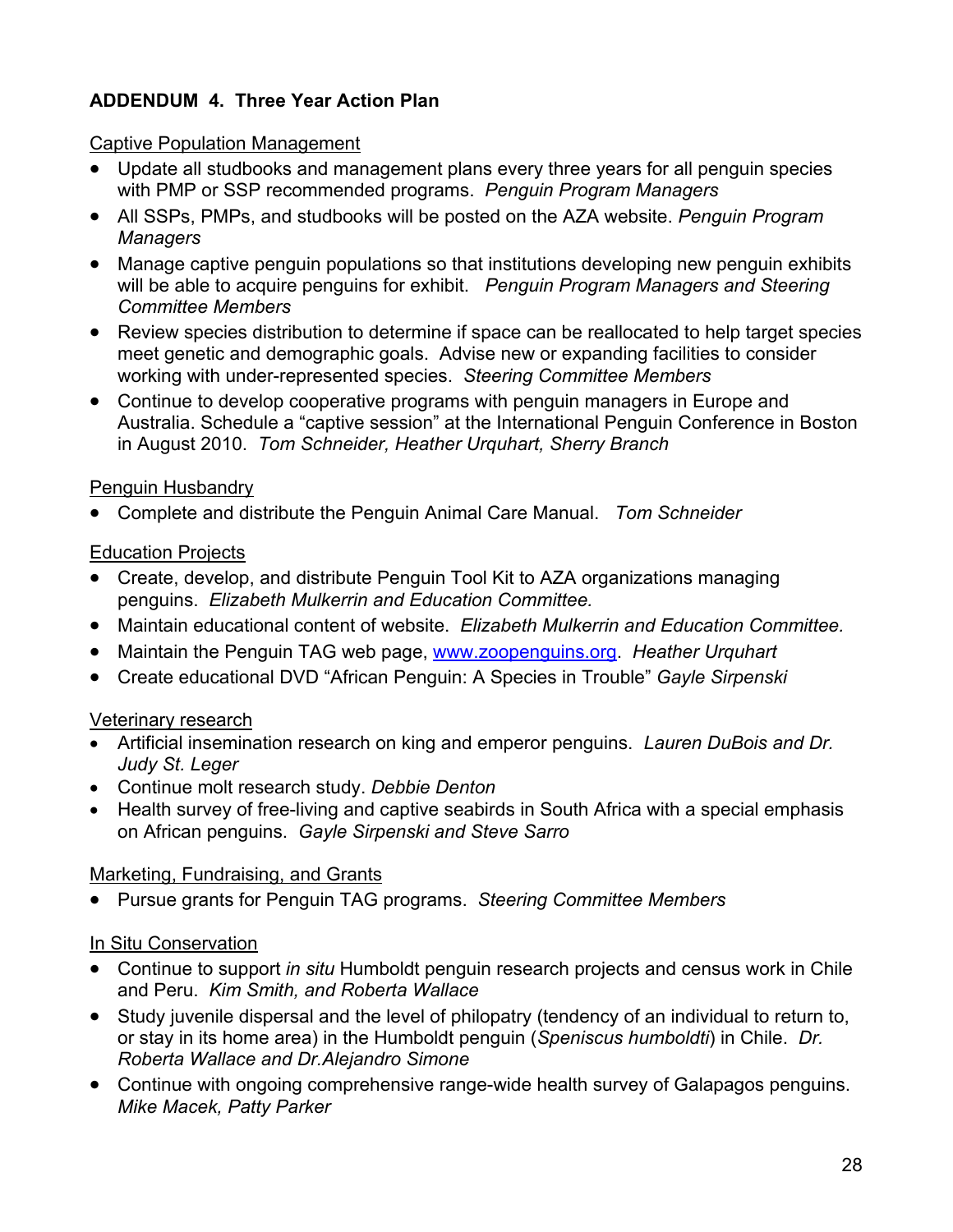- Initiate a comprehensive health assessment of the Humboldt penguin population in Punta San Juan, Peru. *Mike Macek*
- Continue development of oiled bird training course, either with regional workshops or as an on-line training program. The first course was held at Moody Gardens in 2007. *Diane Olson*
- Assist field researchers with the development of chick condition index for African Penguins *Steve Sarro*

#### **Professional Support**

- Host the Seventh International Penguin Conference at the New England Aquarium in August 2010. *Heather Urquhart*
- x Develop and publish an online version of Penguin Conservation bi-annually. *Jessica Jozwiak and Linda Henry*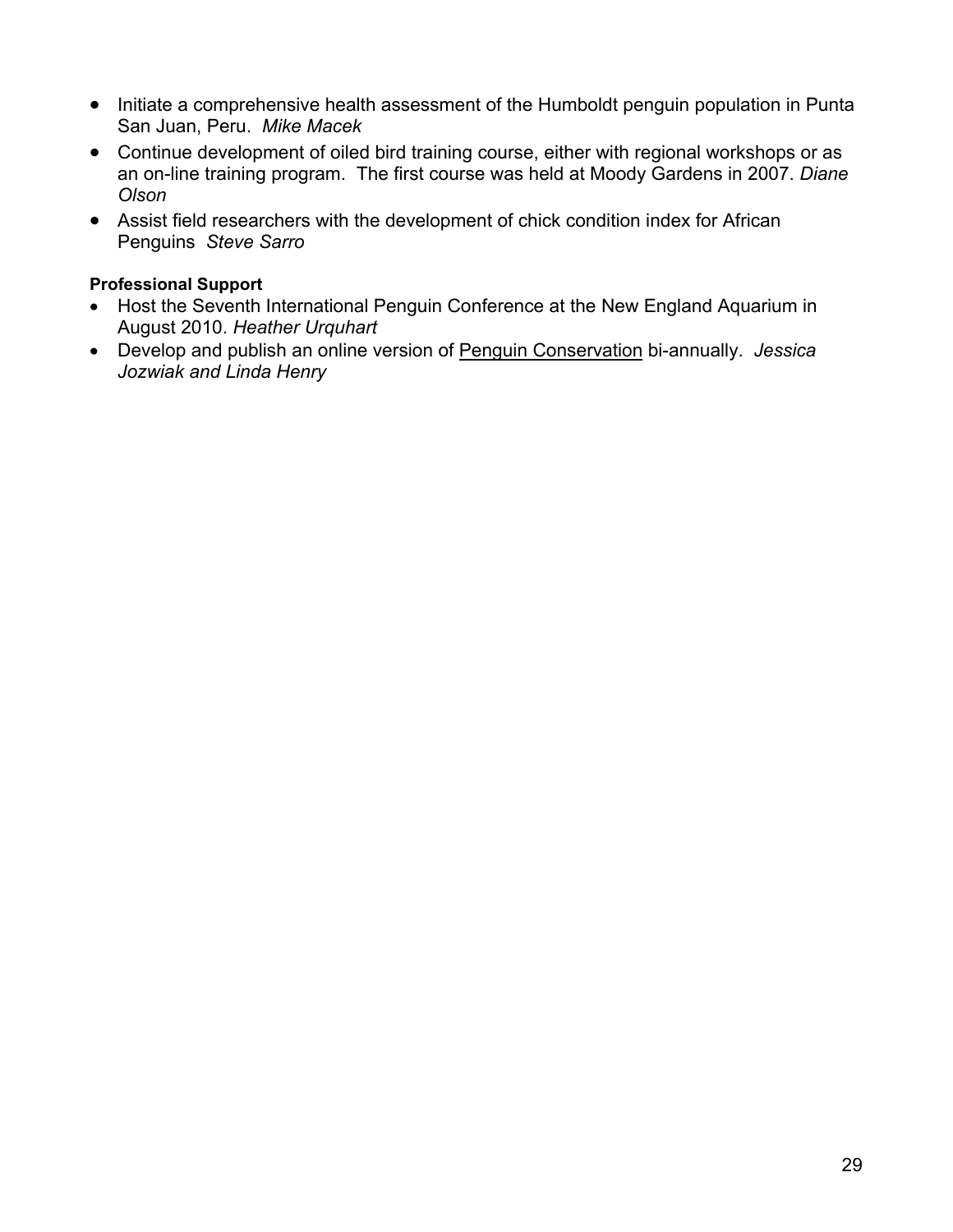## **ADDENDUM 5 Space Survey Results By Species**

#### **ADELIE PENGUINS**

| <b>Institution</b> | 2001<br><b>Holding</b> | 2006<br><b>Holding</b> | 2009<br><b>Holding</b> | 2013<br><b>Desired</b><br><b>Holding</b> | 2013 Max.<br><b>Holding</b> |
|--------------------|------------------------|------------------------|------------------------|------------------------------------------|-----------------------------|
| Milwaukee          | 5                      |                        | U                      | U                                        |                             |
| Newport Aquarium   | 0                      |                        | 0                      | 8                                        | 10                          |
| Six Flags Ohio     | 61                     |                        | 0                      |                                          |                             |
| SW San Diego       | 121                    | 110                    | 121                    | 130                                      | 130                         |
| SW Florida         | 0                      | 16                     | 28                     | 30                                       | 40                          |
|                    |                        |                        |                        |                                          |                             |
| <b>Total</b>       | 187                    | 126                    | 149                    | 168                                      | 180                         |

#### **LITTLE PENGUINS**

|                      | 2001           | 2006           | 2009           | 2013<br><b>Desired</b> | 2013 Max.      |
|----------------------|----------------|----------------|----------------|------------------------|----------------|
| <b>Institution</b>   | <b>Holding</b> | <b>Holding</b> | <b>Holding</b> | <b>Holding</b>         | <b>Holding</b> |
| Cincinnati Zoo       | 13             | 24             | 25             | 30                     | 40             |
| Detroit Zoo          |                |                | 0              | 0                      |                |
| Louisville Zoo       | 0              |                |                | 8                      | 20             |
| New England Aquarium | 11             | 13             | 18             | 20                     | 20             |
| Newport Aquarium     | 0              | 0              | $\mathbf{0}$   | 12                     | 12             |
| Omaha Henry Doorly   | 26             | 30             | 13             | 20                     | 30             |
| Roosevelt Park Zoo   | 0              | 0              | 0              | 8                      | 8              |
|                      |                |                |                |                        |                |
| <b>Total</b>         | 51             | 68             | 56             | 68                     | 90             |

#### **CHINSTRAP PENGUINS**

| <b>Institution</b> | 2001<br><b>Holding</b> | 2006<br><b>Holding</b> | 2009<br><b>Holding</b> | 2013<br><b>Desired</b><br><b>Holding</b> | 2013 Max.<br><b>Holding</b> |
|--------------------|------------------------|------------------------|------------------------|------------------------------------------|-----------------------------|
| <b>Biodome</b>     |                        |                        | 0                      | 6                                        | 8                           |
| Central Park Zoo   | 31                     | 42                     | 45                     | 30                                       | 30                          |
| Lincoln Park Zoo   | 5                      | 5                      | 3                      | 6                                        | 6                           |
| Moody Gardens      | 0                      | 40                     | 20                     | 20                                       | 20                          |
| Newport Aquarium   | 0                      | 0                      | 6                      | 0                                        | 0                           |
| SW Orlando         | 49                     | 0                      | 0                      | 0                                        | 0                           |
| SW San Antonio     | 44                     | 55                     | 53                     | 60                                       | 60                          |
| SW San Diego       | 72                     | 0                      | $\mathbf{0}$           | 0                                        | 0                           |
|                    |                        |                        |                        |                                          |                             |
| <b>Total</b>       | 201                    | 142                    | 127                    | 122                                      | 124                         |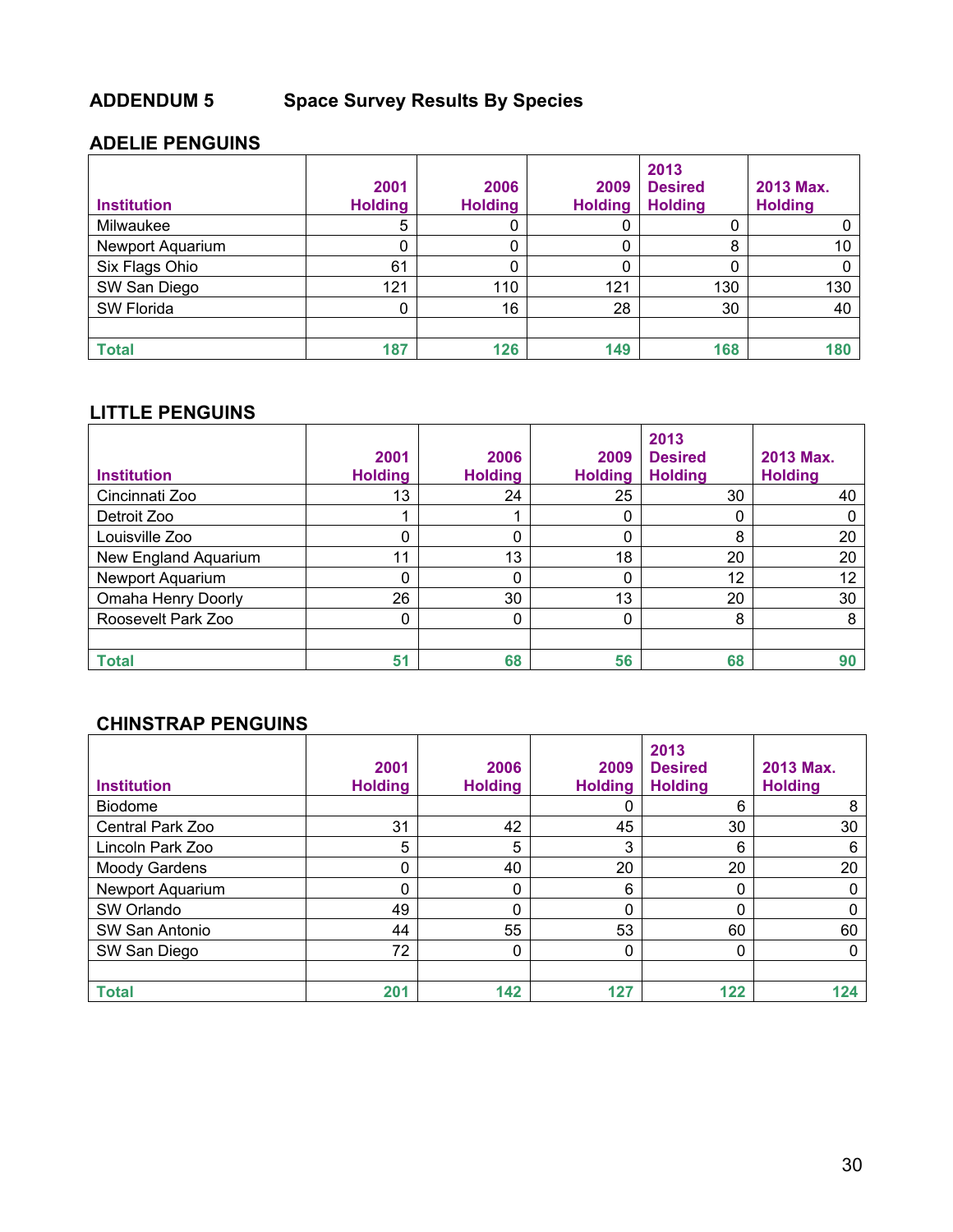#### **EMPEROR PENGUINS**

|                    | 2001           | 2006           | 2009    | 2013<br><b>Desired</b> | 2013 Max.      |
|--------------------|----------------|----------------|---------|------------------------|----------------|
| <b>Institution</b> | <b>Holding</b> | <b>Holding</b> | Holding | <b>Holding</b>         | <b>Holding</b> |
| SW San Diego       | 46             | 36             | 33      | 48                     | 48             |
|                    |                |                |         |                        |                |
| <b>Total</b>       | 46             | 36             | 33      | 48                     |                |

#### **GENTOO PENGUINS**

|                      | 2001           | 2006           | 2009           | 2013<br><b>Desired</b> | 2013 Max.      |
|----------------------|----------------|----------------|----------------|------------------------|----------------|
| <b>Institution</b>   | <b>Holding</b> | <b>Holding</b> | <b>Holding</b> | <b>Holding</b>         | <b>Holding</b> |
| Albuquerque          |                |                | $\Omega$       | 10                     | 15             |
| <b>Biodome</b>       | 11             |                | 29             | 20                     | 22             |
| Calgary Zoo          |                |                | 0              | 20                     | 20             |
| Central Park Zoo     | 28             | 16             | 19             | 16                     | 16             |
| Detroit Zoo          |                |                | 0              | 20                     | 30             |
| Indianapolis Zoo     | 2              | 11             | 21             | 21                     | 25             |
| Milwaukee Zoo        | 0              | 0              | 6              | 6                      | 6              |
| <b>Moody Gardens</b> | 0              | 12             | 29             | 16                     | 30             |
| Newport Aquarium     | 4              | 14             | 11             | 10                     | 14             |
| Omaha Henry Doorly   | 19             | 24             | 26             | 30                     | 30             |
| Pittsburgh Zoo       | $\mathbf 0$    | 13             | 20             | 10                     | 14             |
| Riverbanks           | 0              | 10             | 9              | 10                     | 10             |
| Shedd Aquarium       | 18             | 16             |                |                        |                |
| Six Flags Ohio       | 21             | 0              | $\Omega$       | $\Omega$               | $\mathbf 0$    |
| St. Louis Zoo        | $\mathbf 0$    | 19             | 20             | 20                     | 20             |
| SW Orlando           | 57             | 54             | 105            | 70                     | 90             |
| SW San Antonio       | 42             | 50             | 42             | 50                     | 50             |
| SW San Diego         | 65             | 53             | 64             | 50                     | 65             |
| Tennessee Aquarium   | 0              | 0              | 10             | 10                     | 10             |
|                      |                |                |                |                        |                |
| <b>Total</b>         | 267            | 292            | 411            | 389                    | 467            |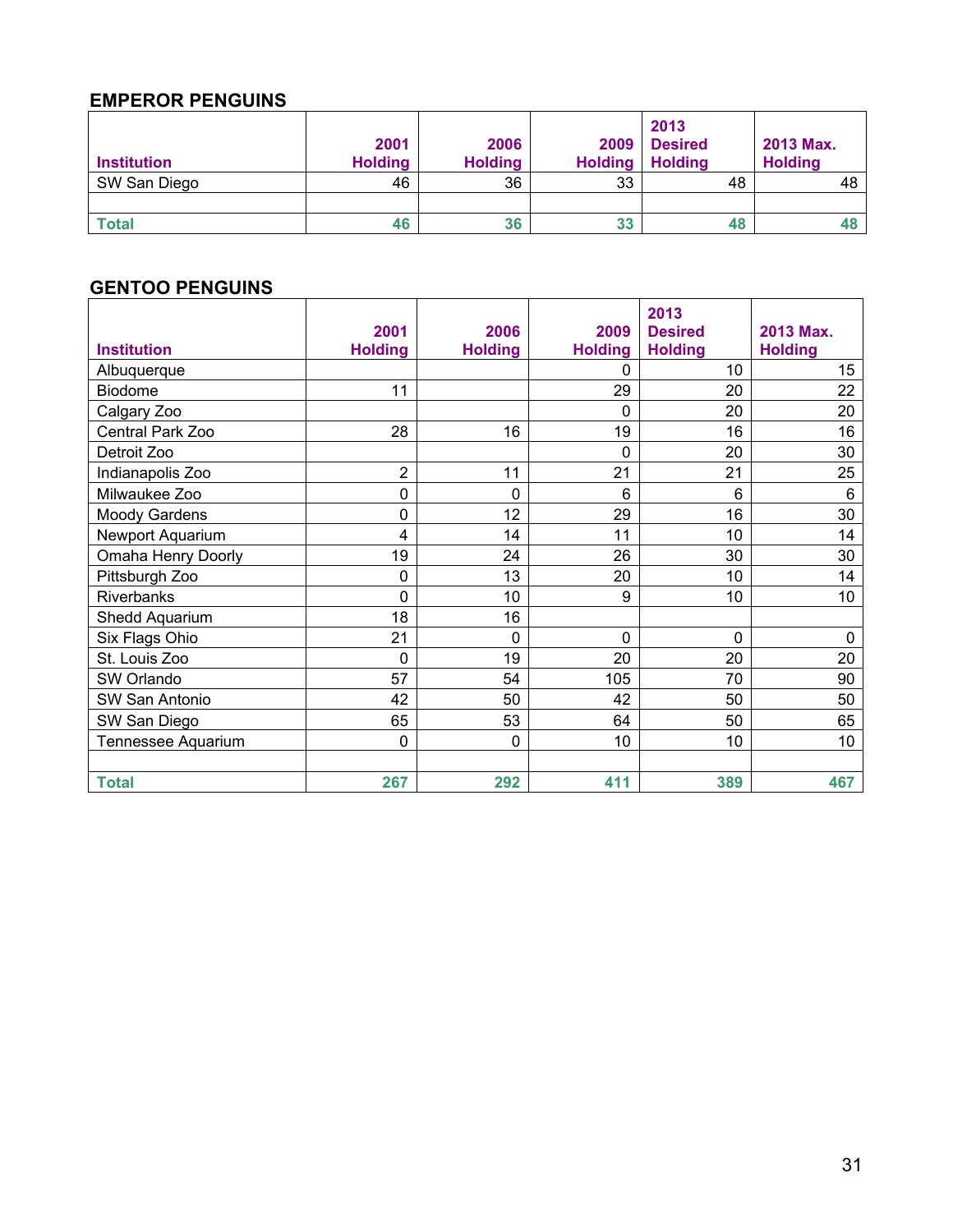#### **MACARONI PENGUINS**

| <b>Institution</b>       | 2001<br><b>Holding</b> | 2006<br><b>Holding</b> | 2009<br><b>Holding</b> | 2013<br><b>Desired</b><br><b>Holding</b> | 2013 Max.<br><b>Holding</b> |
|--------------------------|------------------------|------------------------|------------------------|------------------------------------------|-----------------------------|
| <b>Biodome</b>           | 13                     |                        | 10                     | 12                                       | 14                          |
| Calgary Zoo              |                        |                        | 0                      | 20                                       | 20                          |
| Central Park Zoo         |                        |                        | $\mathbf 0$            | 10                                       | 10                          |
| Cincinnati Zoo           |                        |                        | $\mathbf 0$            | 6                                        | 6                           |
| Cleveland Zoo            | 7                      | 0                      | $\mathbf 0$            | 0                                        | 0                           |
| Detroit Zoo              | 12                     | 24                     | 29                     | 40                                       | 50                          |
| Moody Garden             | 0                      | 0                      | 6                      | 12                                       | 12                          |
| Newport Aquarium         | 0                      | 0                      | 0                      | 8                                        | 10                          |
| Omaha's Henry Doorly Zoo | 0                      | 0                      |                        | 2                                        | 2                           |
| Pittsburgh Zoo           | 0                      | 14                     | 9                      | 12                                       | 16                          |
| Six Flags Ohio           | 40                     | 0                      | 0                      | 0                                        | $\mathbf{0}$                |
| SW Orlando               | 0                      | 9                      | $\mathbf 0$            | 0                                        | $\Omega$                    |
| SW San Diego             | 73                     | 89                     | 85                     | 80                                       | 90                          |
| SW San Antonio           | 0                      | 6                      | $\mathbf{0}$           |                                          |                             |
| Tennessee Aquarium       | 0                      | 0                      | 10                     | 10                                       | 10                          |
|                          |                        |                        |                        |                                          |                             |
| <b>Total</b>             | 145                    | 142                    | 150                    | 212                                      | 240                         |

#### **ROCKHOPPER PENGUINS**

| <b>Institution</b>              | 2001<br><b>Holding</b> | 2006<br><b>Holding</b> | 2009<br><b>Holding</b> | 2013<br><b>Desired</b><br><b>Holding</b> | 2013 Max.<br><b>Holding</b> |
|---------------------------------|------------------------|------------------------|------------------------|------------------------------------------|-----------------------------|
| Audubon Aquarium                |                        | 3                      | 3                      | 6                                        | 10                          |
| <b>Biodome</b>                  | 15                     |                        | 17                     | 16                                       | 18                          |
| Cincinnati Zoo                  | 5                      | $\overline{7}$         | 9                      | 10                                       | 14                          |
|                                 | 19                     | 0                      | 0                      | 0                                        | $\mathbf{0}$                |
| Colorado Springs<br>Detroit Zoo | 17                     | 18                     | 23                     | 18                                       | 23                          |
| Fort Worth                      |                        |                        | 0                      | 8                                        | 12                          |
|                                 |                        | 30                     | 24                     |                                          |                             |
| Indianapolis Zoo                | 28<br>13               | 13                     | 12                     | 25<br>14                                 | 25<br>14                    |
| Lincoln Park Zoo                | 6                      | 20                     |                        |                                          |                             |
| Louisville Zoo                  |                        |                        | 23                     | 26                                       | 30                          |
| Milwaukee Zoo                   | 10                     | 10                     | 8                      | 10                                       | 10                          |
| Monterey Bay Aquarium           | 0                      | 3                      | 0                      | 6                                        | 6                           |
| <b>Moody Gardens</b>            | 0                      | 6                      | 16                     | 26                                       | 26                          |
| New England Aquarium            | 15                     | 19                     | 15                     | 20                                       | 20                          |
| Omaha Henry Doorly              | 25                     | 23                     | 30                     | 40                                       | 40                          |
| Pittsburgh Zoo                  | 3                      | 0                      | 0                      | 0                                        | $\mathbf 0$                 |
| Riverbanks Zoo                  | 14                     | 14                     | 13                     | 14                                       | 14                          |
| Shedd Aquarium                  | 17                     | 19                     | 8                      | 8                                        | 20                          |
| St. Louis Zoo                   | 0                      | 19                     | 19                     | 20                                       | 20                          |
| SW Orlando                      | 53                     | 57                     | 80                     | 72                                       | 90                          |
| SW San Antonio                  | 54                     | 41                     | 44                     | 55                                       | 55                          |
|                                 |                        |                        |                        |                                          |                             |
| <b>Total</b>                    | 294                    | 299                    | 341                    | 394                                      | 447                         |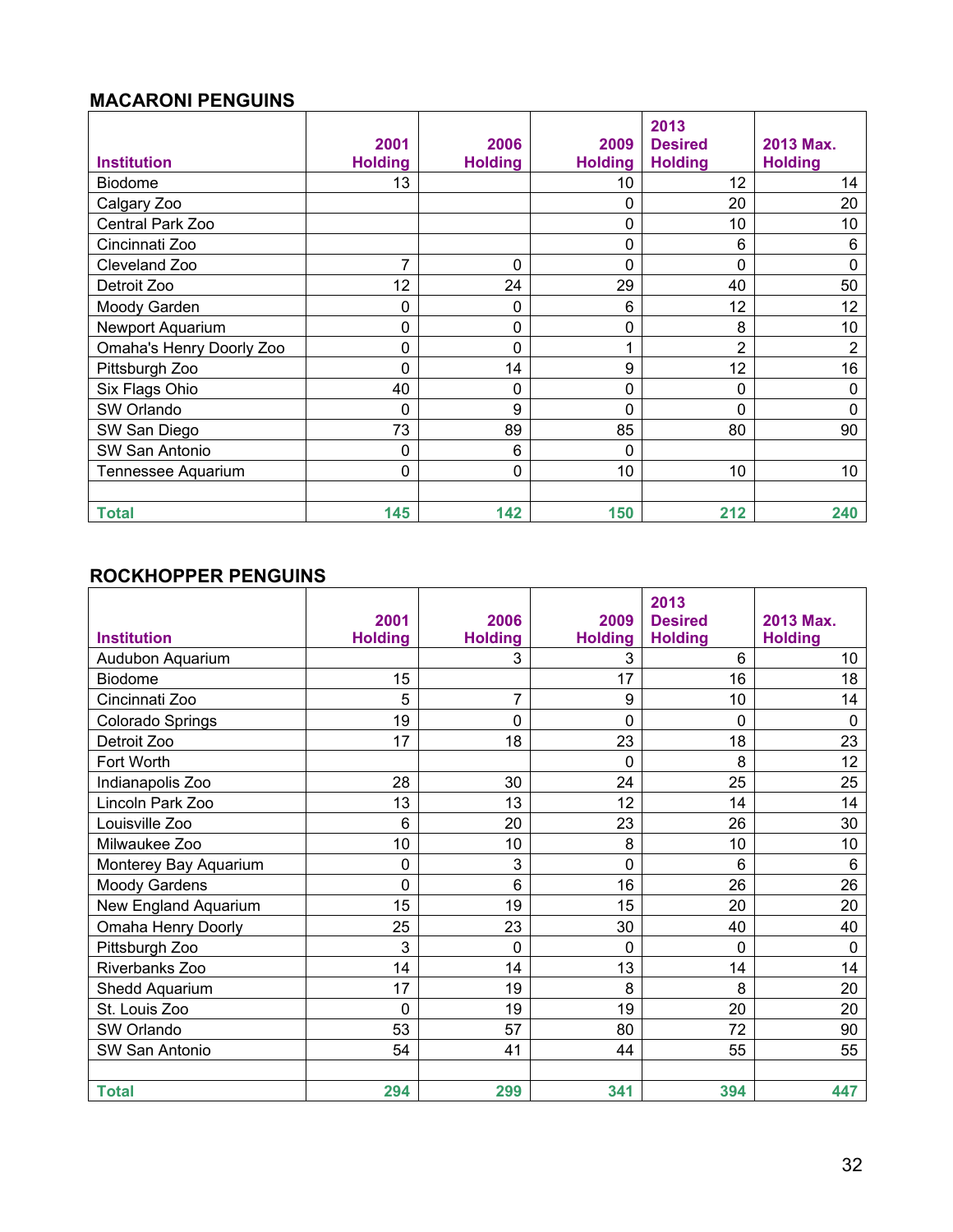#### **KING PENGUINS**

| <b>KING PENGUINS</b> |                        |                        |                        |                                          |                             |
|----------------------|------------------------|------------------------|------------------------|------------------------------------------|-----------------------------|
| <b>Institution</b>   | 2001<br><b>Holding</b> | 2006<br><b>Holding</b> | 2009<br><b>Holding</b> | 2013<br><b>Desired</b><br><b>Holding</b> | 2013 Max.<br><b>Holding</b> |
| Albuquerque          |                        |                        | 0                      | 5                                        | 10                          |
| <b>Biodome</b>       | 5                      | 6                      | 6                      | 6                                        | 8                           |
| Calgary Zoo          |                        |                        | $\mathbf 0$            | 20                                       | 20                          |
| Central Park Zoo     |                        |                        | $\pmb{0}$              | 8                                        | 8                           |
| Cincinnati           | 7                      | 6                      | 7                      | 10                                       | 10                          |
| Detroit Zoo          | 22                     | 19                     | 18                     | 20                                       | 24                          |
| Indianapolis Zoo     | 5                      | 5                      | 5                      | 7                                        |                             |
| Lincoln Park Zoo     | 6                      | 4                      | 2                      | 6                                        | $6\phantom{1}$              |
| Milwaukee Zoo        | 8                      | 3                      | 2                      | 0                                        | $\mathbf 0$                 |
| Moody Gardens        | 36                     | 30                     | 31                     | 25                                       | 35                          |
| Newport Aquairum     | 11                     | 9                      | 10                     | 10                                       | 12                          |
| Omaha Henry Doorly   | 28                     | 25                     | 23                     | 30                                       | 30                          |
| Pittsburgh Zoo       | 2                      | $\overline{2}$         | 4                      | 8                                        | 10                          |
| Riverbanks Zoo       | 0                      | 3                      | $\overline{2}$         | 6                                        | 6                           |
| St. Louis Zoo        | 0                      | 18                     | 19                     | 20                                       | 20                          |
| SW Orlando           | 43                     | 35                     | 49                     | 40                                       | 56                          |
| SW San Diego         | 6                      | 3                      | 3                      | $\overline{2}$                           | $\overline{2}$              |
| SW San Antonio       | 51                     | 47                     | 60                     | 70                                       | 70                          |
| <b>Total</b>         | 230                    | 215                    | 241                    | 293                                      | 334                         |

#### **HUMBOLDT PENGUINS**

|                          | 2001           | 2006           | 2009           | 2013<br><b>Desired</b> | 2013 Max.      |
|--------------------------|----------------|----------------|----------------|------------------------|----------------|
| <b>Institution</b>       | <b>Holding</b> | <b>Holding</b> | <b>Holding</b> | <b>Holding</b>         | <b>Holding</b> |
| Akron Zoo                | 6              | 17             | 19             | 24                     | 24             |
| <b>Brookfield Zoo</b>    | 31             | 33             | 30             | 30                     | 36             |
| Columbus Zoo             | 11             | 14             | 10             | 10                     | 14             |
| <b>Great Plains Zoo</b>  | 0              | 0              | $\mathbf 0$    | 24                     | 30             |
| Louisville Zoo           | 0              | 0              | 0              | $\overline{2}$         | $\overline{2}$ |
| Denver Zoo               | 12             | 14             | 9              | 16                     | 16             |
| Elmwood Zoo              |                |                | 0              | 10                     | 20             |
| Milwaukee Zoo            | 22             | 11             | 11             | 16                     | 20             |
| Oregon Zoo               | 29             | 29             | 28             | 24                     | 30             |
| Philadelphia Zoo         | 22             | 24             | 25             | 20                     | 30             |
| Roger Williams Zoo       | 8              | 11             | 7              | 20                     | 24             |
| Rosamond Gifford Zoo     | 0              | 20             | 30             | 30                     | 30             |
| Santa Barbara Zoo        | 0              |                | 15             | 15                     | 15             |
| Sedgwick County Zoo      | 0              | 0              | 15             | 25                     | 40             |
| St. Louis Zoo            | 0              | 21             | 27             | 30                     | 30             |
| SW San Diego             | 78             | 52             | 46             | 40                     | 40             |
| <b>Woodland Park Zoo</b> | 15             | 11             | 20             | 40                     | 60             |
|                          |                |                |                |                        |                |
| <b>Totals</b>            | 234            | 257            | 300            | 376                    | 461            |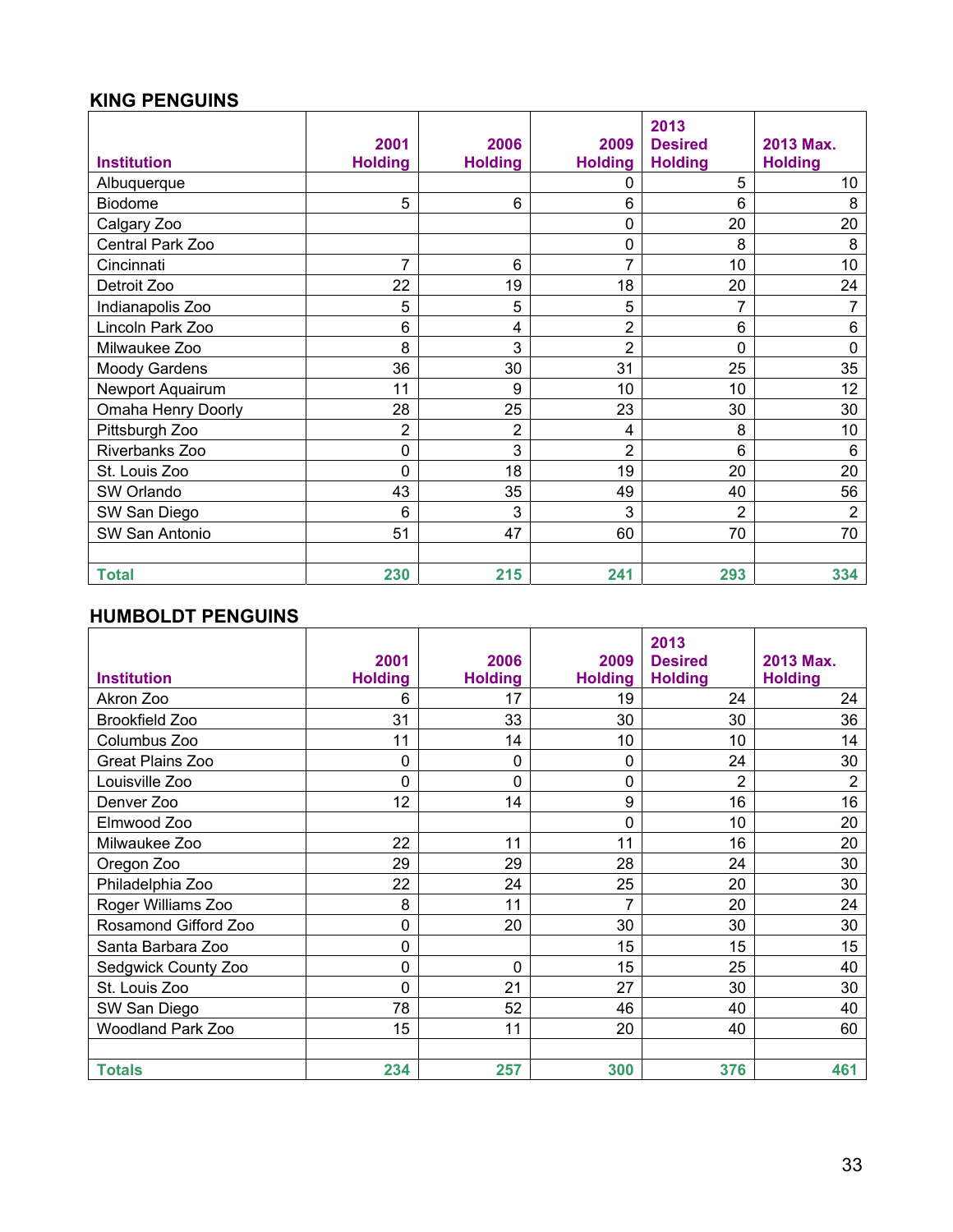#### **MAGELLANIC PENGUINS**

| <b>Institution</b> | 2001<br><b>Holding</b> | 2006<br><b>Holding</b> | 2009<br><b>Holding</b> | 2013<br><b>Desired</b><br><b>Holding</b> | 2013 Max.<br><b>Holding</b> |
|--------------------|------------------------|------------------------|------------------------|------------------------------------------|-----------------------------|
| Blank Park Zoo     | 9                      | 8                      |                        | 10                                       | 12                          |
| Bronx Zoo          | 8                      | 7                      | 7                      | 16                                       | 20                          |
| Cincinnati Zoo     | $\overline{2}$         | $\overline{2}$         | 2                      | $\overline{2}$                           | 4                           |
| John Ball Zoo      | 20                     | 23                     | 27                     | 30                                       | 40                          |
| Jacksonville       |                        |                        | 0                      | 25                                       | 30                          |
| Monterey Aquarium  |                        |                        | 0                      | 20                                       | 30                          |
| Pointe Defiance    | $\overline{7}$         | 10                     | 5                      | 12                                       | 12                          |
| Potter Park Zoo    | 10                     | 8                      | 11                     | 13                                       | 14                          |
| San Francisco      | 45                     | 61                     | 51                     | 55                                       | 60                          |
| St. Louis Zoo      | 0                      | 0                      | 6                      | 6                                        | 6                           |
| Shedd Aquarium     | 4                      | 0                      | 13                     | 20                                       | 28                          |
| SW Orlando         | 12                     | 11                     | 18                     | 20                                       | 30                          |
| SW San Antonio     | 6                      | 6                      | 6                      | 6                                        | 6                           |
| SW San Diego       | 41                     | 31                     | 35                     | 35                                       | 35                          |
| Zoo Boise          | 0                      | 0                      | 11                     | 11                                       | 16                          |
|                    |                        |                        |                        |                                          |                             |
| <b>Total</b>       | 155                    | 159                    | 192                    | 281                                      | 343                         |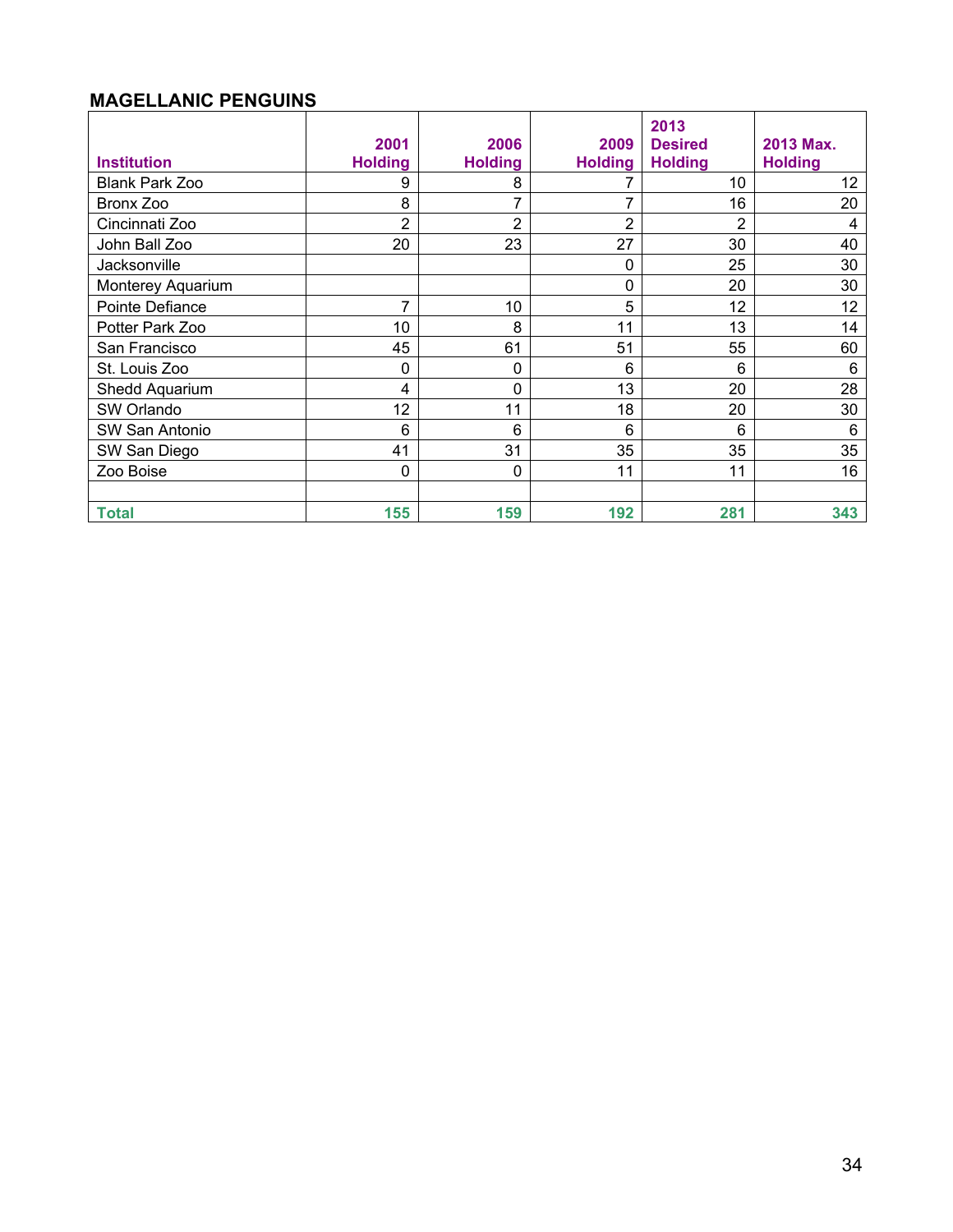## **AFRICAN PENGUINS**

|                          |                         |                         |                         | 2013           |                 |
|--------------------------|-------------------------|-------------------------|-------------------------|----------------|-----------------|
|                          | 2001                    | 2006                    | 2009                    | <b>Desired</b> | 2013 Max.       |
| <b>Institution</b>       | <b>Holding</b>          | <b>Holding</b>          | <b>Holding</b>          | <b>Holding</b> | <b>Holding</b>  |
| Adventure Aquarium       | 17                      | 20                      | 18                      | 24             | 24              |
| Audubon Aquarium         |                         | $\mathbf 0$             | 17                      | 20             | 22              |
| Maryland (Baltimore) Zoo | 69                      | 54                      | 46                      | 53             | 63              |
| Bramble Park Zoo         | 0                       | 4                       | 10                      | 12             | 12              |
| Caldwell Zoo             |                         |                         | 9                       | 12             | 12              |
| Capron Park Zoo          |                         |                         | $\mathsf 0$             | 8              | 10              |
| Cincinnati Zoo           | 12                      | 1                       | $\overline{2}$          | $6\phantom{1}$ | 10              |
| Cheyenne Mountain Zoo    | $\mathbf 0$             | 19                      | 17                      | 20             | 20              |
| Columbus Zoo             | $\pmb{0}$               | $\overline{2}$          | 0                       | $\mathbf 0$    | $\mathbf 0$     |
| Dallas World Aquarium    | 12                      | 18                      |                         |                |                 |
| Dallas Zoo and Aq.       | 8                       | 0                       | 11                      | 11             | 11              |
| Denver Zoo               | 12                      | 10                      | 19                      | 20             | 20              |
| Erie Zoo                 | $\pmb{0}$               | 11                      | 12                      | 14             | 14              |
| Florida Aquarium         | $\mathbf 0$             | 0                       | 8                       | 8              | 11              |
| Fort Wayne Zoo           | 20                      | 19                      | 23                      | 26             | 26              |
| Fort Worth Zoo           | 26                      | 3                       | 22                      | 24             | 24              |
| Georgia Aquarium         |                         |                         | 11                      | 35             | 45              |
| Great Plains Zoo         | 27                      | 12                      | $\mathbf 0$             | $\mathbf 0$    | $\mathbf 0$     |
| Henry Villas Zoo         | 12                      | 11                      | 11                      | 12             | 12              |
| Henson Robinson Zoo      | $\overline{7}$          | 5                       | $\overline{\mathbf{4}}$ | 10             | 15              |
| Kansas City Zoo          |                         |                         | $\mathsf 0$             | 15             | 15              |
| Jacksonville Zoo         |                         |                         | $\mathbf 0$             | 20             | 20              |
| Jenkinson's Aquarium     |                         |                         | 14                      | 20             | 22              |
| Little Rock Zoo          |                         |                         | $\mathbf 0$             | 16             | 16              |
| Knoxville Zoo            | $\boldsymbol{9}$        | 14                      | 13                      | 14             | 16              |
| Landry's' Downtown Aq.   |                         |                         | $\mathsf 0$             | 25             | 25              |
| Lehigh Valley            |                         |                         | 8                       | 12             | 12              |
| Louisville Zoo           | $\overline{2}$          | $\overline{2}$          | $\overline{2}$          | $\overline{2}$ | $\overline{2}$  |
| Lowry Park Zoo           |                         |                         | 15                      | 20             | 25              |
| Minnesota Zoo            | 0                       | 0                       | $\mathbf 0$             | 20             | 20              |
| Memphis Zoo              | 8                       | 24                      | 26                      | 25             | 30              |
| Monterey Bay Aquarium    | 15                      | 37                      | 17                      | 23             | 30              |
| Montomery Zoo            |                         |                         | $\overline{7}$          | 12             | 18              |
| Mystic Aquarium          | 21                      | 21                      | 26                      | 30             | 30              |
| National Aviary          | 1                       | $\overline{\mathbf{4}}$ | 5                       | 15             | 17              |
| NE Wisconsin Zoo         | 8                       | 8                       | 9                       | 10             | 14              |
| New England Aquarium     | 37                      | 38                      | 50                      | 50             | 50              |
| Newport Aquarium         |                         | $\pmb{0}$               | $\bf 8$                 | 10             | 14              |
| NY Aquarium              | 42                      | 22                      | 14                      | 26             | 40              |
| Omaha Henry Doorly       | 41                      | 30                      | 30                      | 30             | 30              |
| Potawatomi Zoo           | 9                       | 0                       | 0                       | $\mathbf 0$    | $\mathbf 0$     |
| Pueblo Zoo               | 19                      | 18                      | 19                      | 20             | 24              |
| Racine Zoo               | $\boldsymbol{9}$        | 6                       | 6                       | 6              | $6\phantom{1}6$ |
| Ripley's Aquarium        | $\mathbf 0$             | $\mathsf 0$             | 0                       | 30             | 35              |
| Riverbanks Zoo           | 11                      | 11                      | $\pmb{0}$               | 0              | $\mathbf 0$     |
| Roosevelt Park Zoo       | $\overline{\mathbf{4}}$ | 13                      | 14                      | 18             | 18              |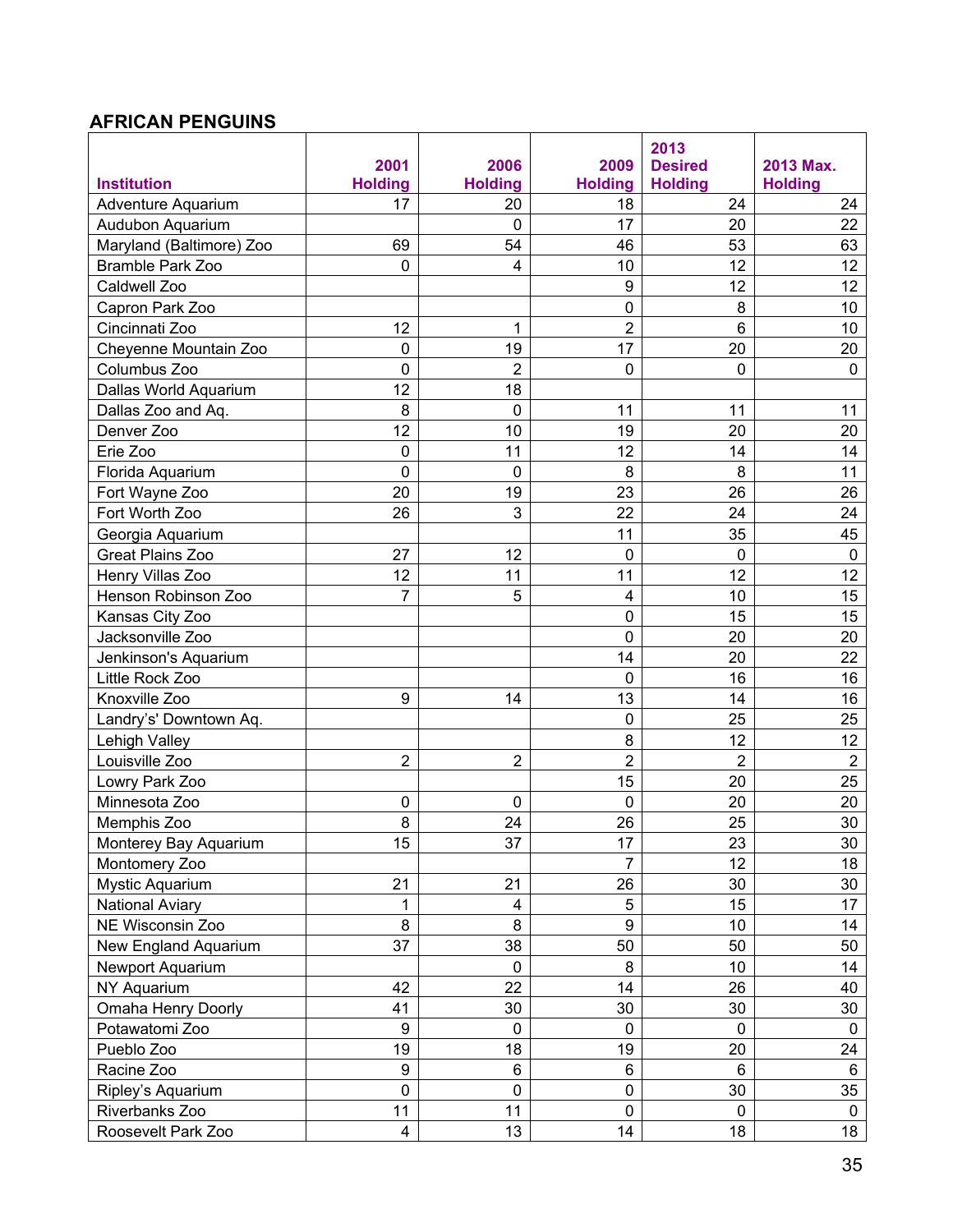## **AFRICAN PENGUINS (continued)**

| <b>Institution</b>  | 2001<br><b>Holding</b> | 2006<br><b>Holding</b> | 2009<br><b>Holding</b> | 2013<br><b>Desired</b><br><b>Holding</b> | 2013 Max.<br><b>Holding</b> |
|---------------------|------------------------|------------------------|------------------------|------------------------------------------|-----------------------------|
| Seneca Park Zoo     | 20                     | 38                     | 28                     | 25                                       | 35                          |
| Six Flags Marine Wd | 3                      | 8                      |                        |                                          |                             |
| St. Paul Como Zoo   | 10                     | ⇁                      | 6                      | 10                                       | 10                          |
| Tautphaus Zoo       | 16                     | 16                     | 23                     | 24                                       | 28                          |
| Toledo Zoo          | 8                      | 20                     | 12                     | 22                                       | 22                          |
| Toronto Zoo         |                        |                        | 0                      | 12                                       | 24                          |
| Tulsa               | 0                      | 16                     | 27                     | 20                                       | 30                          |
| Turtle Back Zoo     |                        |                        | 5                      | 12                                       | 12                          |
| Utah's Hogle Zoo    | 14                     | 16                     | 12                     | 0                                        | $\mathbf{0}$                |
| <b>Total</b>        | 512                    | 538                    | 648                    | 909                                      | 1045                        |

#### *SPENISCID* **SPECIES**

| <b>Institution</b> | 2009<br><b>Holding</b> | 2013<br><b>Desired</b><br><b>Holding</b> | 2013 Maximum<br><b>Holding</b> |
|--------------------|------------------------|------------------------------------------|--------------------------------|
| Calgary Zoo        |                        | 30                                       | 35                             |
| Detroit Zoo        |                        | 20                                       | 30                             |
| Mill Mountain      |                        | 14                                       | 14                             |
| Ripley's Aquarium  |                        | 12                                       | 24                             |
| Shedd Aquarium     |                        | 12                                       | 12                             |
|                    |                        |                                          |                                |
| <b>Total</b>       | 0                      | 88                                       | 115                            |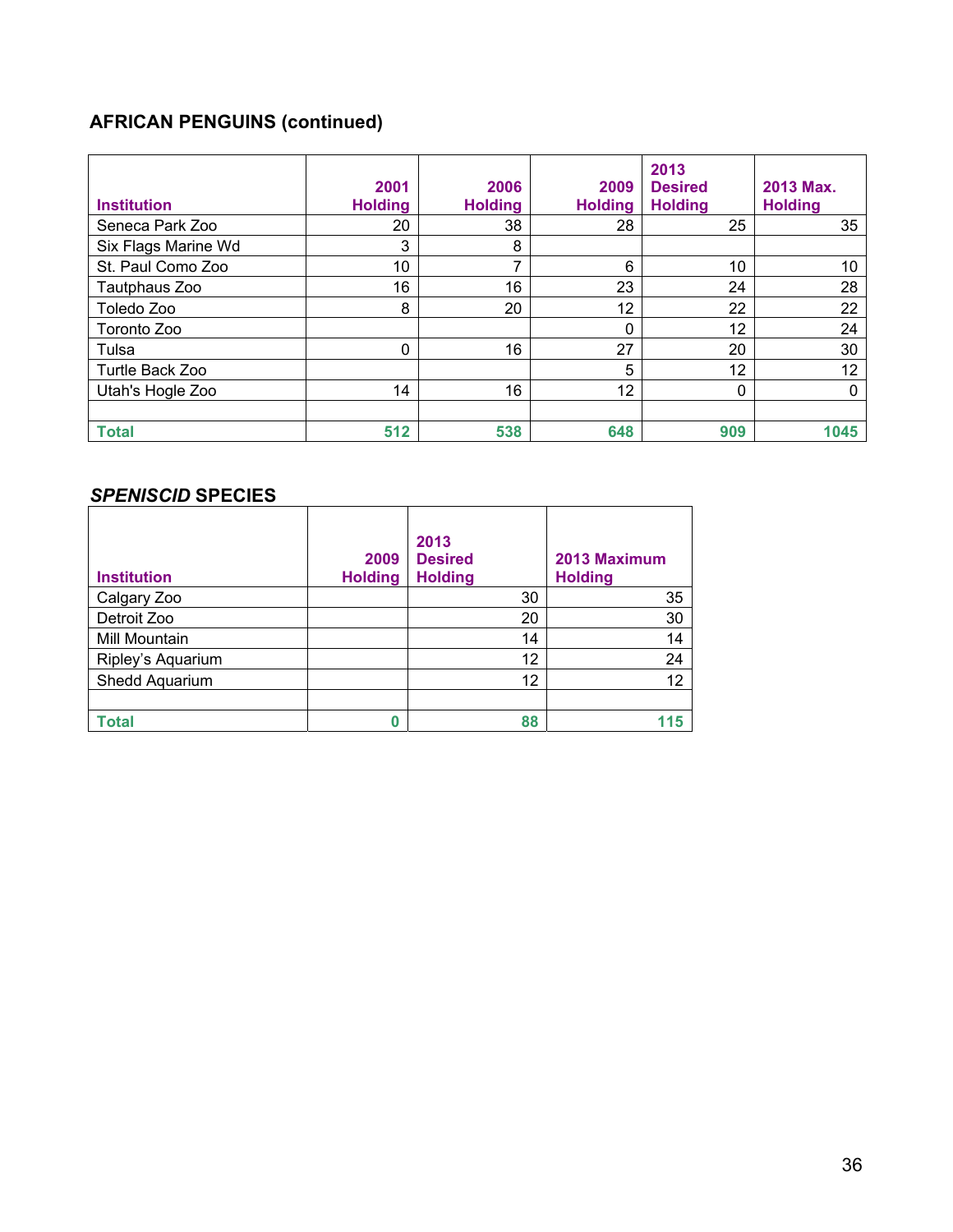## ADELIE PENGUINS

*Pygoscelis adeliae* 

#### **AZA Population**

2007 Studbook Data - 60.56.3 (119) at two institutions 2006 Space Survey – 126 individuals at two institutions 2009 Space Survey – 149 individuals at two institutions 2013 Projected Space – 168

#### **Captive Population Status Summary**

This population could meet standard genetic goals with a target size as low as 98; with a population size approximately equal to the current size, 90% gene diversity could be maintained for 135 years. Target size in this population is driven by exhibit need and not genetic goals. The current population size is 121 individuals in two institutions.

#### **Wild Conservation Status**

Range: Antarctic Continent and Peninsula, some sub-Antarctic islands

2004 Penguin Conservation Assessment workshop - 2.6 million pairs 2008 IUCN Red List - Least Concern

#### **Current AZA Program**

PMP Program Manager – Lauren DuBois, Sea World San Diego Studbook Last Published – 18 February 2007 PMP Last Published – 17 July 2007

**Current TAG Endorsed Field Conservation Programs** None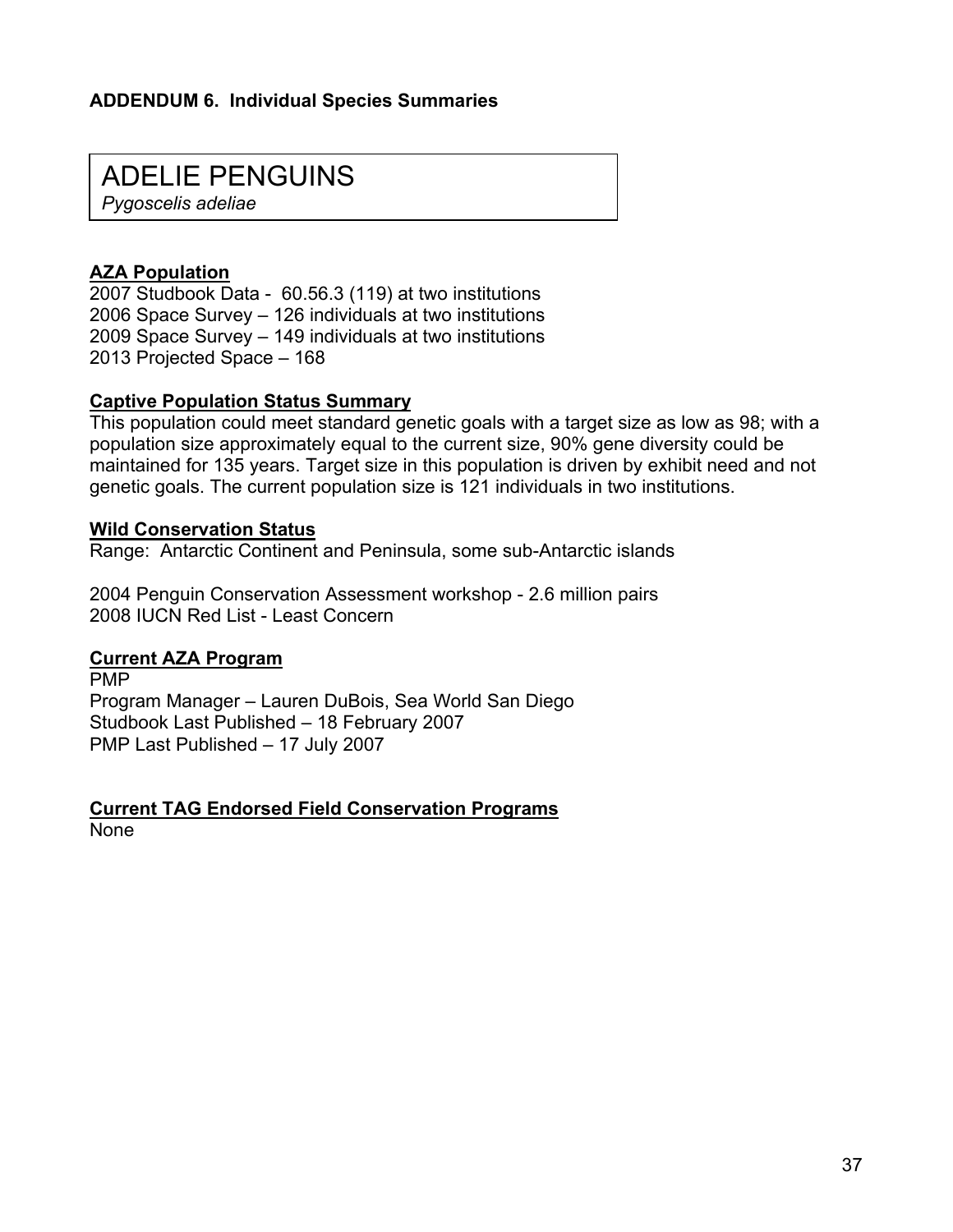# AFRICAN PENGUINS

*Spheniscus demersus* 

#### **AZA Population**

2009 Studbook Data – 413.357.40 at 45 AZA and 9 non-AZA institutions 2006 Space Survey – 542 individuals at 36 institutions 2009 Space Survey – 648 individuals at 42 institutions 2013 Projected Space - 909

#### **Captive Population Status Summary**

This SSP has been in existence since 1995. The management group has done a commendable job of managing the demographics and genetics of this large population over the years. The population is able to maintain 95% gene diversity for 100 years and remain above 90% for 200 years. There are 91 founder animals and a current mean kinship of 98.58 with a potential of 99.21MK. The husbandry of the species is well known. Their life span can often extend into their twenties and occasionally into the thirties. African penguins are able to breed at two years of age, Egg production and chick rearing has been observed in all months although there are generally two spikes of reproductive activity during the year; December and April.

A number of facilities maintain larger colonies such as the Mystic Aquarium, New England Aquarium, Maryland Zoo in Baltimore, Seneca Park Zoo, Memphis Zoo, and Omaha's Henry Doorly's Zoo. African penguins have been imported from Europe and South Africa in recent years; however, SSP approval is required for all AZA institutions.

African penguins are comfortable in a wide range of temperatures and exhibit configurations. The demand for African penguins has grown in recent years. With new exhibits planned to open in the next few years, it will be somewhat of a challenge to keep up with the demand for penguins. The 2009 – 2011 SSP master plan depicts breeding recommendations that are both aggressive to meet the future demands and balanced to preserve genetic diversity

#### **Wild Conservation Status**

Range: Southern Africa (coast and islands)

2004 Penguin Conservation Assessment workshop - 59,000 pairs; decreasing 2008 IUCN Red List - Vulnerable

#### **Current AZA Program**

**SSP** Studbook Keeper - Seana Jean Davidson, Tulsa Zoo Species Coordinator – Steve Sarro, National Aviary Studbook Last Published – March 2009 SSP Last Published – October 2009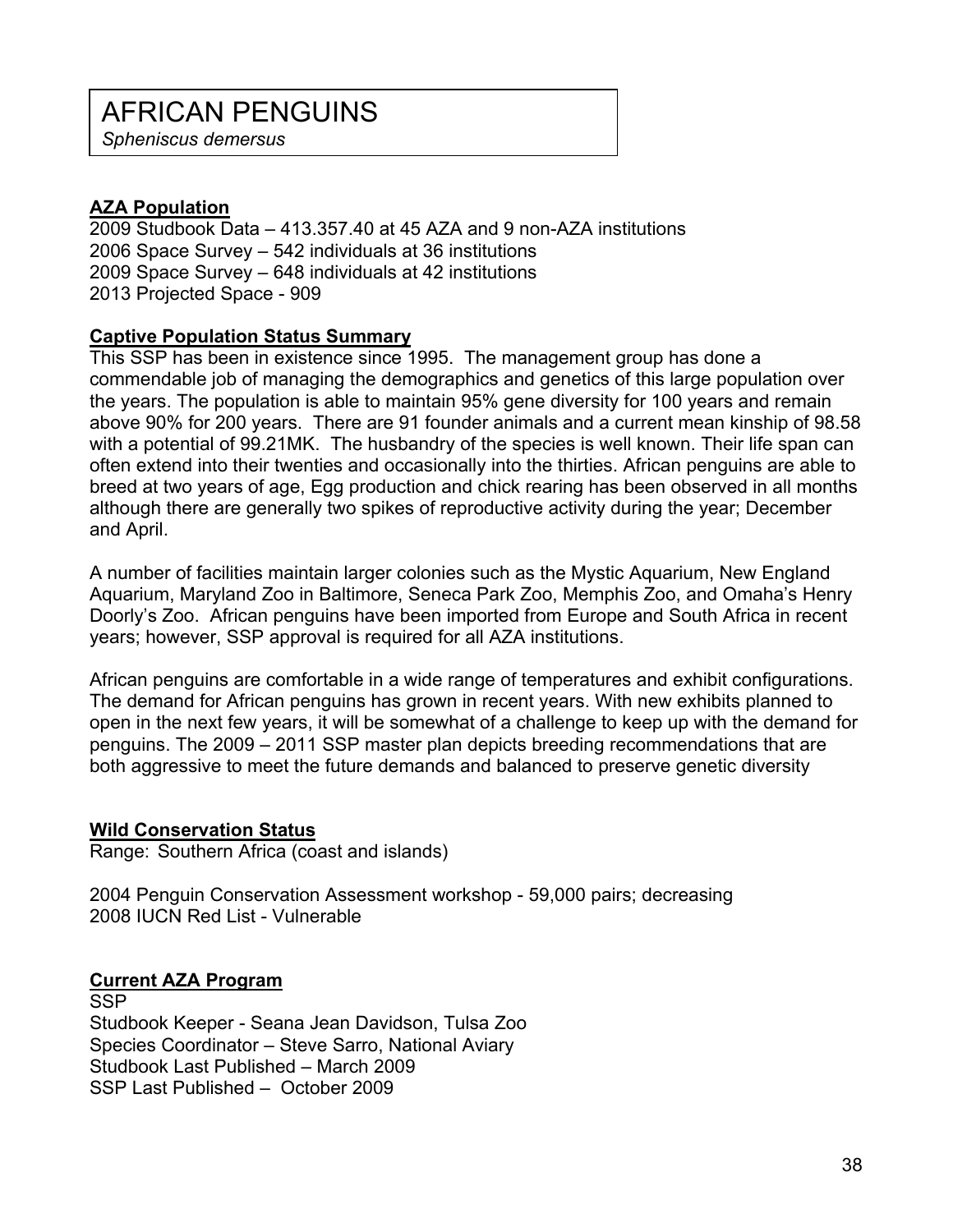## **Current TAG Endorsed Field Conservation Programs**

The African Penguin SSP supports in-situ facilities and programs including SANCCOB, SAMREC, the Dyer Island Conservation Trust's efforts to install fiberglass nest burrows, health survey of seabirds especially African penguins, avian malaria research, on-going census work, and spot pattern recognition assessment.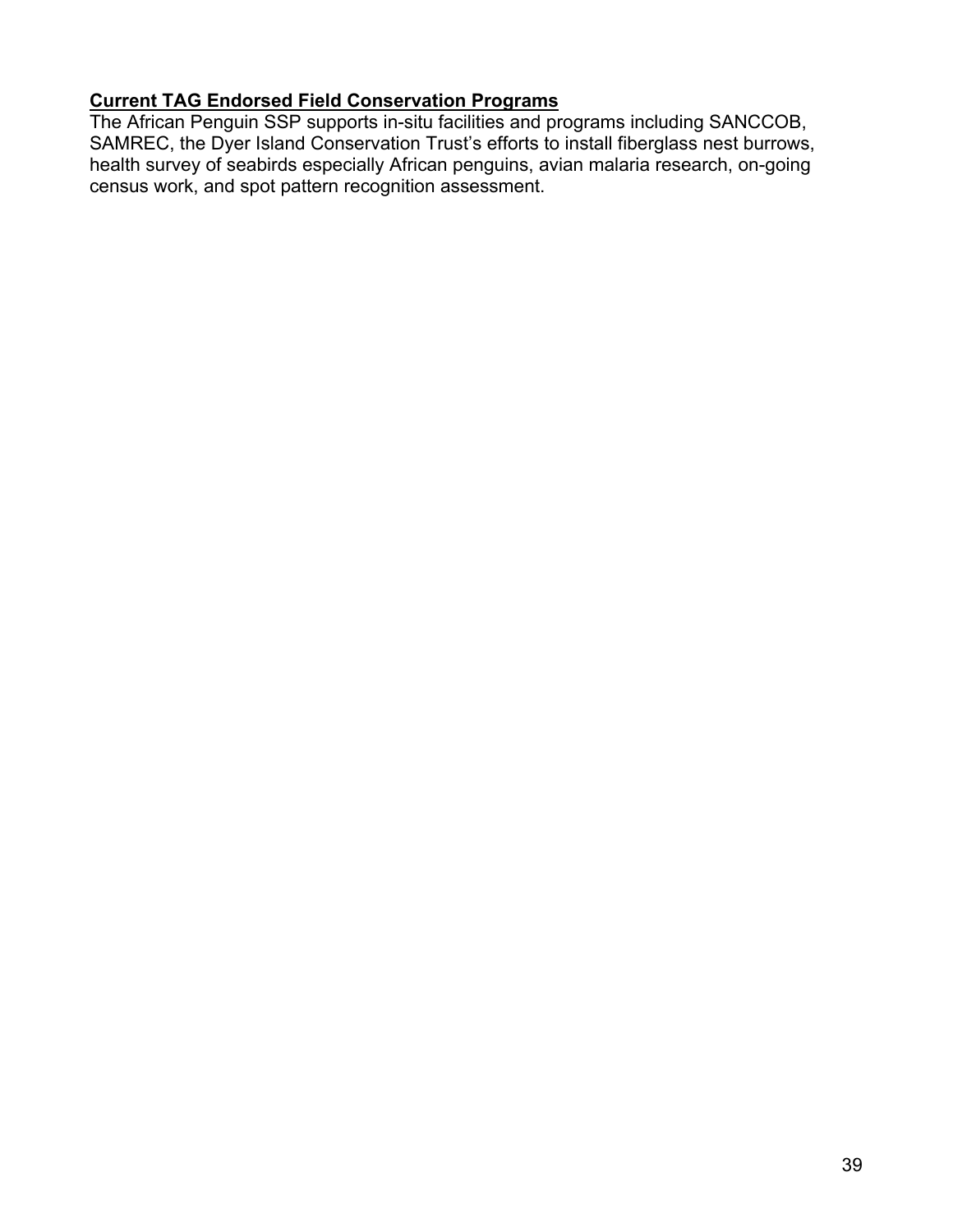## CHINSTRAP PENGUINS

*Pygoscelis antarctica* 

#### **AZA Population**

2009 Studbook Data - 61.62.0 (123) at four institutions 2006 Space Survey – 142 at four institutions 2009 Space Survey – 127 at five institutions 2013 Projected Space - 122

#### **Captive Population Status Summary**

This population cannot meet 90% genetic diversity for 100 years with the current population. There are currently 61.62.0 individuals held at 4 different facilities. According to the last space survey results, no zoos are interested in adding chinstrap penguins to their collections. Chinstrap penguins have not regularly bred well in North American institutions for the last four years with totals being 1 chick in 2008, 3 chicks in 2007, 1 chick in 2006, and 2 chicks in 2005. The 2007 PMP suggested 15 chicks be hatched and raised in 2008.

This species has a new program manger, Jennifer Auginbaugh, assigned in January 2009. The Studbook was updated in December 2009. The PMP will be updated when scheduling is possible with the PMC.

#### **Wild Conservation Status**

Range: Antarctic Peninsula and some sub-Antarctic islands.

2004 Penguin Conservation Assessment workshop – four million pairs 2008 IUCN Red List – Least Concern

#### **Current AZA Program**

PMP Program Manager – Jennifer Aughinbaugh, Sea World San Antonio Studbook Last Published – November 2006 PMP Last Published – 6 March 2007

**Current TAG Endorsed Field Conservation Programs** None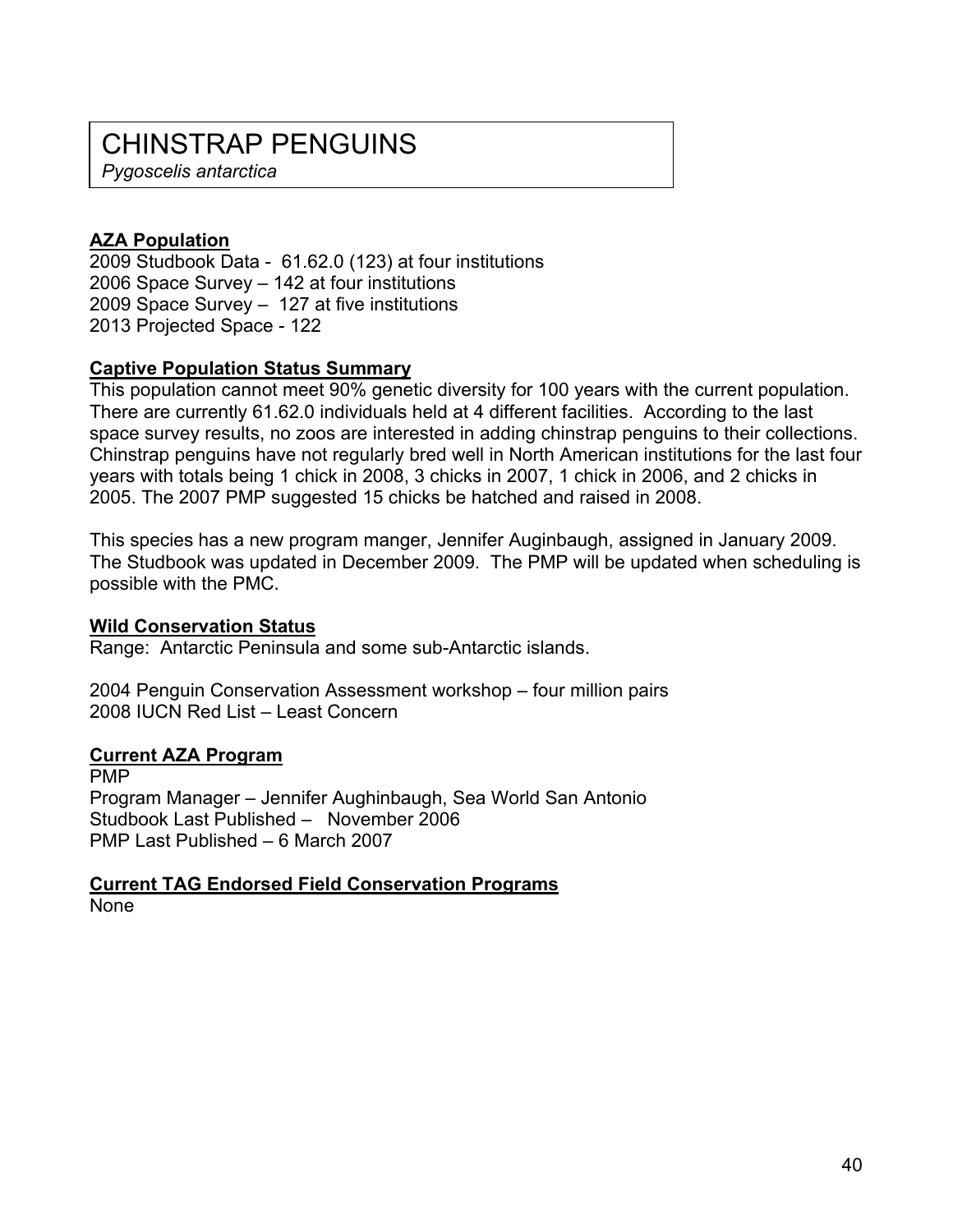## EMPEROR PENGUINS

*Aptenodytes forsteri* 

#### **AZA Population**

2006 Space Survey – 36 at one institution 2009 Space Survey – 33 at one institution 2013 Projected Space - 48

#### **Captive Population Status Summary**

This population cannot meet 90% genetic diversity for 100 years with the current population. There are 19.13.0 individuals at a single institution including 25 founders. Seventy-two percent of the population is over the age of 27 years and there has been no reproduction beyond F1. The sex ratio is skewed towards older, founder males; several older females continue to produce eggs but in recent years no eggs have been fertile. The last emperor penguin chick hatched in 2002. Due to their specific housing requirements there are only about three to four zoos exhibiting emperor penguins worldwide.

#### **Wild Conservation Status**

Range: Continental Antarctica and Antarctic ice shelves

2004 Penguin Conservation Assessment workshop – 135,000 to 175,000 pairs 2008 IUCN Red List – Least Concern

#### **Current AZA Program**

**DERP** Program Manager – Linda Henry, Sea World San Diego

#### **Current TAG Endorsed Field Conservation Programs**

None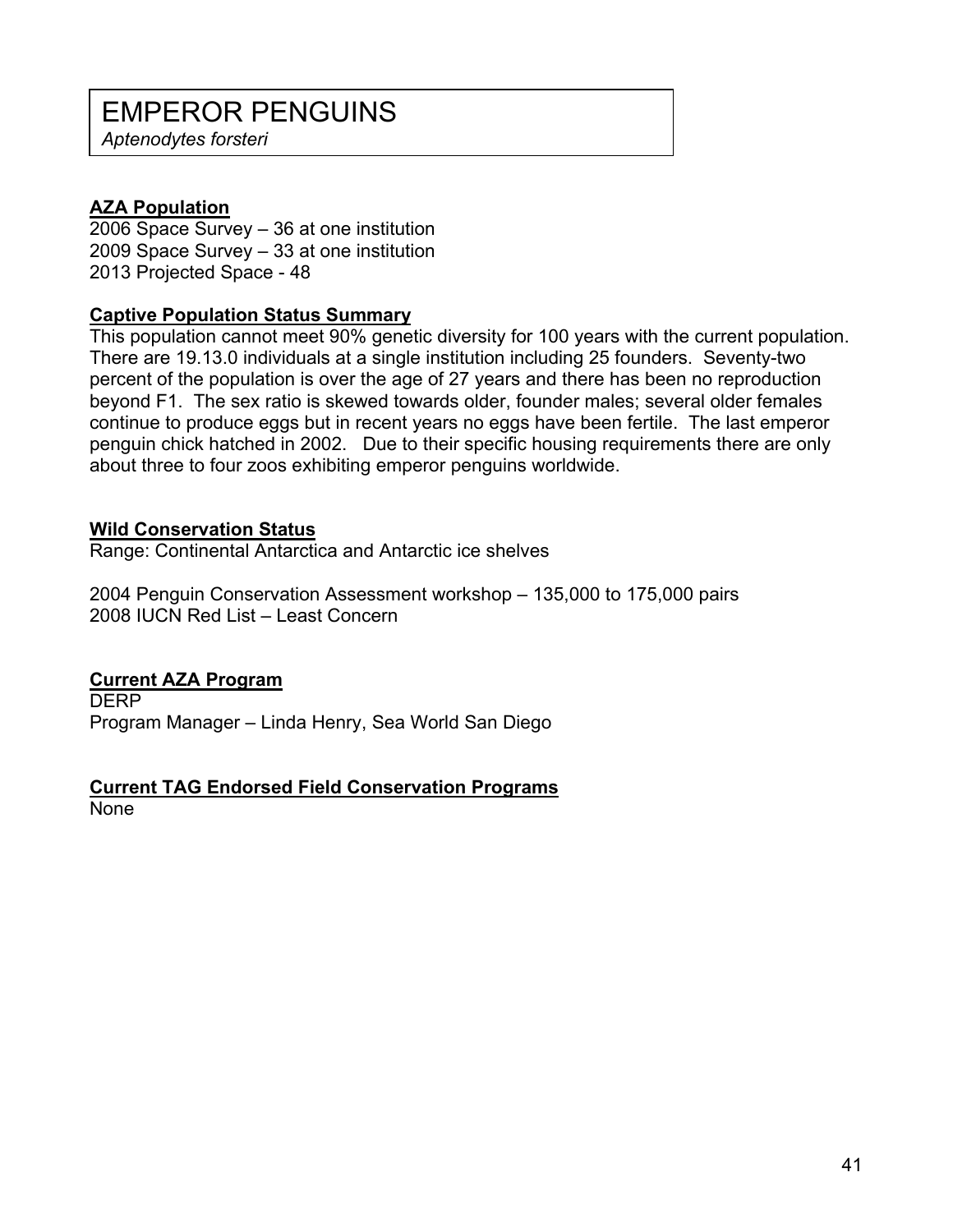## GENTOO PENGUINS

*Pygoscelis papua* 

#### **AZA Population**

2009 Studbook Data - 169.215.27 (411) at fourteen institutions 2006 Space Survey – 298 at twelve institutions 2009 Space Survey – 411 at fourteen institutions 2013 Projected Space - 390

#### **Captive Population Status Summary**

Once held as two separate sub species; *Pygoscelis papua papua* and *Pygoscelis papua ellsworthi*, the Gentoo Penguin population has been combined into a single population by the decision of the Penguin TAG. The current population stands at 411 individuals 169.215.27 (current to April 2009) at 14 institutions. Gentoo penguins breed regularly at most of these institutions and easily meet the demand in North America.

The first PMP meeting for the Gentoos was conducted in October of 2009 and will be completed in early 2010. Preliminary responses from holding institutions suggest that most are content with their current populations and would like to continue small scale breeding yearly. Sea World is planning on exporting some gentoos to other regions which will allow the TAG to meet their recommended target population.

#### **Wild Conservation Status**

Range: Antarctic Peninsula and some sub-Antarctic islands.

2004 Penguin Conservation Assessment workshop – 314,000 pairs 2008 IUCN Red List – Near Threatened

#### **Current AZA Program**

PMP Program Manager – Sharon Jarvis, Sea World Orlando Studbook Last Published – September 2006 PMP Last Published –

## **Current TAG Endorsed Field Conservation Programs**

None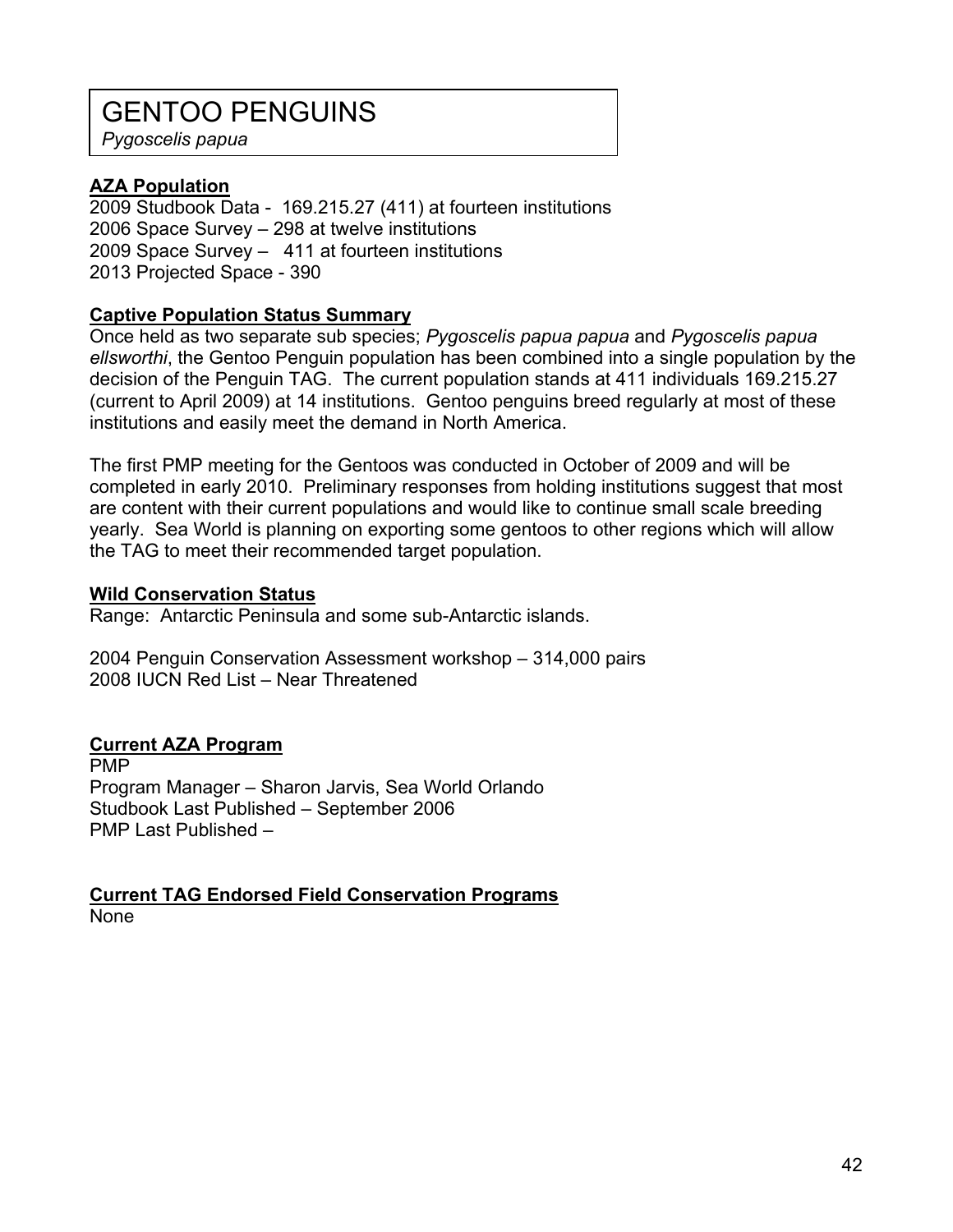## HUMBOLDT PENGUINS

*Spheniscus humboldti* 

#### **AZA Population**

2009 Studbook Data – 152.129.9 (290) at fifteen institutions 2006 Space Survey – 298 at twelve institutions 2009 Space Survey – 257 at fifteen institutions 2013 Projected Space - 376

#### **Captive Population Status Summary**

This population can maintain 98% genetic diversity with its current population of 290 for 100 years, assuming that 25 -27 viable hatches occur per year and the overall population mortality rate stays at 33%. According to space survey results and additional institutional requests, many institutions are interested in modifying existing exhibit spaces or building new exhibits to house large colonies of Humboldt penguins. Humboldt penguins readily breed in North American institutions, and with proper management it is likely that the demands can be met within a certain extended timetable. At the most recent master plan session held in September 2009, discussions included a 3 year minimum advanced notice to request Humboldt penguins for new exhibits and potentially recommending double clutching priority pairs and breeding some of the pairs that are slightly below the population mean kinship in order to fulfill the demand.

#### **Wild Conservation Status**

Range: Peru and Chile

2004 Penguin Conservation Assessment workshop – 41,000 – 47,000 pairs 2008 IUCN Red List – Vulnerable

#### **Current AZA Program**

**SSP** Studbook Keeper – Gayle Brandt, Brookfield Zoo Species Coordinator – Alex Waier Studbook Last Published – PMP Last Published –

#### **Current TAG Endorsed Field Conservation Programs**

The TAG and Humboldt SSP supports with funding and personnel contributions ongoing census work in both Chili and Peru, a hybridization ecology study in Southern Chile involving Magellanic and Humboldt populations, juvenile dispersal and the level of philopatry, and the creation of artificial burrows to enhance nesting success. St. Louis Zoo has initiated a comprehensive health assessment of the Humboldt penguin population in Punta San Juan, Peru.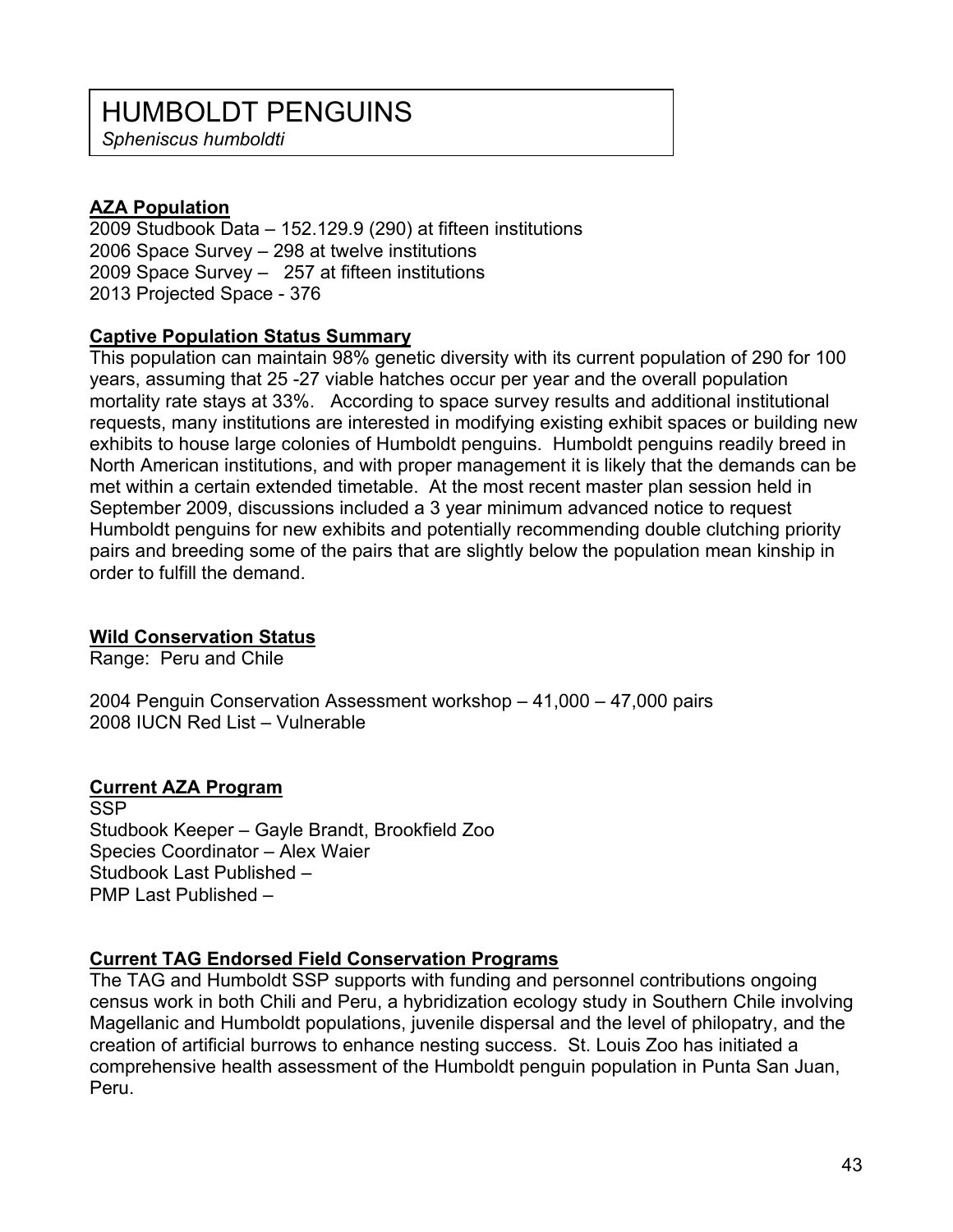## KING PENGUINS

*Aptenodytes patagonicus* 

#### **AZA Population**

2009 Studbook Data - 127.109.16 (252) at fourteen institutions 2006 Space Survey – 215 at fifteen institutions 2009 Space Survey – 241 at fifteen institutions 2013 Projected Space - 293

#### **Captive Population Status Summary**

The population can meet 90% genetic diversity for 100 years with a population as small as 92 animals. There are currently 259 individuals in 14 institutions with 103 founders and 40 potential founders. Sixty-nine of these 259 individuals (27%) are aged 20 or above. Although both sexes have shown reproductive success up to the age of 25, these instances are rare. Balancing breeding with deaths and exportation, the population has remained consistent, averaging 232 individual since 2000. Numerous requests for exportation has affected the captive population in North America by slowing the normal growth curve, but it has also allowed for the removal of unknown pedigreed birds and the opening of holding spaces for breeding. SeaWorld manages the largest and in turn, most prolific breeding colony, producing 9-12 chicks a year divided unevenly between two breeding seasons. Other breeding colonies are located in Omaha, Moody Gardens, Detroit, and recently St Louis; Detroit has managed their breeding due to space constrictions, but has supplied eggs to other institutions. The remaining institutions have not shown significant reproduction to impact the North American numbers.

SeaWorld has received requests to export over 30 individuals over the next five years as new exhibits are created internationally. Regionally, one institution is considering adding kings, and one more is interested increasing the size of its smaller collection. With continued breeding and careful management regional requests and some exports can be provided.

Two sub-species have been identified in North America, *Aptenodytes patagonicus patagonicus* and *Aptenodytes patagonicus halli*. Differing only in morphometrics and point of origin, the sub-species are managed at the species level.

#### **Wild Conservation Status**

Range: Antarctica; South America (Argentina and Chile), Australia; Sub-Antarctic islands.

2004 Penguin Conservation Assessment workshop – 1,600,000 pairs 2008 IUCN Red List – Least Concern

#### **Current AZA Program**

PMP Program Manager – Debbie Denton, Sea World San Diego Studbook Last Published – May 2009 PMP Last Published – July 2006

**Current TAG Endorsed Field Conservation Programs** None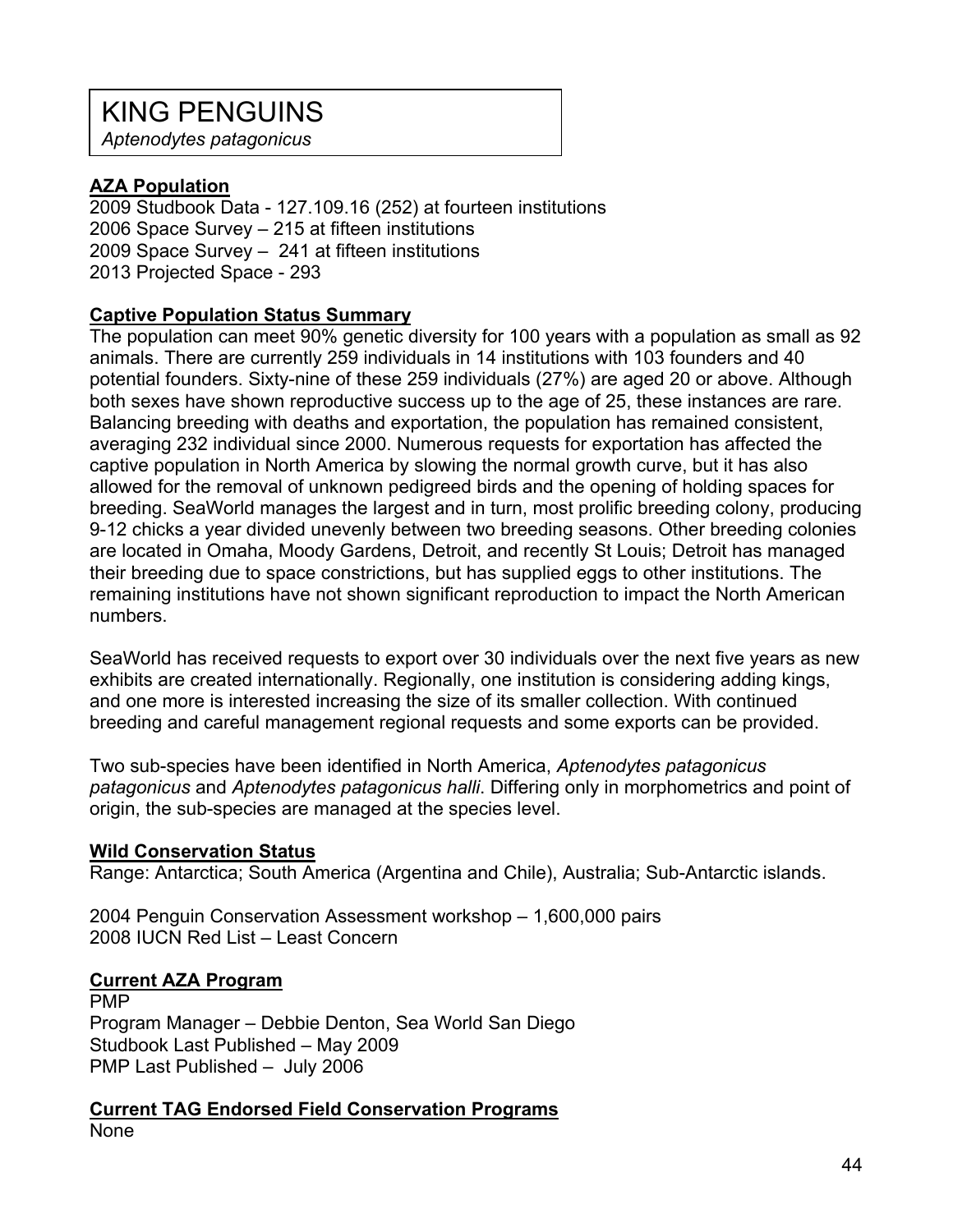# **PENGUIN CONSERVATION ASSESSMENTSUMMARY REPORT**

 Ushuaia, Tierra del Fuego, Argentina 11-12 September 2004



Compiled by Susie Ellis, Eric J. Woehler, Elizabeth Skewgar and P. Dee Boersma

*A Collaborative Workshop*  British Antarctic Survey University of Washington BirdLife International CONICET - CADIC Conservation International Conservation Breeding Specialist Group, IUCN/SSC

> *Generously Sponsored by*  Sea World New England Aquarium

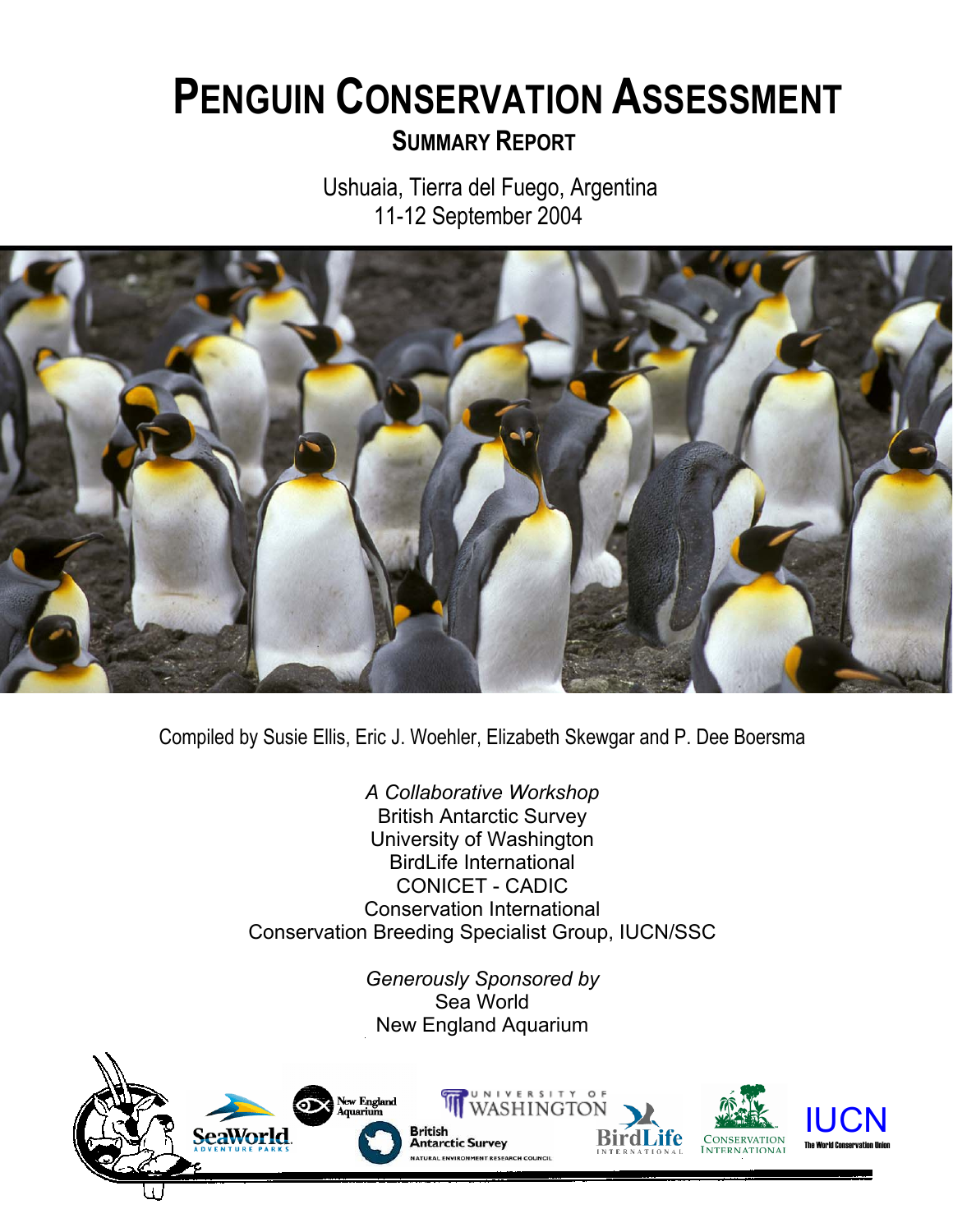A CONTRIBUTION OF THE IUCN/SSC CONSERVATION BREEDING SPECIALIST GROUP.

COVER PHOTO BY ERIC J. WOEHLER

Ellis, S., Woehler, E.J., Skewgar, E., and Boersma, P.D. 2007. *Penguin Conservation Assessment: summary document*. IUCN/SSC Conservation Breeding Specialist Group: Apple Valley, MN.

Additional copies of this publication can be ordered through the IUCN/SSC Conservation Breeding Specialist Group, 12101 Johnny Cake Ridge Road, Apple Valley, MN 55124 USA. Send checks for US\$35 (for printing and shipping costs) payable to CBSG; checks must be drawn on a US bank. Funds may be wired to First Bank NA ABA 091000022, for credit to CBSG Account No. 1100 1210 1736. VISA or Mastercard also are accepted.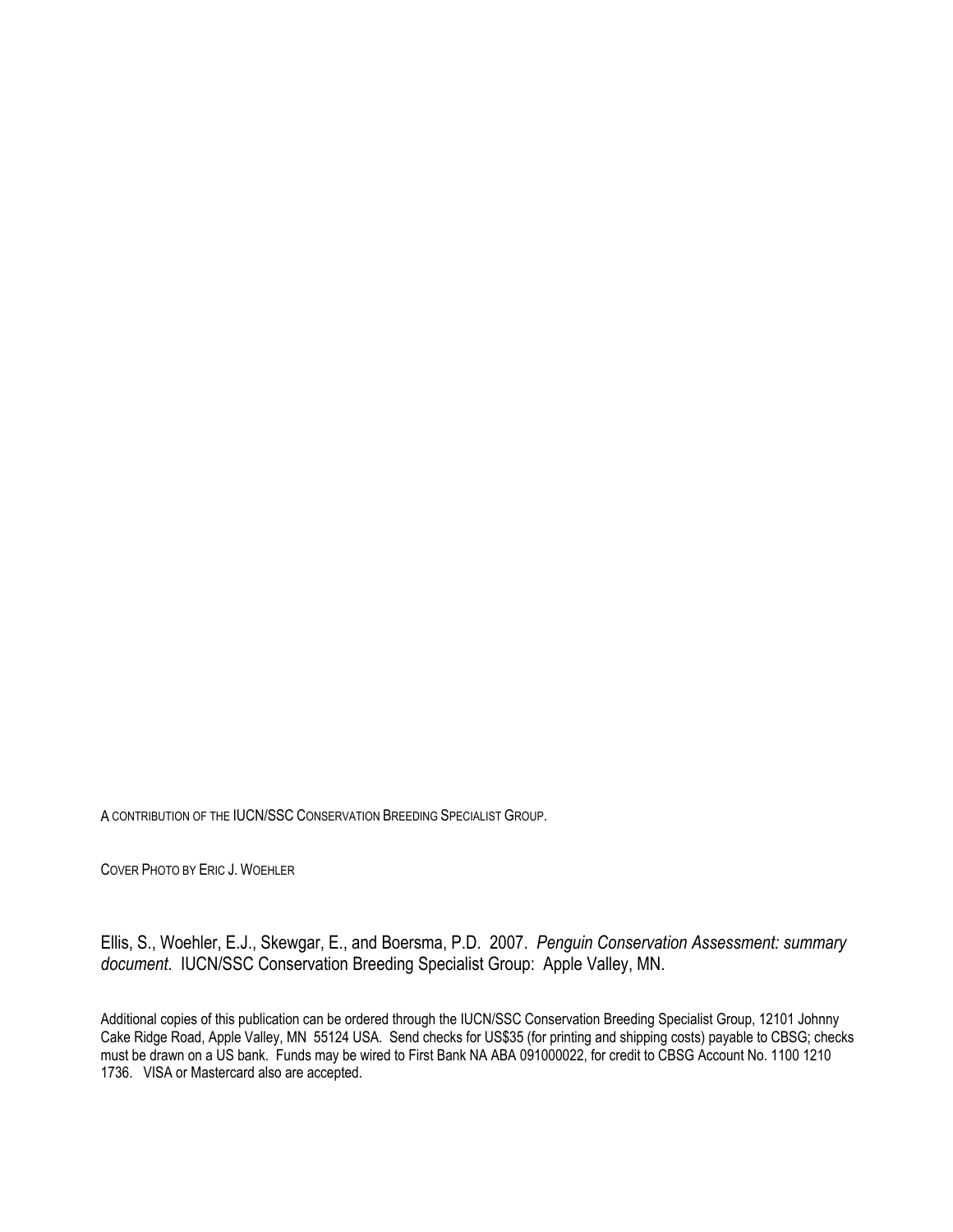## **PENGUIN CONSERVATION ASSESSMENT USHUAIA, TIERRA DEL FUEGO, ARGENTINA**

11-12 September 2004

### Summary Report

### **Background**

Penguins are among the most popular and well-studied avian groups, yet they face serious population declines throughout their range. Penguins are relatively large birds with high body masses, and are dependent on locally highly-productive marine waters where they prey upon fish, crustaceans and squid. Life history strategies include delayed reproductive maturity, long life expectancies and low annual breeding success. All penguin species nest close to the sea, and depend on marine ecosystems to survive. This makes them vulnerable to a wide range of threats including fisheries pressure, climate change, introduced predators, human disturbance, marine pollution, disease, oil spills, hunting, and degradation of nesting habitat. Burgeoning human populations and concomitant resource use have led to an escalation in the intensity and frequency of these threats.

It is difficult to readily assess penguin population trends. Penguins are buffered against population decreases by high survival rates of breeding adults and unknown participation in annual breeding populations. Counts of breeding adults do not necessarily indicate changes in survival or recruitment of younger age classes into the breeding cohort, but may instead reflect unusually good or poor breeding conditions in a given year. If survival of breeding adults remains high, a population decrease may be undetectable for more than 10 years. Demographic data on the proportion of breeding age birds that do not breed in a particular season further hinder our efforts. Penguins also generally live and breed in remote places. Because it is expensive to visit and count many species' breeding colonies, many colonies have yet to be accurately censused. Finally, some individuals may 'skip' a breeding season due to poor body condition (or other reasons), and so annual counts of breeding individuals are only a minimum estimate of the breeding population for that year, and do not reflect the total breeding population for the species. To fully understand whether a count represents a poor year or reflects a true decrease in breeding individuals, a series of counts in consecutive years at the appropriate times is needed. These factors all combine in a variety of ways to make it difficult to obtain accurate penguin population numbers and trends.

Despite these difficulties, the conservation status of the majority of penguin species is clearly and unambiguously deteriorating. Since 1990, the number of penguin species considered threatened has more than doubled – in 1998, five species were included on the IUCN Red List; by 2004, a total of 12 species was listed (Table 1).

In order to provide a substantive review and update of the draft Penguin Conservation Assessment and Management Plan (CAMP) generated at a workshop in New Zealand in 1992 (Boersma et al. 1992), the IUCN/SSC Conservation Breeding Specialist Group (CBSG) facilitated a collaborative Penguin CAMP workshop in September 1996 (Ellis et al. 1998), following the Third International Penguin Conference in Cape Town, South Africa. This workshop was held in collaboration with the British Antarctic Survey and the Avian Demography Unit at the Percy Fitzpatrick Institute at the University of Cape Town. Thirty-seven people from ten countries participated in the two-day event, which was generously sponsored by Sea World, Inc. and the New England Aquarium. The workshop focused on updating and compiling all available information concerning the status of the 20 penguin taxa (including some subspecies) being reviewed.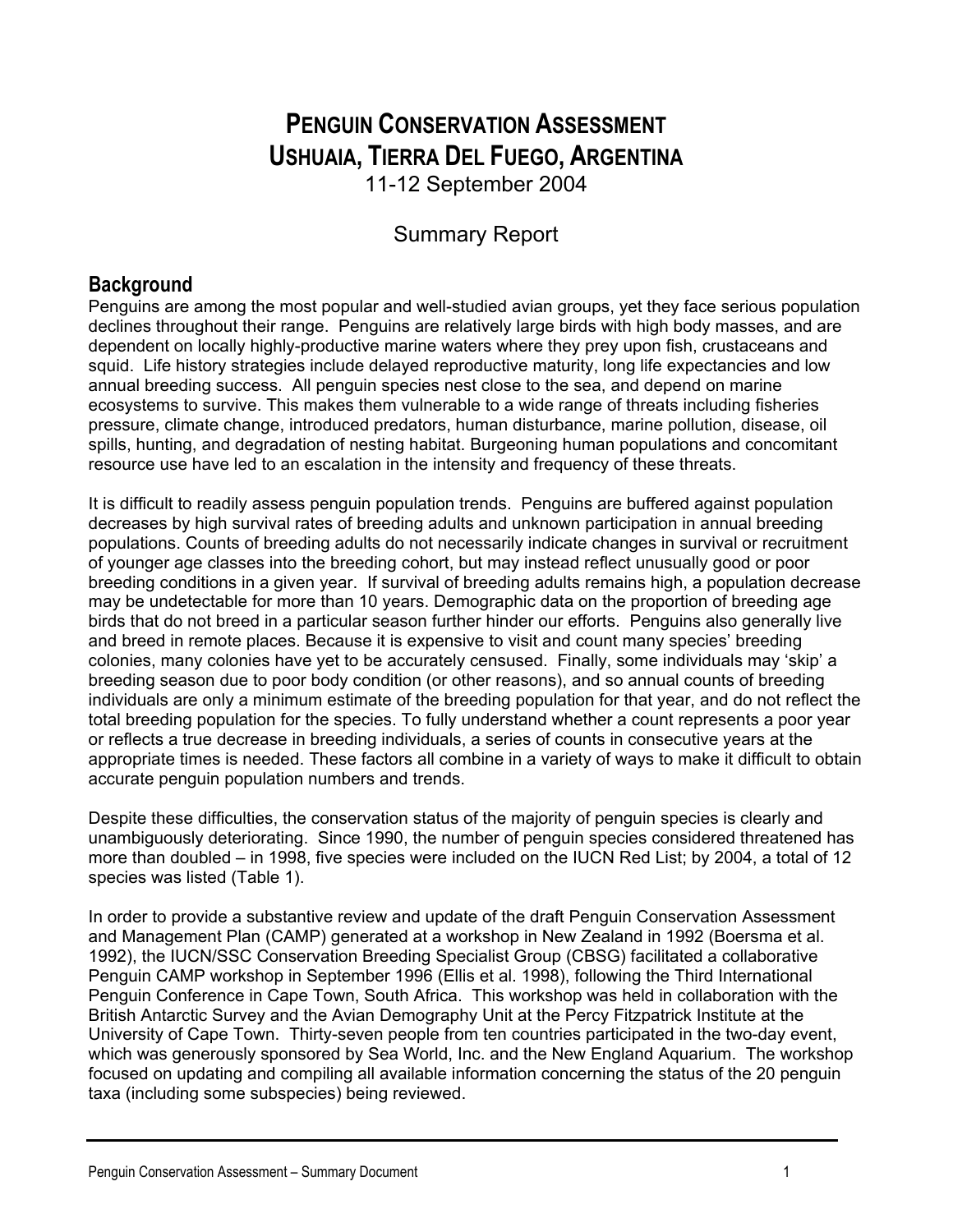The alarming data presented at the 1996 workshop indicated that of all of the penguin species, only those in the Antarctic do not seem to be facing grave, documented declines or other problems that put them at serious risk. Even Antarctic species are not secure in perpetuity – threats that have put the other penguin species at risk appear to have spread to the boundaries of the Antarctic. Table 1 shows the steady increase in threat status for penguins from 1988 to the present.

#### **This Workshop**

The Fifth International Penguin Conference was convened in Ushuaia, Tierra del Fuego, Argentina from 6-10 September 2004, with participation by penguin experts from around the world. The urgency of the situation for penguin species, and the need to take advantage of the presence of so many penguin biologists, led to the convening of a two-day Penguin Conservation Workshop. This exercise was hosted by the Centro Austral de Investigaciones Cientificas (CADIC)/Consejo Nacional de Investigaciones Cientificas y Técnicas (CONICET). Forty-five experts from 11 countries participated in the workshop (Appendix I), which was facilitated by the IUCN/SSC Conservation Breeding Specialist Group<sup>[1](#page-47-0)</sup>. The workshop was a collaborative effort among the British Antarctic Survey, the University of Washington, Conservation International (US), the SCAR Scientific Experts on Birds, BirdLife International (United Kingdom), CADIC/CONICET (Argentina), Universidad Católico del Norte (Chile), Percy Fitzpatrick Institute of Ornithology (South Africa), African Penguin Conservation Project (Namibia), Phillip Island Penguin Reserve (Australia), and the Department of Conservation (New Zealand) to:

- (a) review the 2004 Red List fact sheets for penguins, as established by BirdLife International, with updated information to be submitted to BirdLife for its and for the 2005 Red List assessments;
- (b) review and update the taxon data sheets from the 1996 CAMP workshop; and
- (c) identify and prioritize key threats in each region and/or for each species, necessary actions to deal with specific threats and to identify how the penguin biology community can move ahead to address these priority issues/threats.

<span id="page-47-0"></span>l 1 The Conservation Breeding Specialist Group (CBSG) is a specialist group of the Species Survival Commission of the IUCN-The World Conservation Union. CBSG is a global network of more than 800 volunteers from 70 countries with expertise in disciplines such as species recovery planning, small population, reproductive and behavioral biology, and captive animal management. CBSG works closely with zoos, aquariums, and other agencies committed to species conservation via captive breeding and habitat preservation in the wild. Because it does not represent any particular political constituency, CBSG is able to serve as a neutral catalyst and mediator for intensive species conservation efforts worldwide. CBSG has pioneered the use of scientifically-based management tools that allow informed and efficient decision-making regarding resource allocation and strategies for species management and survival. . [\(www.cbsg.org\)](http://www.cbsg.org/)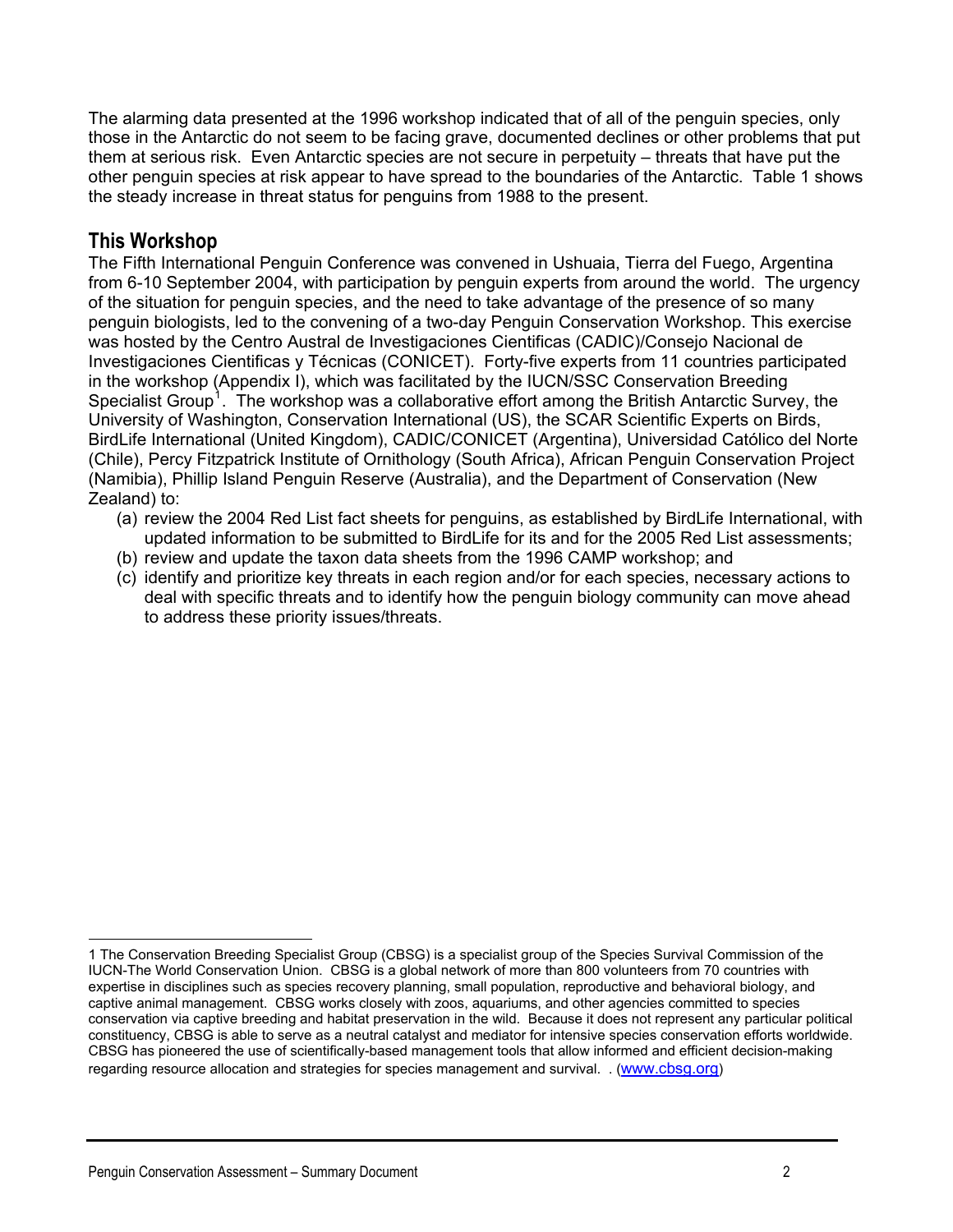| <b>TOTAL</b>                     |                           | 4                            | $\overline{7}$               | 11                           | 12                  |
|----------------------------------|---------------------------|------------------------------|------------------------------|------------------------------|---------------------|
| <b>Threatened</b>                |                           |                              |                              |                              |                     |
| <b>Number</b>                    |                           | $\overline{\mathbf{2}}$      | 5                            | 10                           | 10                  |
| <b>Threatened</b>                |                           | $\mathbf 2$                  |                              | 1                            |                     |
| mendiculus<br><b>Number Near</b> | penguin                   | Threatened                   | $\overline{2}$               |                              | $\overline{2}$      |
| <b>Spheniscus</b>                | Galápagos                 | Near                         | Vulnerable                   | Endangered                   | Endangered          |
| magellanicus                     | penguin                   | Least Concern                | Least Concern                | Near Threatened              | Threatened          |
| <b>Spheniscus</b>                | Magellanic                | Lower Risk/                  | Lower Risk/                  | Lower Risk/                  | Near                |
| humboldti                        | penguin                   |                              | Near Threatened              |                              |                     |
| <b>Spheniscus</b>                | Humboldt                  | Threatened                   | Lower Risk/                  | Vulnerable                   | Vulnerable          |
| demersus                         | penguin                   |                              | Near Threatened              |                              |                     |
| <b>Spheniscus</b>                | African                   | Threatened                   | Lower Risk/                  | Vulnerable                   | Vulnerable          |
|                                  |                           | Least Concern                | Least Concern                | Least Concern                | Concern             |
| Eudyptula minor                  | Little penguin            | Lower Risk/                  | Lower Risk/                  | Lower Risk/                  | Least               |
| antipodes                        | penguin                   |                              |                              |                              |                     |
| <b>Megadypes</b>                 | penguin<br>Yellow-eyed    | Threatened                   | Vulnerable                   | Endangered                   | Endangered          |
| Eudyptes sclateri                |                           | Least Concern                |                              | Endangered                   | Endangered          |
|                                  | penguin<br>Erect-crested  | Least Concern<br>Lower Risk/ | Vulnerable                   |                              |                     |
| Eudyptes robustus                | Snares crested            | Lower Risk/                  | Vulnerable                   | Vulnerable                   | Vulnerable          |
|                                  | penguin                   |                              |                              |                              |                     |
| pachyrhynchus                    | crested                   | Threatened                   |                              |                              |                     |
| Eudyptes                         | Fiordland                 | Near                         | Vulnerable                   | Vulnerable                   | Vulnerable          |
| chrysocome                       | penguin                   | Least Concern                | Least Concern                |                              |                     |
| Eudyptes                         | Rockhopper                | Lower Risk/                  | Lower Risk/                  | Vulnerable                   | Vulnerable          |
|                                  |                           | Least Concern                | Least Concern                |                              |                     |
| Eudyptes schlegeli               | Royal penguin             | Lower Risk/                  | Lower Risk/                  | Vulnerable                   | Vulnerable          |
| chrysolophus                     | penguin                   | Least Concern                | Least Concern                |                              |                     |
| Eudyptes                         | Macaroni                  | Lower Risk/                  | Lower Risk/                  | Vulnerable                   | Vulnerable          |
| Antarctica                       | penguin                   | Least Concern                | Least Concern                | Least Concern                | Concern             |
| Pygoscelis                       | Chinstrap                 | Lower Risk/                  | Lower Risk/                  | Lower Risk/                  | Least               |
|                                  |                           | Least Concern                | Least Concern                | Least Concern                | Concern             |
| Pygoscelis adeliae               | penguin<br>Adelie penguin | Least Concern<br>Lower Risk/ | Least Concern<br>Lower Risk/ | Least Concern<br>Lower Risk/ | Threatened<br>Least |
| Pygoscelis papua                 | Gentoo                    | Lower Risk/                  | Lower Risk/                  | Lower Risk/                  | Near                |
| forsteri                         | penguin                   | Least Concern                | Least Concern                | Least Concern                | Concern             |
| Aptenodytes                      | Emperor                   | Lower Risk/                  | Lower Risk/                  | Lower Risk/                  | Least               |
| patagonicus                      |                           | Least Concern                | Least Concern                | Least Concern                | Concern             |
| Aptenodytes                      | King penguin              | Lower Risk/                  | Lower Risk/                  | Lower Risk/                  | Least               |
|                                  | name                      |                              |                              |                              |                     |
| Genus/species                    | English                   | List status <sub>2</sub>     | <b>List Status</b>           | <b>List Status</b>           | <b>List Status</b>  |
|                                  |                           | 1988 Red                     | 1994 Red                     | 2000 Red                     | 2004 Red            |
|                                  |                           |                              |                              |                              |                     |

Table 1. Penguin species and changes in IUCN Red List status from 1998 to 2004.

<span id="page-48-0"></span>l

<sup>2</sup> Before 1994 the more subjective threatened species categories used in Red Data Books and Red Lists had been in place, with some modification, for almost 30 years (IUCN, 2000). Although the need to revise the categories had long been recognized (Fitter and Fitter 1987), the current phase of development only began in 1989 following a request from the IUCN Species Survival Commission (SSC) Steering Committee to develop a more objective approach. The IUCN Council adopted the new Red List system in 1994.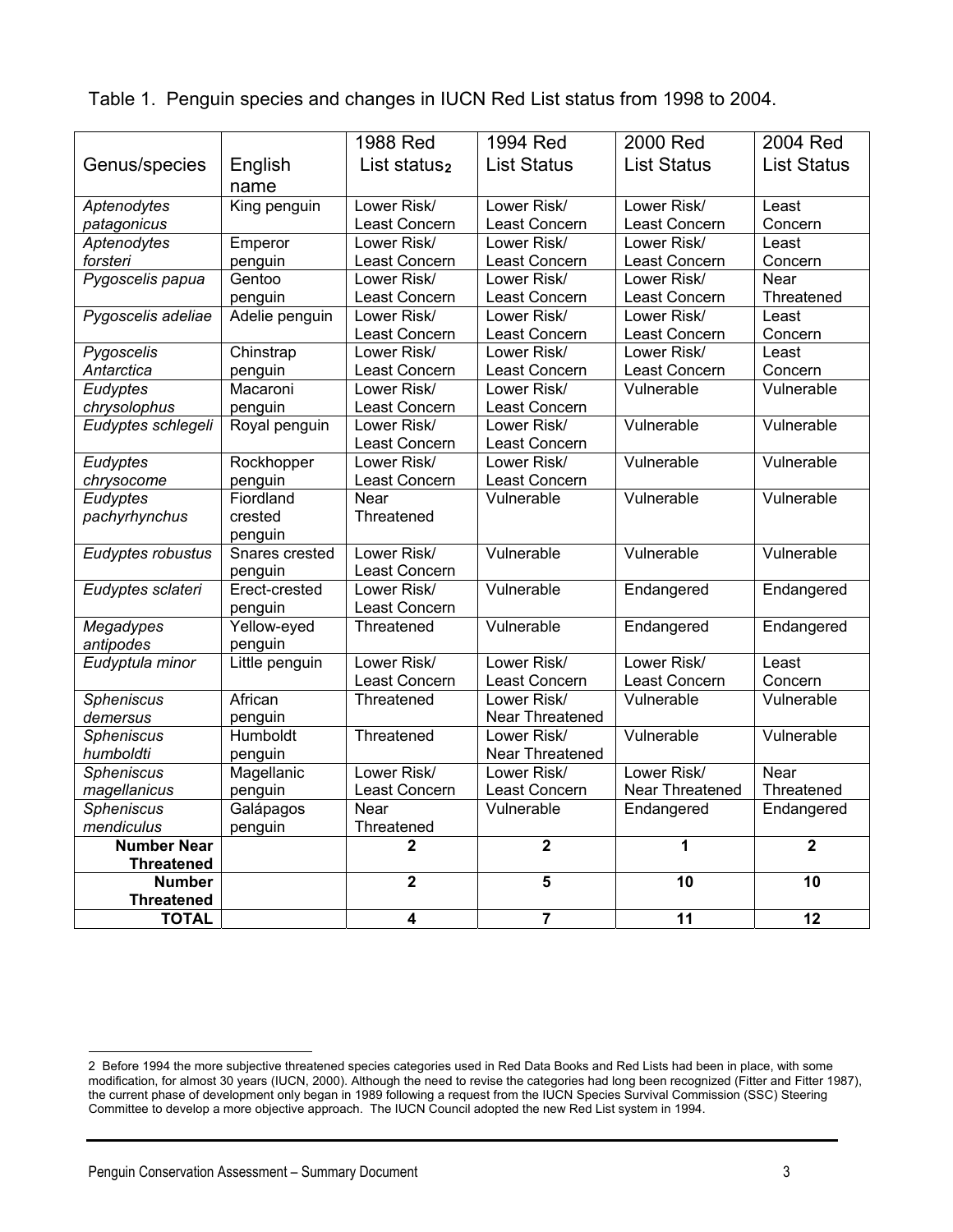#### **SUMMARY OF THREATS TO PENGUINS**

Dependent on both the land and sea, penguins face a wide spectrum of threats at all stages of their annual cycles - while foraging at sea, at their breeding colonies, and during their non-breeding seasons away from colonies. Anthropogenic factors comprise the main threat to penguins, in particular, oiling and fisheries interaction.

#### **Fisheries Competition and Bycatch**

As the majority of fisheries worldwide become fully- or over-exploited, the world's fishing fleets are progressively changing their target species, sometimes down the food chain (Pauly et al., 1998). New fisheries also are developing. This combines to increase competition with natural predators, including penguins. Twelve of the 17 penguin species face substantial threats from competition with commercial fisheries (Table 2). Although not yet well-quantified for penguins, many researchers fear that fisheries bycatch poses a significant threat for a number of temperate penguin species, including rockhopper, fiordland*,* Snares, erect-crested, yellow-eyed, little, African, Humboldt, Magellanic and Galapagos penguins.

#### **Global Climate Change**

Penguins are sentinel species for not only the current health of the world's oceans but also for future climate scenarios (Ainley, 2002). Global climate change, and, in particular, regional warming negatively affect penguins in many ways. Increased frequencies and escalating intensities of El Niño Southern Oscillation (ENSO) events and associated decreases in cold-water periods results in decreases and/or redistributions of penguin's prey species. This, in turn, reduces foraging success which in turn decreases breeding success. As the global climate becomes more variable, the reproductive success and survival of penguins is expected to decrease. Associated increases in sea surface temperatures also may lower ocean productivity, making it more difficult for penguins to find food. Climate variability also affects foraging ranges during the breeding and non-breeding seasons, rates of egg and chick mortality, and nest site quality.

#### **Introduced Predators**

Penguins breed primarily on oceanic islands and along expanses of continental and Antarctic coastlines, where there are relatively few, if any, natural predators. On land, where they are especially vulnerable. penguins are easy prey. Predation by introduced mammalian species has played a role in the population decreases of mainland and island populations of many species (Boersma, 1986; Croxall, 1987; Stahel and Gales, 1987; Dann, 1992). In New Zealand, predation by stoats *(Mustela erminea),* ferrets *(M. putorius),* dogs *(Canis familiaris),* and cats *(Felis catus)* has dramatically contributed to the decrease yellow-eyed penguins (Darby and Seddon, 1990).

#### **Human Disturbance at Nesting Colonies**

For many penguin species, particularly those living in areas which are attractive for recreation and tourism, human disturbance at nesting colonies is a major threat. Disturbances may include habitat loss from development, hunting, egg collection, guano collection, and intrusions from recreational and tourist activities. African and Humboldt penguins are still hunted for food, and eggs from several species still are collected, which reduces reproductive success. In Peru and southern Africa, overharvesting of guano from nesting colonies degrades the substrate and reduces the quality of available nest sites. Galapagos penguins are threatened by hunting, fishing and recreation and tourism. Nine of the 17 penguin species are presently threatened by human disturbance of one or more forms (Table 2); greater protection is needed to reduce adverse effects.

#### **Pollution**

Whether originating from extractive activities, transport, ballast water or accidental spills, petroleum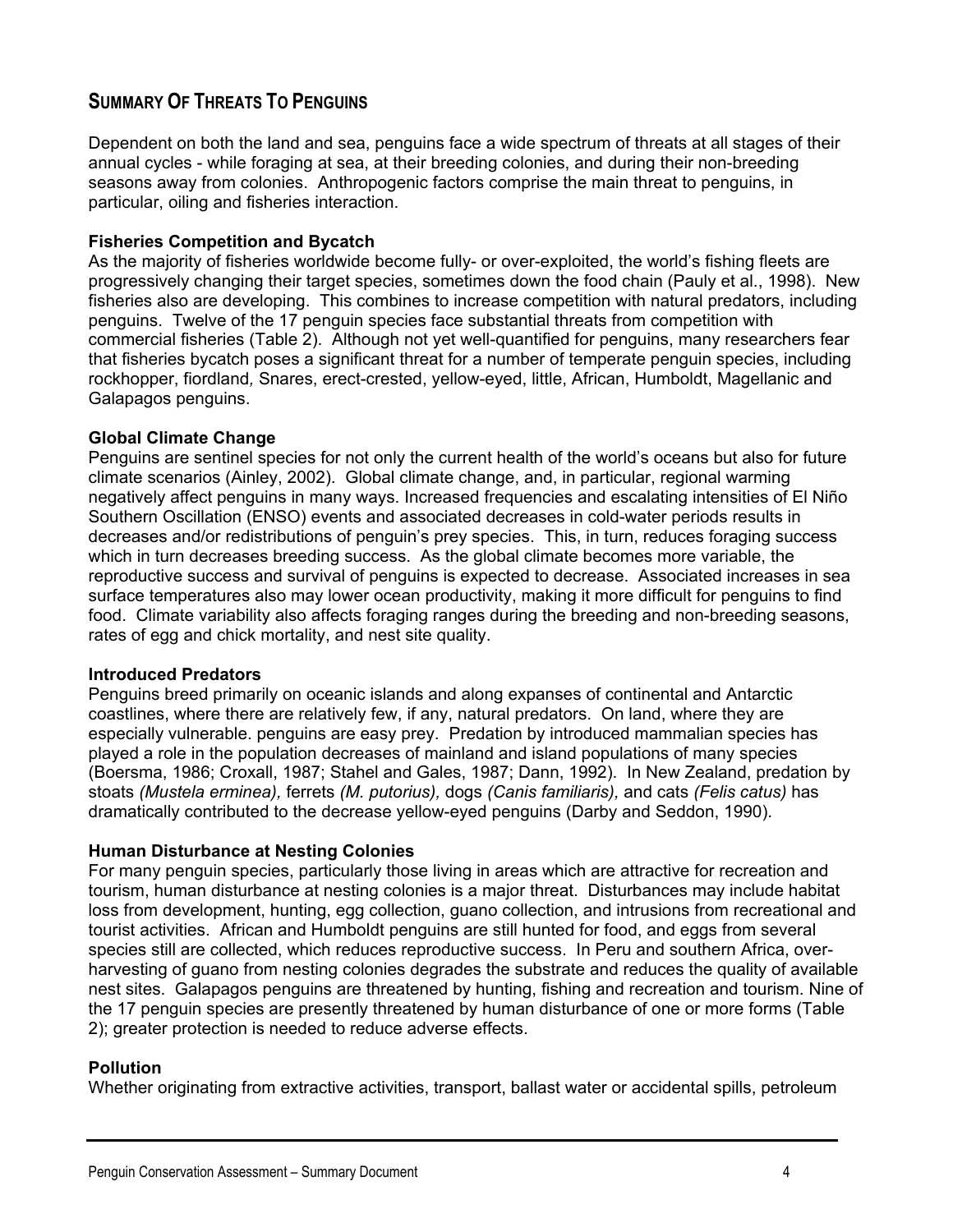| <b>Common and Scientific</b>            | <b>Breeding localities</b>                                                                                                                                                                | <b>Estimated breeding</b>                                                                                                                           | Threats to species:                                                                                                                       |                                                                                                                                                                                                                                                                         |                                                                                                      |  |
|-----------------------------------------|-------------------------------------------------------------------------------------------------------------------------------------------------------------------------------------------|-----------------------------------------------------------------------------------------------------------------------------------------------------|-------------------------------------------------------------------------------------------------------------------------------------------|-------------------------------------------------------------------------------------------------------------------------------------------------------------------------------------------------------------------------------------------------------------------------|------------------------------------------------------------------------------------------------------|--|
| names                                   |                                                                                                                                                                                           | population size (pairs) and<br>trends where known                                                                                                   | <b>Nesting colonies</b>                                                                                                                   | Foraging at sea                                                                                                                                                                                                                                                         | Non-breeding areas                                                                                   |  |
| <b>Emperor</b><br>Aptenodytes forsteri  | Continental Antarctica and<br>Antarctic Peninsula                                                                                                                                         | 195,000 pairs (1999); global<br>population believed to be stable                                                                                    | Winter ice reduction<br>from climate<br>change/global warming,<br>Human disturbance.                                                      | Unknown.                                                                                                                                                                                                                                                                | Unknown.                                                                                             |  |
| King<br>Aptenodytes patagonicus         | Subantarctic islands:<br>Falklands, South Georgia,<br>Heard, MacDonald,<br>Macquarie, Prince Edward Is,<br>South Sandwich Is                                                              | 1.6+ million pairs (2001);<br>increasing at many breeding<br>sites                                                                                  | Potential competition for<br>nesting habitat from<br>increasing populations<br>of fur seals<br>Arctocephalus spp.                         | Potential competition for food from<br>increasing populations of fur seals<br>and commercial fisheries.                                                                                                                                                                 | Unknown.                                                                                             |  |
| Adélie<br>Pygoscelis adeliae            | Antarctic Continent and<br>Antarctic Peninsula, South<br>Sandwich, South Orkney,<br>South Shetland Is, high-<br>latitude peri-Antarctic islands                                           | 2.6 million pairs; some regional<br>trends evident (eg decreasing in<br>Antarctic Peninsula, increasing<br>East Antarctica)                         | Local effects of tourist<br>operations at colonies<br>on Antarctic Peninsula.<br>Break-up of ice shelves<br>and increased icebergs.       | Regional fishing pressure in South<br>Atlantic sector of Southern Ocean.                                                                                                                                                                                                | Changes in extent and<br>distribution of winter sea<br>ice.                                          |  |
| Chinstrap<br>Pygoscelis antarctica      | Antarctic Peninsula and high-<br>latitude peri-antarctic islands,<br>primarily in the South Atlantic<br>sector of the Southern Ocean.                                                     | 4 million pairs (2001).                                                                                                                             | Local effects of tourist<br>operations at colonies<br>on Antarctic Peninsula?                                                             | Regional/local fishing pressure in<br>South Atlantic sector of the<br>Southern Ocean.                                                                                                                                                                                   | Unknown.                                                                                             |  |
| Gentoo<br>Pygoscelis papua              | Prince Edward Is, Crozet,<br>Kerguelen, Heard, Macquarie,<br>Falkland Is, South Georgia,<br>South Sandwich, South<br>Orkney, South Shetland Is,<br>Antarctic Peninsula                    | 314,000 pairs. Some regional<br>trends evident: increasing on<br>South Sandwich Is, decreasing<br>on some islands                                   | High sensitivity to<br>human disturbance,<br>particularly at Indian<br>Ocean colonies                                                     | Regional/local fishing pressure in<br>South Atlantic.                                                                                                                                                                                                                   | Some birds present at<br>colonies year-round,<br>potential for disturbance<br>at colonies in winter. |  |
| Rockhopper<br>Eudyptes chrysocome       | Prince Edward Is, Crozet,<br>Amsterdam & St Paul,<br>Kerguelen, Heard, Macquarie,<br>Auckland, Campbell,<br>Antipodes, Bounty, Falkland<br>Is, Tristan da Cunha, Gough,<br>South America. | 3.7 million pairs, 41 sites;<br>overall decrease of 30% over 30<br>years, very large decreases at<br>some colonies                                  | Human disturbance<br>(egging on some<br>islands, introduced<br>predators, disease,<br>increasing human<br>population and<br>development). | Pollution (including plastics, diesel,<br>oil), competition with fisheries, prey<br>distribution changes resulting from<br>sea temperature changes; oil<br>exploitation (extraction and<br>transport) on Patagonian shelf; by-<br>catch in driftnets, hunting for bait. | Pollution, fisheries<br>competition and by-catch,<br>etc.                                            |  |
| <b>Macaroni</b><br>Eudyptes chrysolopus | Prince Edward Is, Crozet,<br>Kerguelen, Heard, Falkland<br>Is, South America, South<br>Georgia, South Sandwich,<br>South Orkney, South<br>Shetland, Antarctic Peninsula                   | 216 colonies, 50 sites; 9 million<br>pairs; population decreasing at<br>1% per year; more rapid<br>decreases in some colonies<br>over last 30 years | Introduced predators                                                                                                                      | Commercial fishing in SW Atlantic.<br>Competition for food from<br>increasing populations of fur seals<br>Arctocephalus spp. on South<br>Georgia.                                                                                                                       | Unknown.                                                                                             |  |

| Table 2. Population trends and primary threats to penguin species at nesting colonies, at sea and at their non-breeding areas. |  |
|--------------------------------------------------------------------------------------------------------------------------------|--|
|--------------------------------------------------------------------------------------------------------------------------------|--|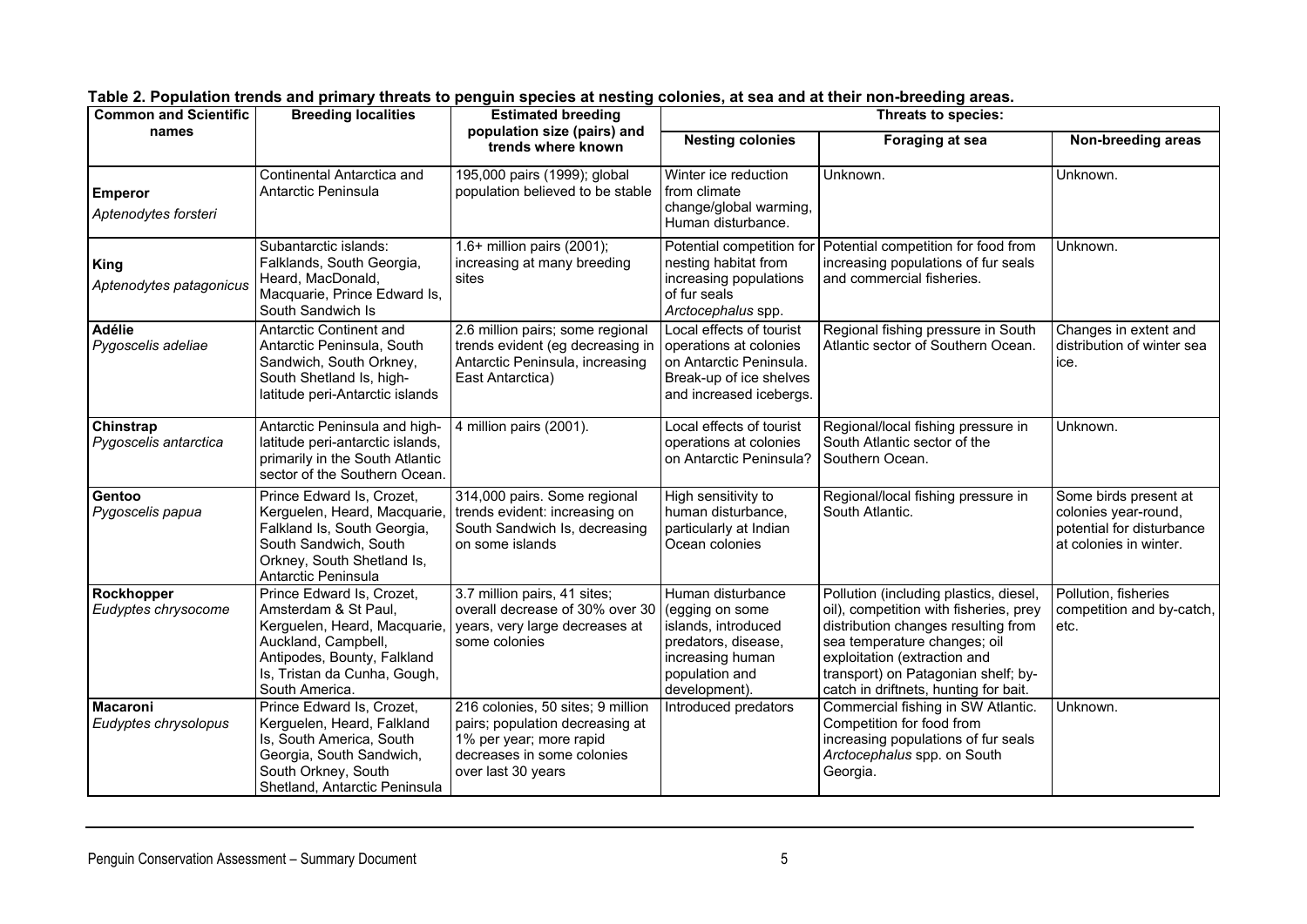| <b>Common and Scientific</b>               | <b>Breeding localities</b>                       | <b>Estimated breeding</b>                                                                                                                   | Threats to species:                                                                                                                                                              |                                                                                                                                                                              |                                                                                                                                  |  |
|--------------------------------------------|--------------------------------------------------|---------------------------------------------------------------------------------------------------------------------------------------------|----------------------------------------------------------------------------------------------------------------------------------------------------------------------------------|------------------------------------------------------------------------------------------------------------------------------------------------------------------------------|----------------------------------------------------------------------------------------------------------------------------------|--|
| names                                      |                                                  | population size (pairs) and<br>trends where known                                                                                           | <b>Nesting colonies</b>                                                                                                                                                          | Foraging at sea                                                                                                                                                              | Non-breeding areas                                                                                                               |  |
| <b>Fiordland</b><br>Eudyptes pachyrhynchus | Southern New Zealand and<br>offshore islands     | 2,500-3,000 pairs; decreasing<br>(33% decrease 1988-95)                                                                                     | Introduced predators<br>(weka, dogs, cats,<br>stoats). Human<br>disturbance at nesting<br>colonies; car fatalities.<br>Restricted breeding<br>range. Disease. Seal<br>predation. | Prey shortage due to sea<br>temperature change.<br>Fisheries by-catch<br>Fisheries competition<br>Pollution.                                                                 | Unknown range.<br>Prey shortage due to sea<br>temperature change.<br>Fisheries by-catch.<br>Fisheries competition.<br>Pollution. |  |
| <b>Snares</b><br>Eudyptes robustus         | Snares I (New Zealand) (total<br>area 3 $km^2$ ) | 30,000 pairs; probably stable                                                                                                               | Highly restricted nesting<br>range. Vulnerable to<br>introduced predators.<br>Disease.                                                                                           | Prey shortage due to sea<br>temperature change. Fisheries by<br>catch. Fisheries competition.<br>Pollution.                                                                  | Unknown range.<br>Prey shortage due to sea<br>temperature change.<br>Fisheries by catch<br>Fisheries competition.<br>Pollution.  |  |
| Royal<br>Eudyptes schlegeli                | Macquarie I and offshore<br>islets               | 850,000 pairs on Macquarie I,<br>1,000 pairs estimated on islets                                                                            | Introduced predators,<br>landslips from erosion.                                                                                                                                 | Unknown.                                                                                                                                                                     | Unknown.                                                                                                                         |  |
| <b>Erect-crested</b><br>Eudyptes sclateri  | Bounty and Antipodes Is<br>(New Zealand).        | 28,000 pairs (1997 Bounty),<br>52,000 (1995 Antipodes);<br>Decreased 50% in last 20 years.<br>No longer present on Auckland<br>and Campbell | Restricted nesting<br>range.<br>Vulnerable to<br>introduced predators.<br>Disease.                                                                                               | Prey shortage due to sea<br>temperature change.<br>Fisheries bycatch.<br>Fisheries competition.<br><b>Pollution</b>                                                          | Unknown range.<br>Prey shortage due to sea<br>temperature change.<br>Fisheries bycatch.<br>Fisheries competition<br>Pollution    |  |
| Little<br>Eudyptula minor                  | Australia and New Zealand                        | 350,000 - 600,000 birds.<br>Populations on SE Australian<br>mainland decreasing, island<br>populations may be stable                        | Introduced predators<br>(dogs, cats, mustelids).<br>Habitat loss from<br>coastal developments.<br>Disturbance from<br>human activities.                                          | Potential competition with fisheries.<br>Indirect effects of fishing (e.g.<br>pathogens introduced into prey).<br>Global warming.                                            | Unknown.                                                                                                                         |  |
| Yellow-eyed<br>Megadyptes antipodes        | New Zealand (600 $km^2$ )                        | 3,587 pairs; fluctuating                                                                                                                    | Introduced predators<br>(ferret, stoat, cats).<br>Human disturbance/<br>impact of tourism.<br>Habitat degradation.<br>Disease.                                                   | Prey shortage due to sea<br>temperature change.<br>Fisheries bycatch.<br>Pollution.<br>Predation by sea lions.                                                               | Prey shortage due to sea<br>temperature change.<br>Fisheries bycatch.<br>Pollution.                                              |  |
| African<br>Spheniscus demersus             | Southern Africa (coast and<br>islands)           | 59,000 pairs; decreasing (15%<br>over 3 generations -33 years)                                                                              | Habitat degradation due<br>to removal of guano<br>and habitat loss due to<br>inter-specific<br>competition.                                                                      | Food availability due to increased<br>competition with commercial<br>fisheries and competing species.<br>Food availability due to long-term<br>climate change and short-term | Unknown.                                                                                                                         |  |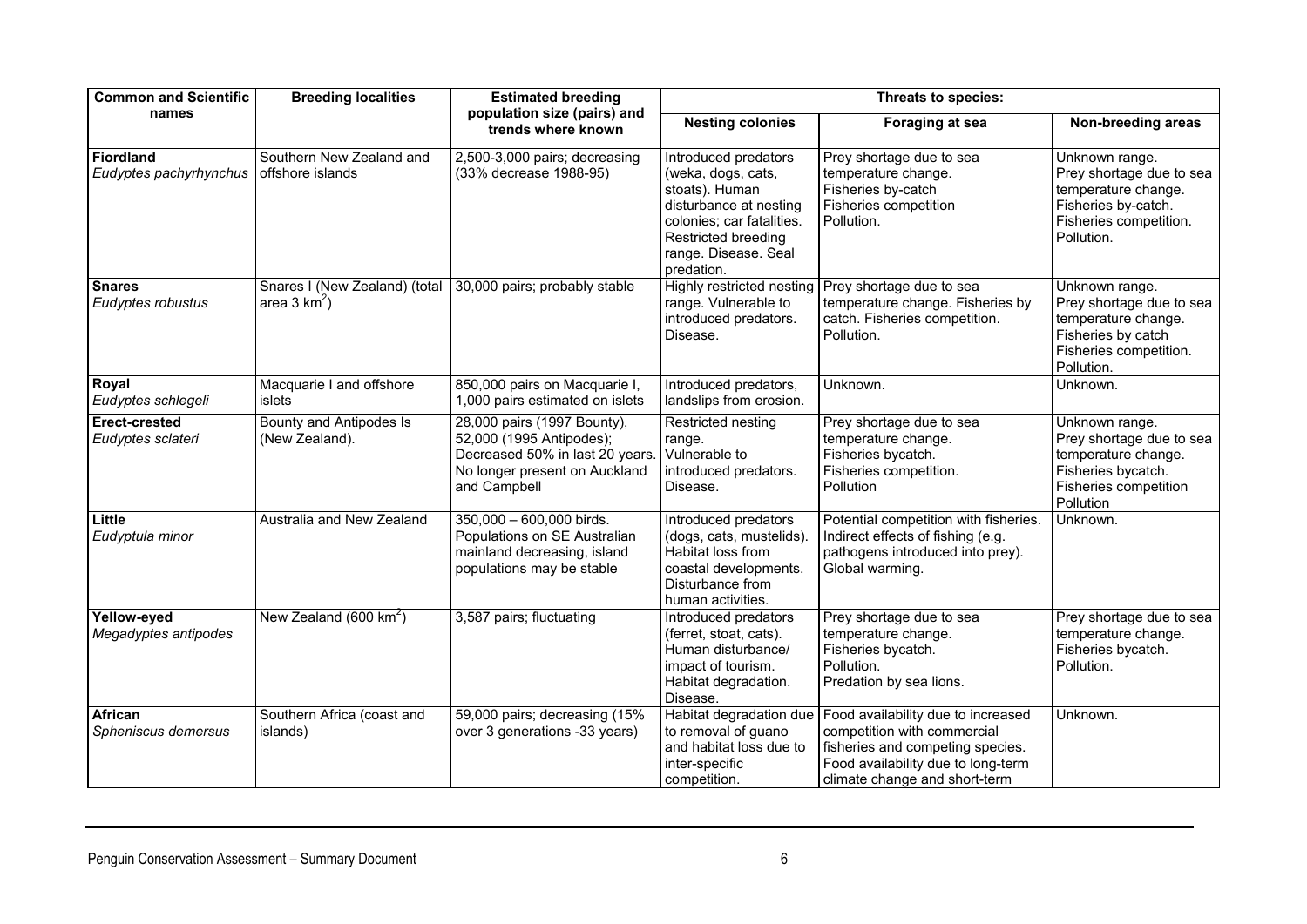| <b>Common and Scientific</b>                 | <b>Breeding localities</b>                | <b>Estimated breeding</b>                                                                                                                                                                         | Threats to species:                                                                                                                                                                                                                                                                                                                |                                                                                                                                                                                                                                                                                                                                                                       |                                                                                                                                                                               |  |
|----------------------------------------------|-------------------------------------------|---------------------------------------------------------------------------------------------------------------------------------------------------------------------------------------------------|------------------------------------------------------------------------------------------------------------------------------------------------------------------------------------------------------------------------------------------------------------------------------------------------------------------------------------|-----------------------------------------------------------------------------------------------------------------------------------------------------------------------------------------------------------------------------------------------------------------------------------------------------------------------------------------------------------------------|-------------------------------------------------------------------------------------------------------------------------------------------------------------------------------|--|
| names                                        |                                           | population size (pairs) and<br>trends where known                                                                                                                                                 | <b>Nesting colonies</b>                                                                                                                                                                                                                                                                                                            | Foraging at sea                                                                                                                                                                                                                                                                                                                                                       | Non-breeding areas                                                                                                                                                            |  |
| African, cont.                               |                                           |                                                                                                                                                                                                   | Predation (including:<br>kelp gulls, feral cats).<br>Diseases (including<br>those caused by algal<br>blooms and those<br>intrinsic to the<br>population).<br>Fire especially at<br>colonies with woody<br>vegetation.<br>Human disturbance<br>(e.g. tourism,<br>researchers, traffic,<br>illegal landings on<br>islands, hunting). | environmental variability.<br>Oil spills both chronic and<br>catastrophic (including fish-oil).<br>Predation (including: fur seals,<br>sharks).<br>Diseases (including those caused<br>by algal blooms and those intrinsic<br>to the population).<br>Marine pollution other than oil (e.g.<br>entanglement - including incidental<br>capture, ingestion of plastics). |                                                                                                                                                                               |  |
| <b>Humboldt</b><br>Spheniscus humboldti      | Chile and Peru; temperate<br>and tropical | 41,000-47,000 (2003 - all birds<br>in adult plumage)); decreasing<br>historically; current trends not<br>quantified; PHVA analysis<br>suggests high probability of<br>extinction within 100 years | Illegal capture.<br>Unregulated<br>exploitation of guano.<br>Unregulated human<br>disturbance (recreation,<br>tourism).<br>Predation.                                                                                                                                                                                              | Entanglement.<br>Fishing competition,<br>Pollution (unknown source).<br>El Niño                                                                                                                                                                                                                                                                                       | Unknown.                                                                                                                                                                      |  |
| <b>Magellanic</b><br>Spheniscus magellanicus | South America, temperate                  | 1.3 million birds/pairs, slow<br>decrease; mixed trends across<br>colonies                                                                                                                        | Marine perturbations<br>and global climate<br>change.<br>Predation by exotics.<br>Hunting/egging.<br>Tourism and recreation.<br>Disease.<br>Gull predation.<br>Habitat loss/<br>degradation.                                                                                                                                       | Prey reduction by fisheries.<br>Mortality in nets.<br>Pollution (mainly from petroleum).<br>Harmful algal blooms.<br>Marine perturbations and global<br>climate change.                                                                                                                                                                                               | Prey reduction by<br>fisheries/<br>Mortality in nets.<br>Pollution (mainly from<br>petroleum).<br>Harmful algal blooms.<br>Marine perturbations and<br>global climate change. |  |
| <b>Galapagos</b><br>Spheniscus mendiculus    | Galapagos Is (equatorial)                 | 600 pairs; decreasing (65% over<br>10 years)                                                                                                                                                      | Introduced predators.<br>Human disturbance<br>(tourism and<br>recreational).<br>Hunting.                                                                                                                                                                                                                                           | Climate change (increased<br>frequency of El Nino; fewer less<br>intense La Nina).<br>Bycatch.<br>Competition with fisheries.<br>Oil pollution.                                                                                                                                                                                                                       | Climate change.<br>Fishing.<br>Oil pollution.                                                                                                                                 |  |

#### Penguin Conservation Assessment – Summary Document 7 and 7 and 7 and 7 and 7 and 7 and 7 and 7 and 7 and 7 and 7 and 7 and 7 and 7 and 7 and 7 and 7 and 7 and 7 and 7 and 7 and 7 and 7 and 7 and 7 and 7 and 7 and 7 and 7 a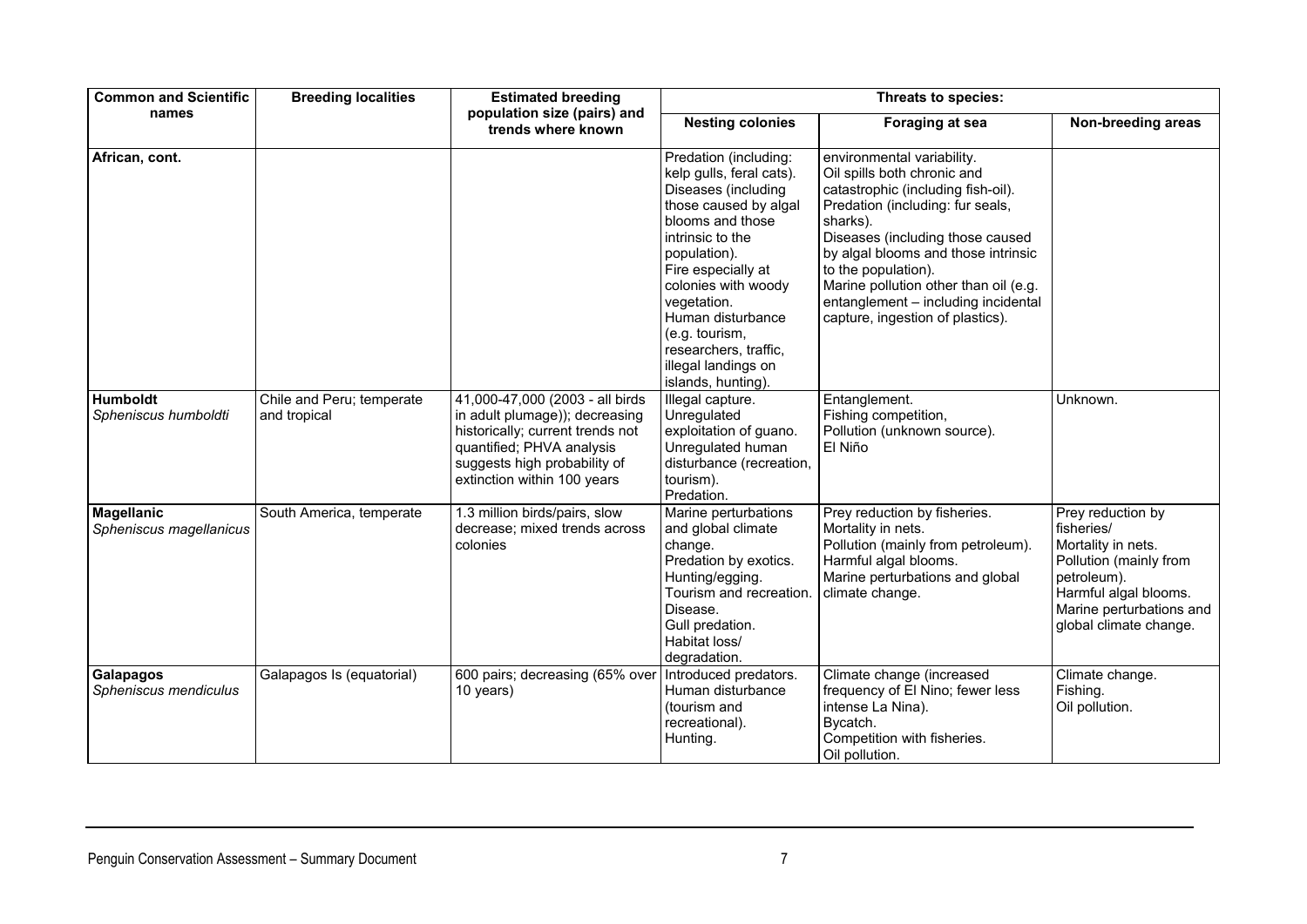products typically have a highly detrimental impact on marine life. Penguins are especially vulnerable to oil spills (e.g., Erasmus et al., 1981; Stephenson, 1997; Crawford et al., 2000). Large oil spills may have a devastating impact on individual penguins while at sea and on birds at breeding colonies. The extent and duration of oil spill effects are affected by the spill timing, its proximity to colonies, and the oil type. After many major oil spills in the past, environmental, governmental and community-based efforts undertook massive efforts to rehabilitate oiled birds. The value of these efforts as a conservation tool has been the topic of ongoing debate (e.g., Fowler et al., 1995; Underhill et al., 1999). However, a 10.5-year study of African penguins (Wolfaardt, 2007) through the Apollo Sea and Treasure oil spills off South Africa showed that 74 percent of de-oiled, rehabilitated birds were restored to the breeding population – substantially greater rates of restoration than were reported in earlier studies (Randall et al., 1980; Morant et al., 1981).

#### **PRIORITY NEEDS - RESEARCH**

#### **Population census and trends**

Long-term, accurate census data are fundamental to all penguin conservation efforts, providing information on population trends and effectiveness of management. It is critical that surveys adopt consistent and species-appropriate methodologies. Most penguin populations have not been censused appropriately during the last 10 years, and some extant population data are considered to be of relatively low quality. To determine global population trends, accurate longterm studies are essential, with global penguin population censuses conducted at least every five years to determine these trends. More frequent and extensive monitoring for all penguin species would help to determine population trends at finer scales and provide critical data (currently missing) for priority conservation efforts.

#### **Wintering Areas and Foraging Ecology**

Information on the location(s) of non-breeding areas and of penguin foraging areas is scarce for most species. Many penguins leave their breeding grounds after breeding and moulting and head to sea to spend one to six months away from their colonies. Highly oceanic species such as penguins are very difficult to study away from their breeding colonies. Consequently, we lack basic knowledge on the non-breeding distribution(s) of about half the penguin species for approximately half of each year.

Similarly, data gaps on the foraging areas of most species make it impossible to accurately evaluate threats from commercial fisheries activities and marine pollution events. Most dietary studies are conducted during the breeding season; however, penguins may switch to different prey species during the winter, either because different prey is available, they are foraging in different oceanic bodies or because their nutritional needs differ between breeding and nonbreeding seasons. Knowledge of winter diet is needed to determine potential degree of threats from prey reduction by commercial fisheries. Most importantly, more information on winter foraging areas is needed to determine accurately the rate of penguin by-catch, which may play a substantial role in some population decreases.

#### **Quantifying Interactions with Fisheries**

Sufficient data has led to consensus among penguin researchers that interactions between human fisheries and penguins at sea are a significant threat to the conservation of temperate penguin species. However, further data are needed for the other species. Where national and international fisheries policies are discussed and decided, *prima facie* evidence of harm is often required before a policy action is taken that is detrimental to vested economic interests. Fisheries managers often are charged with protection of penguin populations and at the same time are required to address the needs of fisheries (Araya et al. 2000). It is therefore in the interest of conservation for penguin researchers to strengthen the collection and dissemination of quantitative data on the effects of human fisheries on penguins - including correlations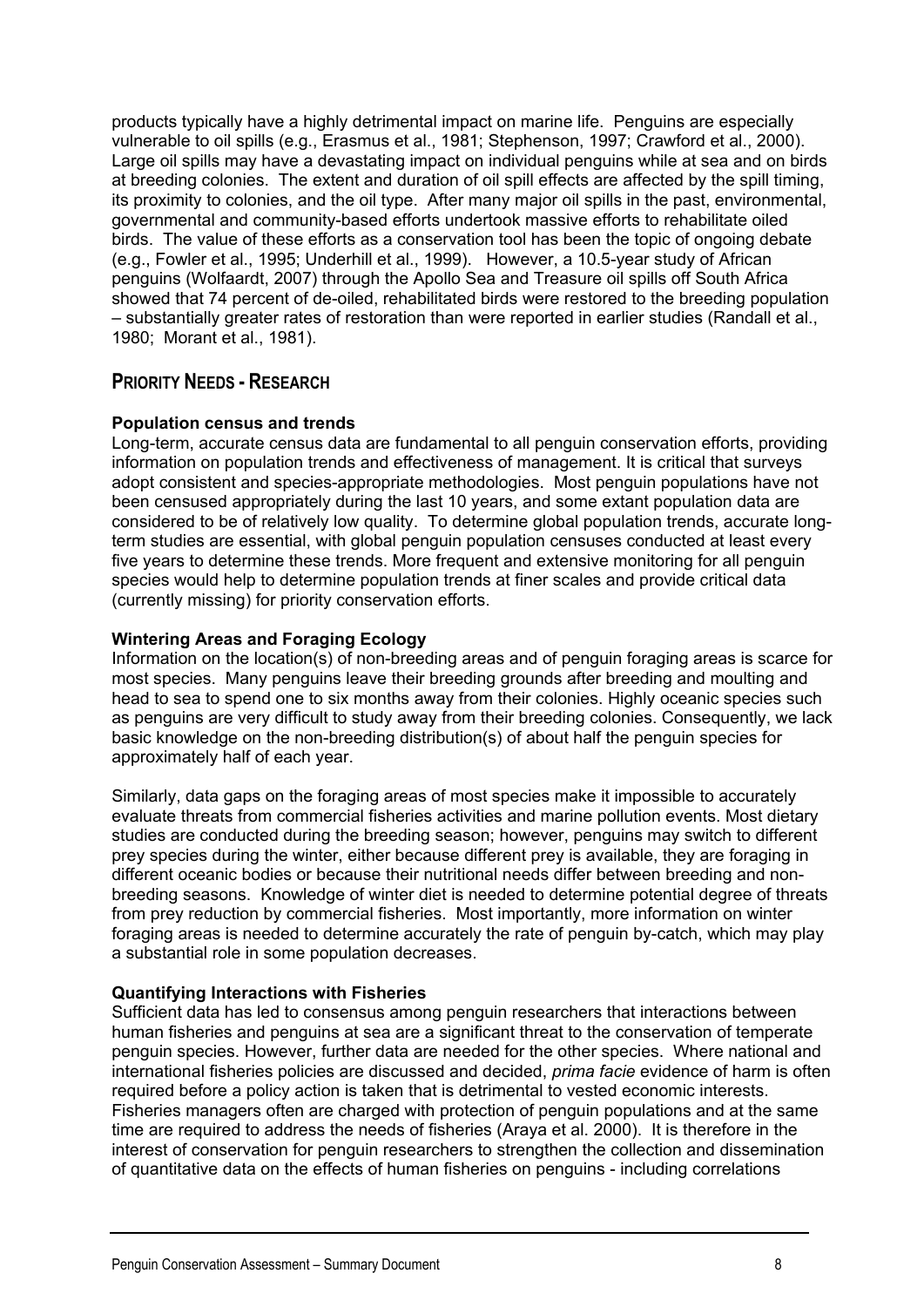between specific fisheries and penguin mortality, changes in foraging ecology due to fisheries, and numbers of penguins caught as by-catch - so that fisheries decision-makers can convince their constituencies of needed changes.

#### **PRIORITY NEEDS – CONSERVATION**

#### **Fisheries Management and Marine Habitat Protection**

It is clear that more marine areas need protection from commercial fisheries activities. Highseas areas that are used by dispersive species such as penguins, require novel mechanisms to identify and protect these marine habitats (e.g., Boersma and Parrish, 1989; Harris et al. 2007). For example, large marine reserves (up to 200 nm offshore that included 'no-take' areas) were declared around Macquarie Island and Heard Island in the Indian Ocean ([http://www.heardisland.aq/protection/management\\_plan/download\\_plan.html\)](http://www.heardisland.aq/protection/management_plan/download_plan.html); these reserves include foraging areas for resident penguins. Governments and conservation groups alike are struggling with the mechanisms to identify, develop and manage large-scale marine protected areas. If successfully developed and managed, and coupled with responsible fisheries management, such flexible approaches could benefit the conservation of most species of penguins throughout the world.

#### **Eradicating and/or Preventing Introduction of Mammalian Predators**

Eradicating existing populations, and preventing the further introductions of mammalian predators is critical for the conservation of penguins, particularly for species such as rockhopper, macaroni, fiordland, snares, royal, little and yellow-eyed penguins whose breeding populations provide easy predator targets. On islands, introduced mammalian predators typically remove all age classes, from breeding adults to chicks, and substantially lower adult and juvenile survival rates. There also may be problems with disease transmission from introduced species. Islands that currently do not have introduced predators need strong prophylactic measures to prevent the accidental or deliberate introductions of these predators, and all islands that support nesting colonies could benefit from predator eradication programs.

#### **Nesting Habitat Protection**

Protection efforts also must be directed towards penguin nesting habitats. In addition to control of introduced predators, removal or commercial extraction of nesting material, pollution and responsible management of ecotourism are all critical issues that need to be addressed. Some species, such as Humboldt penguins, use their guano as nesting material and local people also use it as fertilizer/energy sources. Overzealous guano extraction has destroyed nesting habitat for Humboldt penguins and clearly signals a need for the enforcement of conservation plans to control guano extraction. Due to penguins' charismatic nature, a penguin colony can attract many tourists, which can provide financial support and engenders appreciation for the birds but also may have detrimental effects. Tourist colonies need to be established that focus primarily on the protection of penguins, balanced with providing a satisfactory 'penguin experience' for visitors to the colony that strictly limits number of visitors and regulates disturbance.

#### **Addressing Global Climate Change**

Climate change is easily the single biggest problems affecting all global conservation efforts today. It is also the most difficult to address. While the extent and rate of warming are still indeterminate, and vary from region to region, the predictions of regional and global warming will herald further pressures on all species of penguins, from the Equator to the Antarctic. In Antarctica, environmental changes which may be attributable to global warming are most apparent in the Antarctic Peninsula (e.g., Fowbert and Smith, 1994; Frazier et al. 1992).

Hand-in-hand with global warming is the predicted rise is sea level and a greater intensity and frequency of extreme weather events. Given the coastal nesting habits of many penguin species, higher sea levels and more intense storms more frequently will also contribute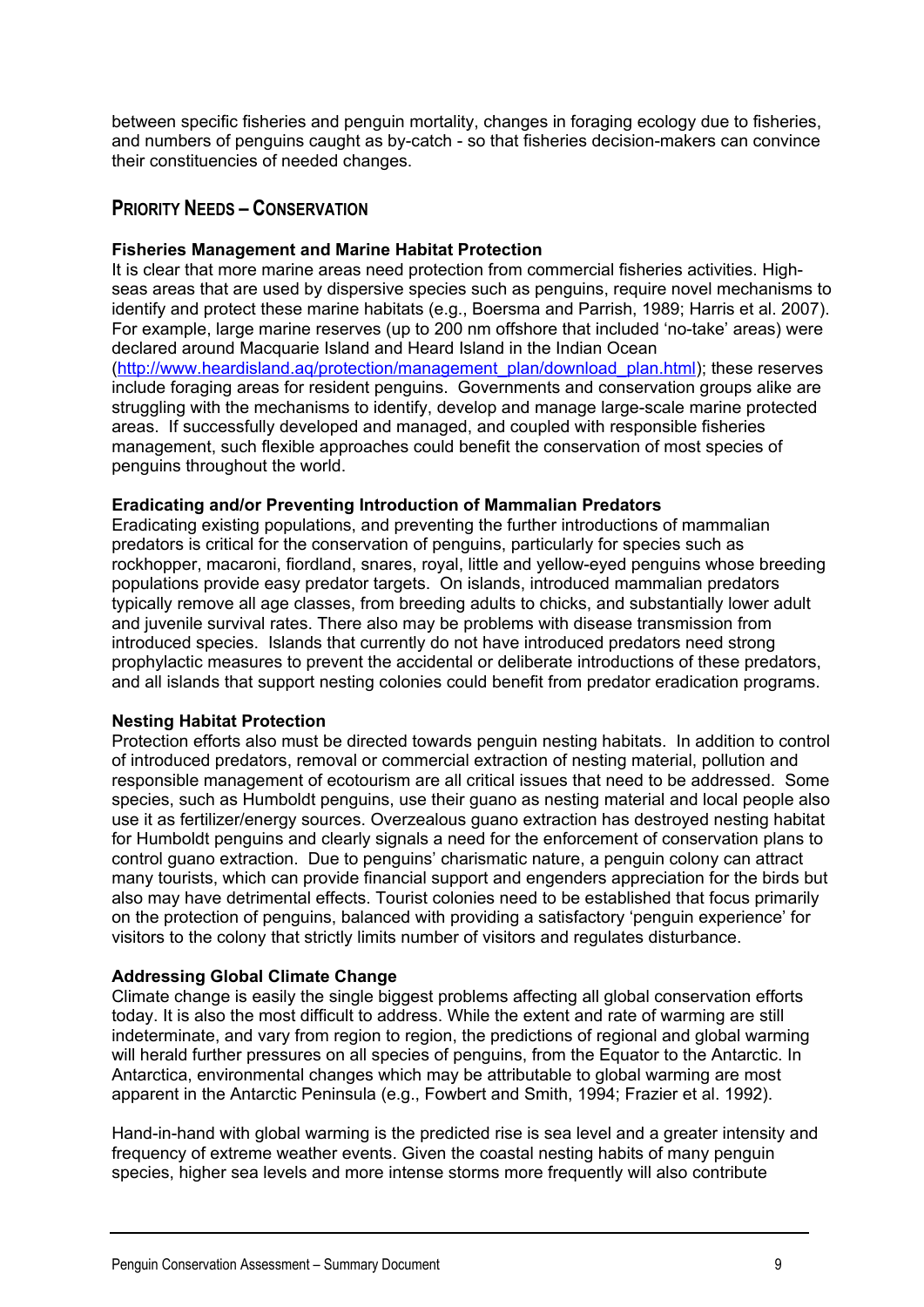additional pressure on penguins at their nesting sites. In some cases, suitable habitat is available that would allow penguins to relocate nesting colonies as required in response to changes in weather, but in many cases, the adjacent habitat has been modified (e.g., for residential development or agriculture), which will prevent penguins from relocating.

Although many solutions have been proposed or already exist, virtually all attempts to implement measures for dealing with global climate change has been met with energetic resistance from industry and government alike. Even if all greenhouse gas emissions were stopped immediately, it would take decades before there was a noticeable reversal of their effects. One of our best strategies to conserve penguins (and indeed many other species) may be to use scenario planning for global climate change, and to protect habitat that the penguins will be likely to use in the future. Additionally, it will be critical to continue to lobby governmental groups to address this issue and to implement measures to stop global climate change before it is too late.

#### **CONCLUSION**

Most of the world's penguin species are facing critical, rapid population decreases which will be reversed only through immediate and affirmative action on the part of the global community of researchers, governmental entities, conservation organizations, fisheries' managers and the general public. No single action will slow or reverse this trend – we must address the identified threats and undertake priority actions using an innovative, integrated, and interdisciplinary approach. The participants of this workshop urge that penguins not be viewed in isolation from their environment, but rather as indicators for the escalating crisis affecting all marine life and ecosystems.

#### **REFERENCES**

- Ainley, D.G. (2002) *The Adelie Penguin: bellweather of climate change*. New York: Columbia University Press. 310 pgs.
- Araya, B. *et al.* (2000) *Population and Habitat Viability Assessment for the Humboldt Penguin (Spheniscus humboldti).* IUCN/SSC Conservation Breeding Specialist Group.
- Boersma, P.D. (1976) An Ecological and Behavioral Study of the Galapagos Penguin. *Living Bird* 15, 43-93.
- Boersma, P.D. *et al*. (1992) *Penguin Conservation Assessment and Management Plan Discussion Draft.* IUCN/SSC Conservation Breeding Specialist Group, Apple Valley, MN.
- Boersma, PD and Parrish, JK. (1999) Limiting abuse: marine protected areas, a limited solution. Ecological Economics 31(2):287-304.
- Crawford, R.J.M. *et al*. (2000) Initial impact of the Treasure oil spill on seabirds off western South Africa. *South African Journal of Marine Science-Suid-Afrikaanse Tydskrif vir Seewetenskap* 22, 157-176.
- Croxall, J.P. (1987) The status and conservation of Antarctic seals and seabirds: a review. *Environment International* 13, 55-70
- Dann, P. (1992) Distribution, population trends and factors influencing the population size of Little Penguins *Eudyptula minor* on Phillip Island, Victoria. *Emu* 91, 263-272.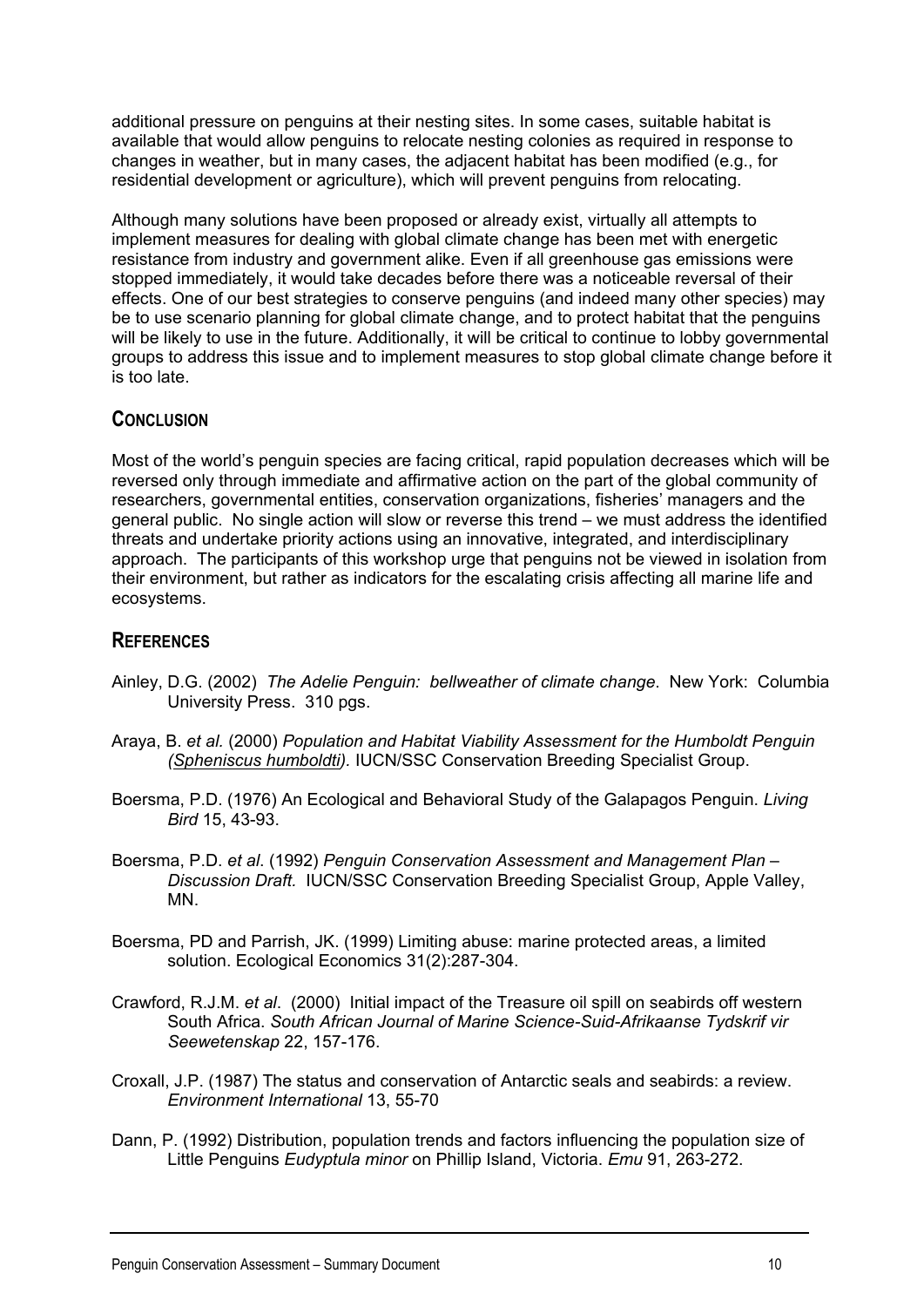- Darby J.T. and Seddon, P.J. (1990) Breeding biology of Yellow-Eyed Penguins *(Megadyptes antipodes*). Davis, L.S. and Darby, J.T., eds.). *Penguin Biology.* San Diego: Academic Press
- Ellis, S. *et al.* (1998) *Penguin Conservation and Management Plan.* IUCN/SSC Conservation Breeding Specialist Group, Apple Valley, MN.

Fitter, R., and Fitter, M. (eds). (1987) *The Road to Extinction*. IUCN, Gland, Switzerland.

- Fowbert, J. A. and Lewis Smith, R.I. (1994) Rapid population increases in native vascular plants in the Argentine Islands, Antarctic Peninsula. *Arctic and Alpine Research*, 26: 290-296.
- Fraser, W. R., *et al.* (1992) Increases in Antarctic penguin populations: reduced competition with whales or a loss of sea ice due to environmental warming? *Polar Biology* 11: 525- 531.
- Harris, J., *et al*. (2007) A new approach to selecting Marine Protected Areas (MPAs) in the Southern Ocean. *Antarctic Science* 19, 189-194.
- IUCN. 2000. *IUCN Red List Categories*. IUCN, Gland, Switzerland.
- Pauly, D. *et al.* (1998) Fishing down marine food webs. *Science* 279, 860-863.
- Stahel, C., and Gales, R. 1987. *Little Penguin: Fairy Penguins in Australia,* New South Wales University Press
- Stephenson, R. 1997. Effects of oil and other surface-active organic pollutants on aquatic birds. *Environmental Conservation* 24, 121-129.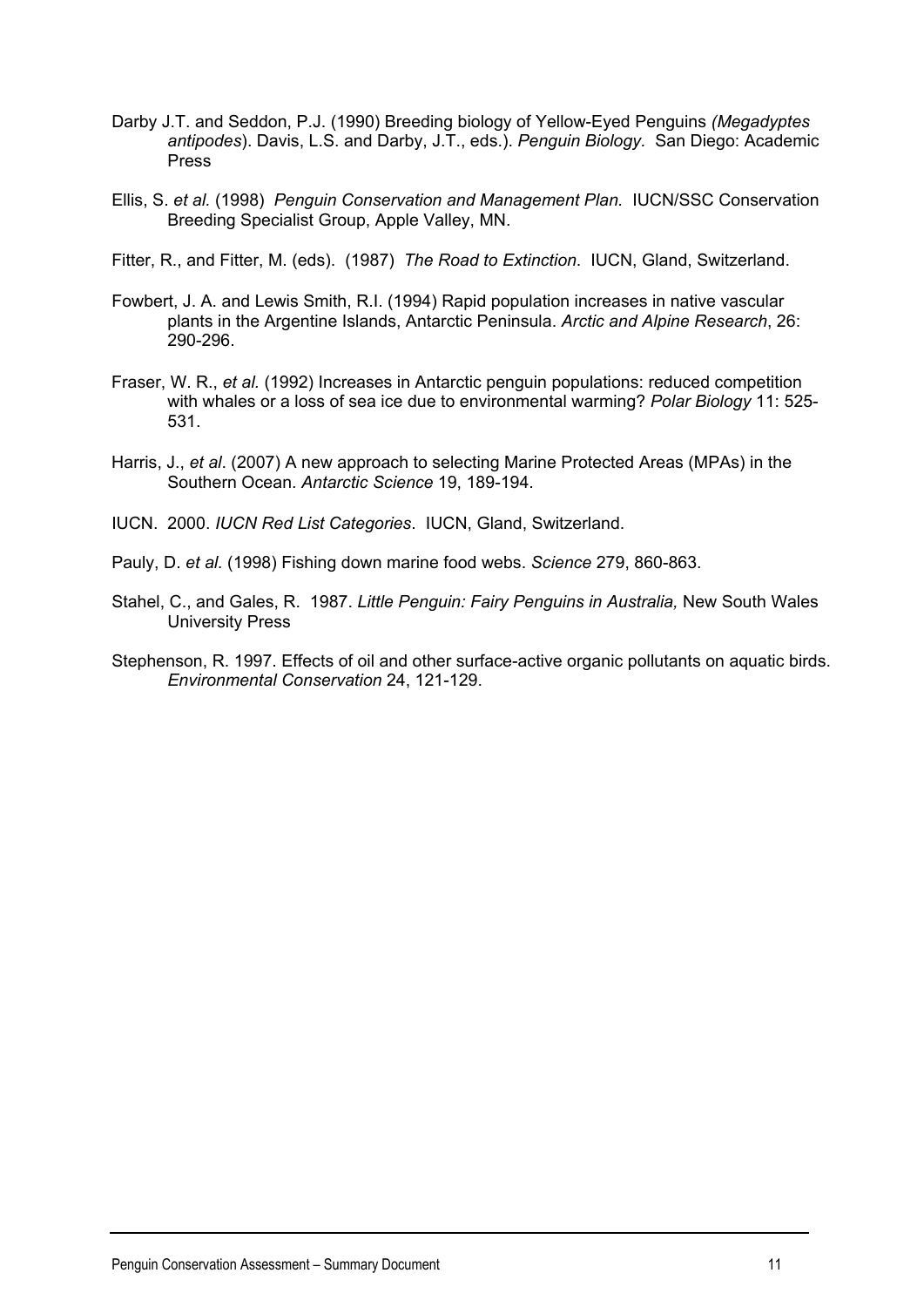#### **Appendix I. Penguin Conservation Assessment Workshop List of Participants**

Barbara Barham 2 Cotham Place Trelawney Road Bristol B56 6QS UNITED KINGDOM [penguins@pobox.com](mailto:penguins@pobox.com)

Peter Barham University of Bristol H.H. Wills Physics Lab Tyndall Ave. Bristol B58 1TZ UNITED KINGDOM [peter.barham@bristol.ac.uk](mailto:peter.barham@bristol.ac.uk)

Mike Bingham Organización para la Conservación de los Pinguinos Alvear 235 Rio Gallegos 9400 ARGENTINA [penguins@seabirds.org](mailto:penguins@seabirds.org)

Dee Boersma University of Washington Dept. of Zoology Box 351800 Seattle, WA 98195-1800 USA [boersma@u.washington.edu](mailto:boersma@u.washington.edu)

Francis Brown University of Washington Dept. of Zoology Box 351800 Seattle, WA 98195-1800 USA [fsb4@u.washington.edu](mailto:fsb4@u.washington.edu)

J. Alan Clark University of Washington Dept. of Zoology Box 351800 Seattle, WA 98195-1800 USA [alanc@u.washington.edu](mailto:alanc@u.washington.edu) Rob Crawford Marine and Coastal Management Private Bag X2 Rogge Bay 8012 SOUTH AFRICA [crawford@sfri.wcape.gov.za](mailto:crawford@sfri.wcape.gov.za)

Peter Dann Phillip Island Nature Park PO Box 97 Cowes Phillip Island Victoria 3922 AUSTRALIA [peterd@penguins.org.au](mailto:peterd@penguins.org.au)

Lauren duBois Sea World 500 SeaWorld Drive San Diego, CA 92109 USA [lauren.dubois@seaworld.com](mailto:lauren.dubois@seaworld.com)

Ursula Ellenberg University of Otago Dept. of Zoology PO Box 56 Dunedin NEW ZEALAND

Susie Ellis Conservation International 1919 M Street Washington DC 20036 [sellis@shentel.net](mailto:sellis@shentel.net)

Pablo García-Borboroglu CONICET Boulevard Brown 3500 9120 Puerto Madryn Chubut ARGENTINA [pgborbor@cenpat.edu.ar](mailto:pgborbor@cenpat.edu.ar)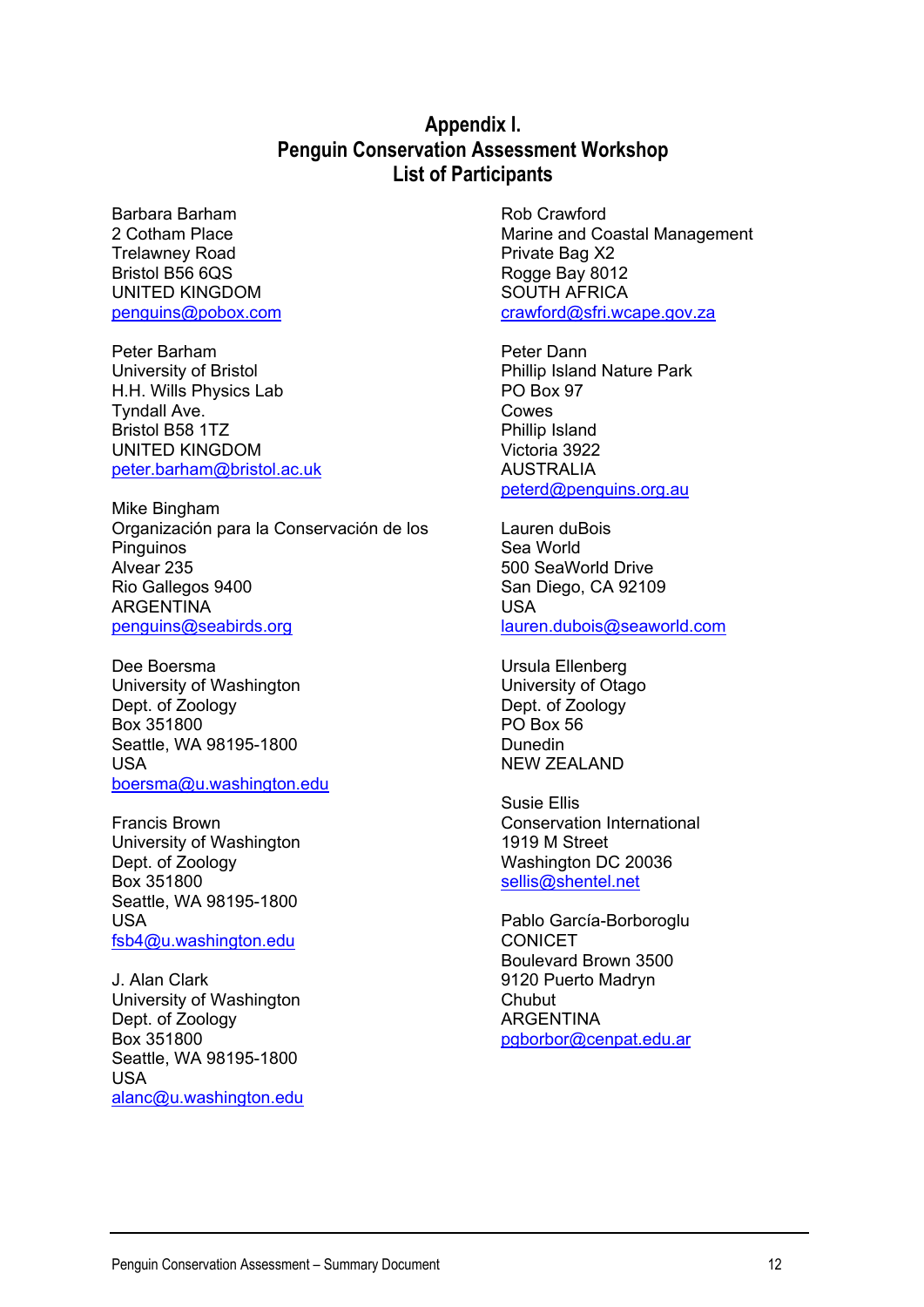Mariela Ghys Laboratorio de Ecología de Predadores Tope CADIC-CONICET Houssay 200 9410 Ushuaia ARGENTINA [mghys@mdp.edu.ar](mailto:mghys@mdp.edu.ar)

Rob Gramzay Central Park Zoo 830 Fifth Ave New York, NY 10021 USA [rgramzay@wcs.org](mailto:rgramzay@wcs.org)

Jenny Griffin University of Cape Town Avian Demography Unit Rondebosch 7701 SOUTH AFRICA [jgriffin@adu.uct.ac.za](mailto:jgriffin@adu.uct.ac.za)

Nicholas Holmes University of Tasmania School of Geography & Envir. Studies Provate Bag 78 **Hobart** 7000 Tasmania AUSTRALIA [ndholmes@utas.edu.au](mailto:ndholmes@utas.edu.au)

Dave Houston Dept. of Conservation Box 388 Omaru NEW ZEALAND [dhouston@doc.govt.nz](mailto:dhouston@doc.govt.nz)

Jessica Kemper African Penguin Conservation Project PO Box 583 Lüderitz NAMIBIA [jkemper@mfmr.gov.na](mailto:jkemper@mfmr.gov.na) [spheniscus03@yahoo.co.uk](mailto:spheniscus03@yahoo.co.uk)

Fusae Kudo University of Otago Dept. of Zoology 340 Great King Street Dunedin NEW ZEALAND [fusae@zanzou.com](mailto:fusae@zanzou.com)

Mario Leshoro Robben Island Museum Private Bag x Robben Island 7400 SOUTH AFRICA [mario@robben-island.org.za](mailto:mario@robben-island.org.za)

Guillermo Luna-Jorquera Universidad de Católico Norte Depto. Biología Marina Larrondo 1281 **Coquimbo** CHILE [gluna@ucn.cl](mailto:gluna@ucn.cl)

Melanie Massaro University of Canterbury School of Biological Sciences Private Bag 4800 **Christchurch** NEW ZEALAND [melanie.massaro@canterbury.ac.nz](mailto:melanie.massaro@canterbury.ac.nz)

Patricia Majluf Unidad de Biología de la Conservación U.P. Cayetano Heredia Armendariz 44 Lima 18 PERU [pmajluf@spondylus.org](mailto:pmajluf@spondylus.org)

Perviz Marker University of Tasmania Dept. of Zoology **Hobart** 7700 Tasmania AUSTRALIA [perviz.marker@educaqtion.tas.gov.au](mailto:perviz.marker@educaqtion.tas.gov.au)

Thomas Mattern University of Otago Dept. of Zoology PO Box 56 Dunedin NEW ZEALAND [t.mattern@eudyptes.net](mailto:t.mattern@eudyptes.net)

Patty McGill Chicago Zoological Society 3300 Golf Road Brookfield, IL 60513 USA [pamcgill@brookfieldzoo.org](mailto:pamcgill@brookfieldzoo.org)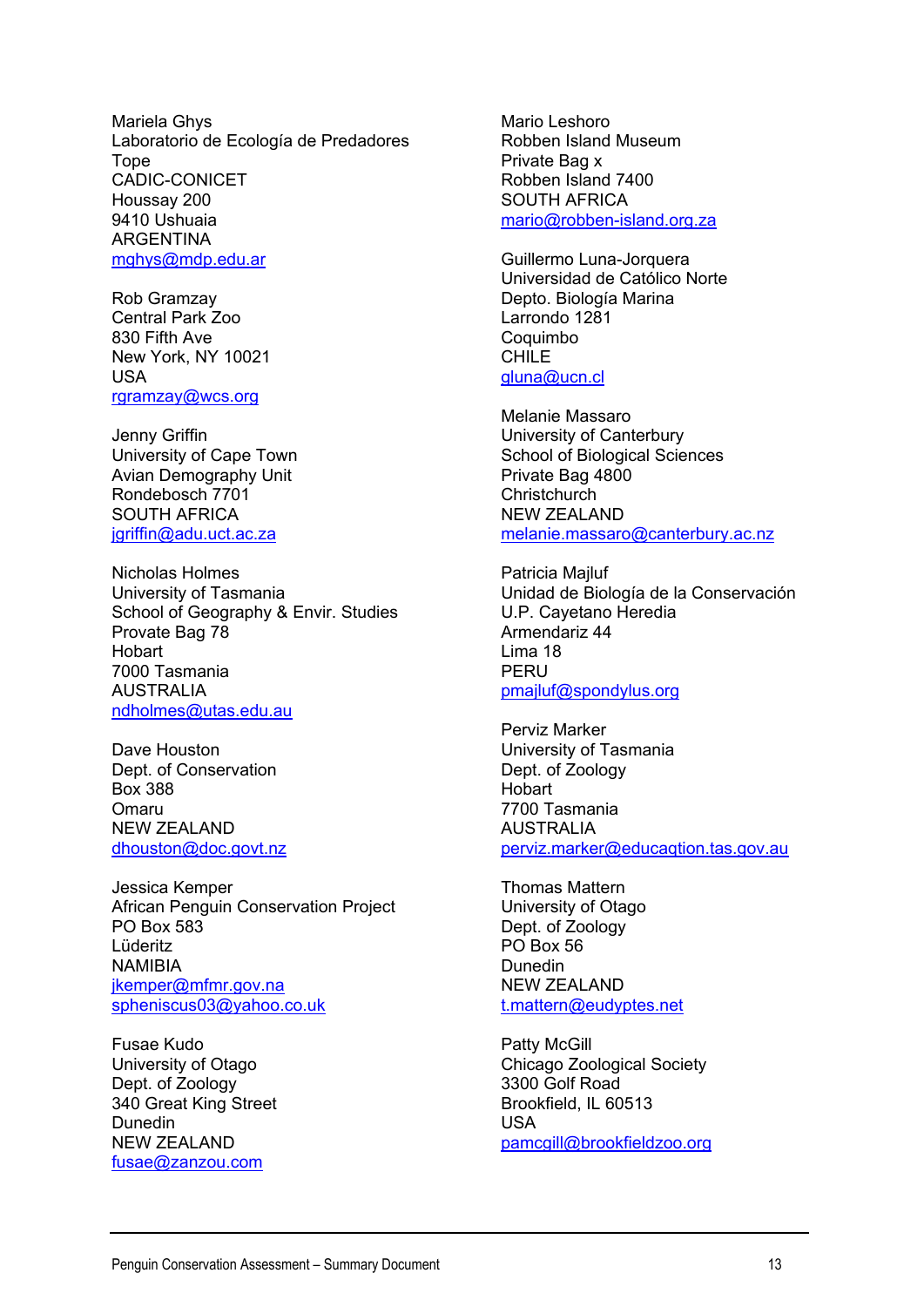Dawn Olmstead University of Washington Dept. of Zoology Box 351800 Seattle, WA 98195-1800 USA [dawno@u.washington.edu](mailto:dawno@u.washington.edu)

Samantha Petersen BirdLife South Africa Seabird Conservation Programme PO Box 52026 Waterfront 8002 SOUTH AFRICA [seabirds@birdlife.org.za](mailto:seabirds@birdlife.org.za)

Romain Pizzi Edinburgh University Royal (Vick) School of Veterinary Studies **HFSD Easterbush** Roslin EH25 9RG UNITED KINGDOM [romain.pizzi@ed.ac.uk](mailto:romain.pizzi@ed.ac.uk) [romainp@bigfoot.com](mailto:romainp@bigfoot.com)

Luciana Pozzi Fundación Patagonia Natural Marcos A. Zar 760 9120 Puerto Madryn **Chubut** ARGENTINA [lmpozzia@patagonianatural.org.ar](mailto:lmpozzia@patagonianatural.org.ar)

Klemens Pütz Antarctic Research Trust Am-Oste-Hamme-Kanal 10 27421 Bermervörde GERMANY [puetz@antarctic-research.de](mailto:puetz@antarctic-research.de)

Ginger Rebstock University of Washington Dept. of Zoology Box 351800 Seattle, WA 98195-1800 USA [gar@u.washington.edu](mailto:gar@u.washington.edu)

Andrea Raya Rey **CONICET** CADIC CC 92 9410 Ushuaia ARGENTINA [arayarey@cuidad.com.ar](mailto:arayarey@cuidad.com.ar)

Valeria Ruoppolo International Fund for Animal Welfare Av. Benedito F. Silva 472 São Paolo **BRAZIL** [vruoppolo@vol.com.br](mailto:vruoppolo@vol.com.br)

Adrián Schiavini CONICET/WCS CADIC CC 92 9410 Ushuaia ARGENTINA [schiavini@arnet.com.ar](mailto:schiavini@arnet.com.ar)

Ka Schuster University of Marsburg Philipps University Dept. of Zoology AG Beck Karl-von-Frisch Str D-35039 Marburg **GERMANY** [k2schuster@yahoo.com](mailto:k2schuster@yahoo.com) [schuster@students-uni-marburg.de](mailto:schuster@students-uni-marburg.de)

Alejandro Simeone Universidad de Valparaíso La Joya 369 Depto. 107 Reñaca Viña del Mar CHILE [alejandrosimeone@hotmail.com](mailto:alejandrosimeone@hotmail.com)

Elizabeth Skewgar University of Washington Dept. of Zoology Box 351800 Seattle, WA 98195-1800 USA [skewes@u.washington.edu](mailto:skewes@u.washington.edu)